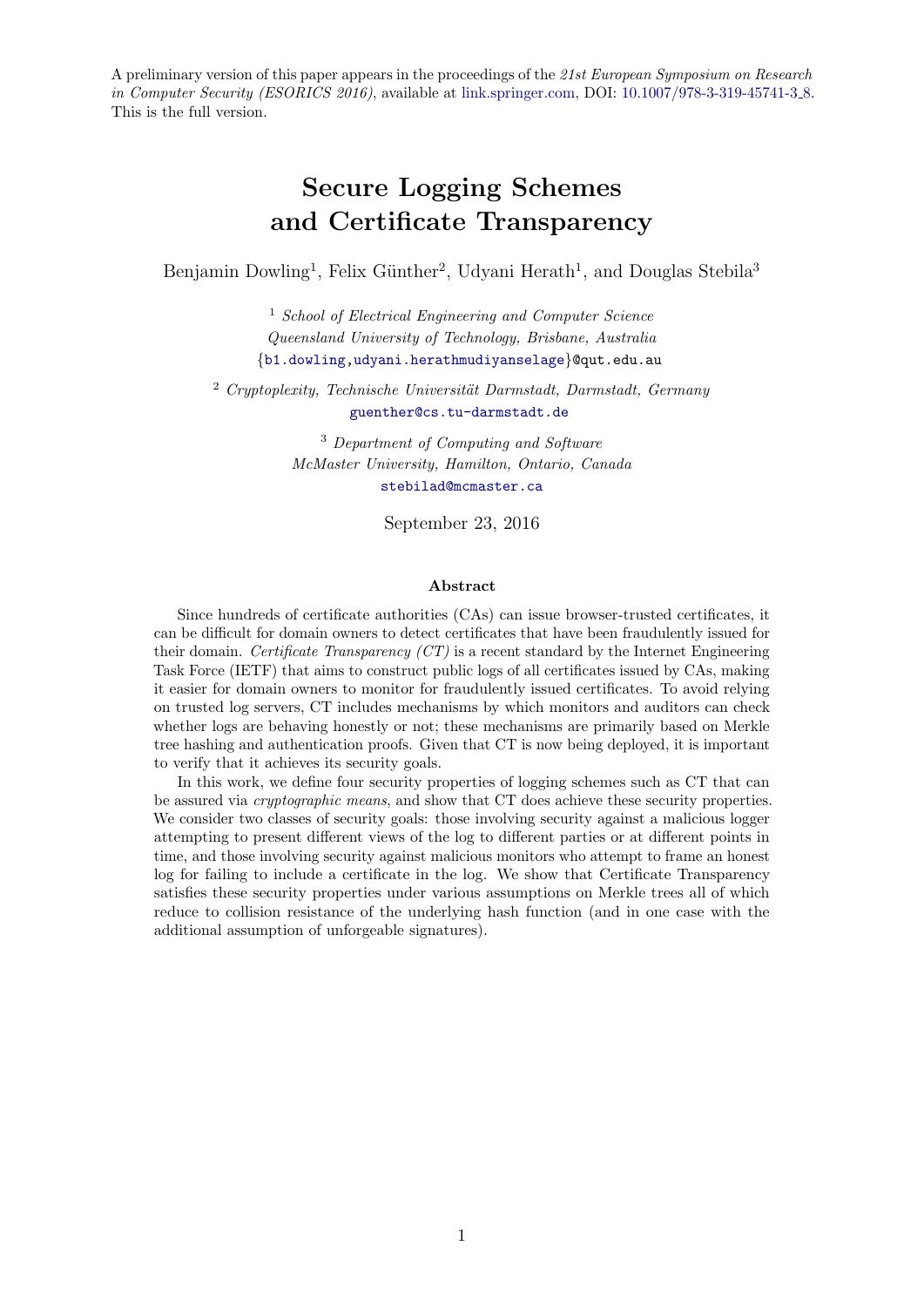# Contents

| 1              | 3<br>Introduction                                                    |               |  |  |  |  |
|----------------|----------------------------------------------------------------------|---------------|--|--|--|--|
|                | 1.1                                                                  | 3             |  |  |  |  |
|                | 1.2                                                                  | $\frac{5}{2}$ |  |  |  |  |
|                | 1.3                                                                  | 6             |  |  |  |  |
|                | 1.4                                                                  | 7             |  |  |  |  |
| $\bf{2}$       | <b>Cryptographic Building Blocks</b><br>9                            |               |  |  |  |  |
|                | 2.1                                                                  | -9            |  |  |  |  |
|                | 2.2                                                                  | 11            |  |  |  |  |
| $\bf{3}$       | <b>Logging Schemes</b>                                               |               |  |  |  |  |
|                | 3.1                                                                  | 13            |  |  |  |  |
|                | Instantiation of Certificate Transparency as a Logging Scheme<br>3.2 | 14            |  |  |  |  |
|                | 3.3                                                                  | -16           |  |  |  |  |
|                | 3.4                                                                  | 16            |  |  |  |  |
| $\overline{4}$ | <b>Security goals</b>                                                | 17            |  |  |  |  |
|                | 4.1                                                                  | 17            |  |  |  |  |
|                | 4.2                                                                  | 18            |  |  |  |  |
| 5              | <b>Security of Certificate Transparency</b>                          |               |  |  |  |  |
| 6              | <b>Conclusion and Future Work</b>                                    |               |  |  |  |  |
|                | A Proofs of Merkle Tree Security Properties                          |               |  |  |  |  |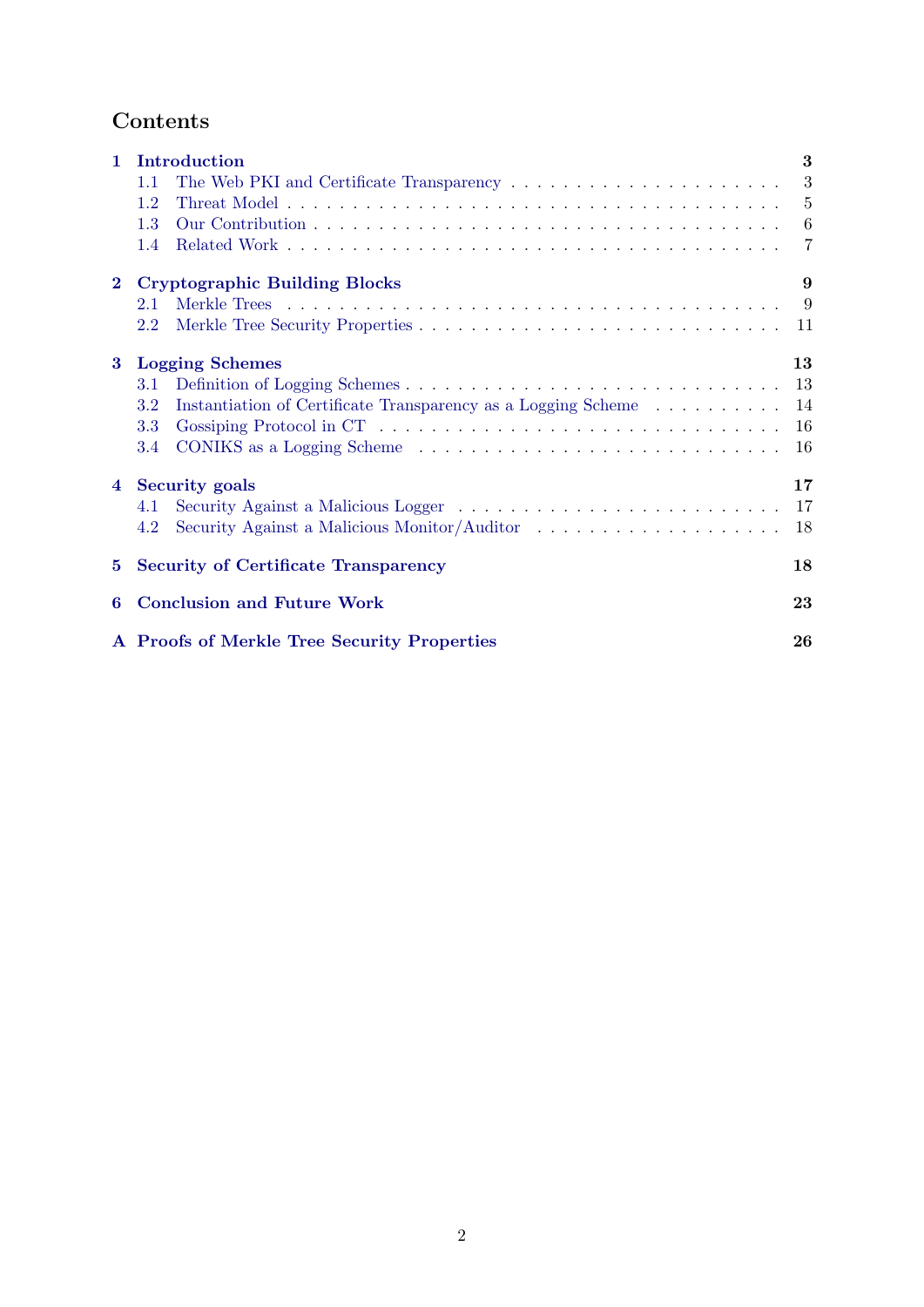# <span id="page-2-0"></span>1 Introduction

The security of web communication via the Transport Layer Security (TLS) protocol relies on safe distribution of public keys in the form of X.509 certificates. Certificate authorities  $(CAs)$  are trusted third parties that endorse the public keys of subjects by performing checks and issuing certificates. Web browsers can accept certificates from hundreds of CAs, and relying parties are unable to determine whether certificates were issued at the request of the subject or fraudulently issued by the CAs, whether by mistake or due to compromise.

In recent years there have been high-profile cases of misissued certificates being used to spoof legitimate websites. For example, in 2011 an intruder managed to issue itself a valid certificate for the domain google.com and its subdomains from the prominent Dutch Certificate Authority DigiNotar [\[Fox12\]](#page-23-0). This certificate was issued in July 2011 and may have been used maliciously for weeks before the detection on August 28, 2011, of large-scale man-in-the-middle (MITM) attacks on multiple users in Iran. In another instance, the Comodo Group suffered from an attack which resulted in the issuance of nine fraudulent certificates for domains owned by Google, Yahoo!, Skype, and others [\[Com11\]](#page-23-1).

Certificate Transparency (CT) [\[Lau14,](#page-23-2) [LLK13\]](#page-24-0) is an experimental protocol originally proposed by Google and standardized by the Internet Engineering Task Force (IETF) Public Notary Transparency working group to mitigate the threat of fraudulently issued certificates by publicly logging certificates. CT provides an open auditing and monitoring system which allows domain owners to verify that no fraudulent certificates have been issued for their domains. The end goal of Certificate Transparency is that web clients should only accept certificates that are publicly logged and that it should be impossible for a CA to issue a certificate for a domain without it being publicly visible. Recent incidents demonstrated the effectiveness of CT logs: Google employees detected unrequested certificates for two of their subdomains issued by a Symantec sub-CA Thawte [\[SE15\]](#page-24-1). The certificates were issued on September 14, 2015 and detected by September 17, 2015; the certificates were revoked immediately, limiting the exposure of the certificates to just three days. In another case, the Facebook security team discovered an issuance of two certificates on multiple subdomains violating Facebook's internal security policies [\[Hua16\]](#page-23-3). The incident was investigated and both certificates revoked within hours, even before they were deployed to production systems.

#### <span id="page-2-1"></span>1.1 The Web PKI and Certificate Transparency

The basic web public key infrastructure (PKI) includes several types of entities which perform different tasks: web servers, certificate authorities, browser vendors and web browsers. The Certificate Transparency framework adds several new entities which help maintain and monitor public logs:

- Loggers or log servers maintain publicly accessible append-only logs of certificates. These certificates are received from submitters. As a new entry might not be published immediately for operational reasoning, the logger provides each submitter with a promise to log the certificate within a certain amount of time; the promise is called a signed certificate timestamp (SCT).
- Submitters, submit certificates (or partially completed pre-certificates) to a log server and receive a signed certificate timestamp from the log.
- Monitors are public or private services that watch for misbehaving logs or suspicious certificates by periodically contacting and downloading information from log servers. They inspect every new entry in a log, keep copies of the entire log, and verify the consistency between published revisions of the log.
- Auditors verify the correct behaviour of a log, checking that certificates that a logger has promised to include are present in the log. Auditors may be standalone entities or integrated into monitors or web clients.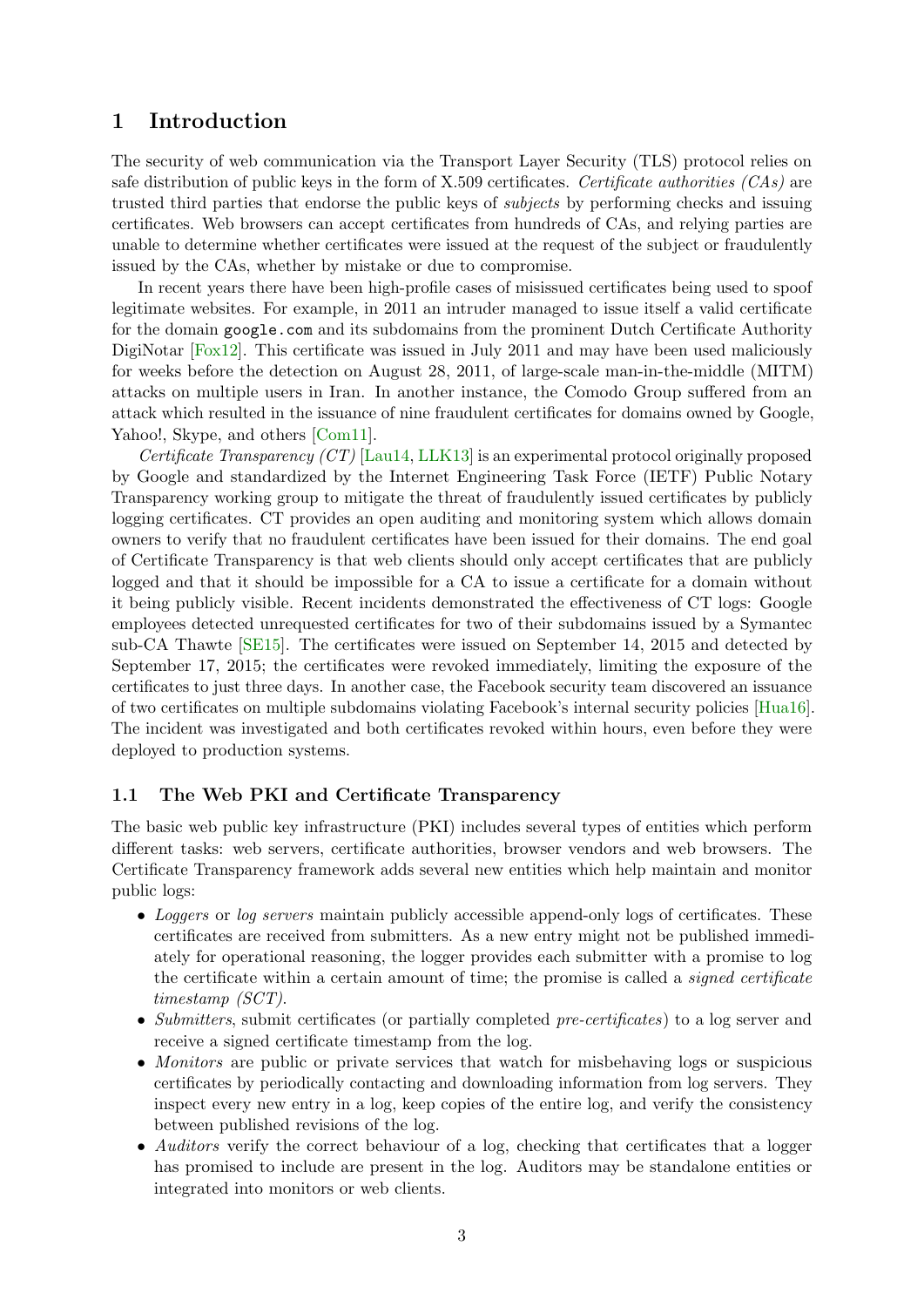<span id="page-3-9"></span><span id="page-3-8"></span><span id="page-3-7"></span><span id="page-3-6"></span><span id="page-3-5"></span><span id="page-3-4"></span><span id="page-3-2"></span><span id="page-3-0"></span>

<span id="page-3-3"></span>Figure 1: Overview over the interaction between entities in Certificate Transparency; see Section [1.1](#page-2-1) for details. Solid-line interactions and solid-line, orange entities are captured by the model in our work while dashed-line interactions and dashed-line, gray entities are not captured. Dotted line–connected entities (monitors and auditors or auditors and web clients) might be the same physical entity.

In CT, the original entities from the web PKI also have some additional tasks:

- CAs should act as submitters above.
- Web servers should include their SCT along with the certificate when communicating with clients. Web servers may choose to submit their certificate to a log server if their CA does not do so for them.
- Web clients, upon receiving an SCT from a web server, may choose to verify that the log named in the SCT actually has publicly logged the certificate (thereby taking on the role of an auditor as above).
- Browser vendors may push updates that remove CAs or revoke certificates based on claims from monitors and web servers about misbehaving CAs.

Figure [1](#page-3-1) provides an overview of the involved parties and their interactions in  $CT<sup>1</sup>$  At the submission of a new certificate entry (step [A\)](#page-3-2), the logger returns a signed certificate timestamp (SCT) (step [B\)](#page-3-3), which is a promise to include the entry in the log. Every log has a published parameter called a maximum merge delay (MMD) which indicates the maximum period between issuing a timestamp and the inclusion of the certificate into the log.

In CT, the logger stores the entries of the log in an append-only Merkle hash tree [\[Mer79,](#page-24-2) [Mer90\]](#page-24-3), a form of a tamper-evident history tree [\[CW09,](#page-23-4) [Cro09\]](#page-23-5). Recall for Merkle trees, data is placed at the leaves of a binary tree and each intermediate node is the hash of its two child nodes; the root of the trees acts as a fingerprint of all included data. In CT, the root of the tree is signed and published by the logger, and is called the *signed tree head (STH)*. The observed fingerprints are exchanged by all parties in the system through a so-called "gossiping" protocol [\[NGR15\]](#page-24-4).

Gossiping allows monitors, auditors, and web clients to share information they receive from log servers, with the goal of collectively detecting misbehavior of log servers while limiting the damage to user privacy. The parties who hold the same fingerprints of a log are (cryptographically) assured that they have the same view of the log at the point in time represented by the fingerprint. Gossiping can be implemented through SCT feedback (where web clients send SCTs through

<span id="page-3-1"></span><sup>&</sup>lt;sup>1</sup>Note that the labeling of interactions is simply for reference and does not indicate a particular order of the displayed requests.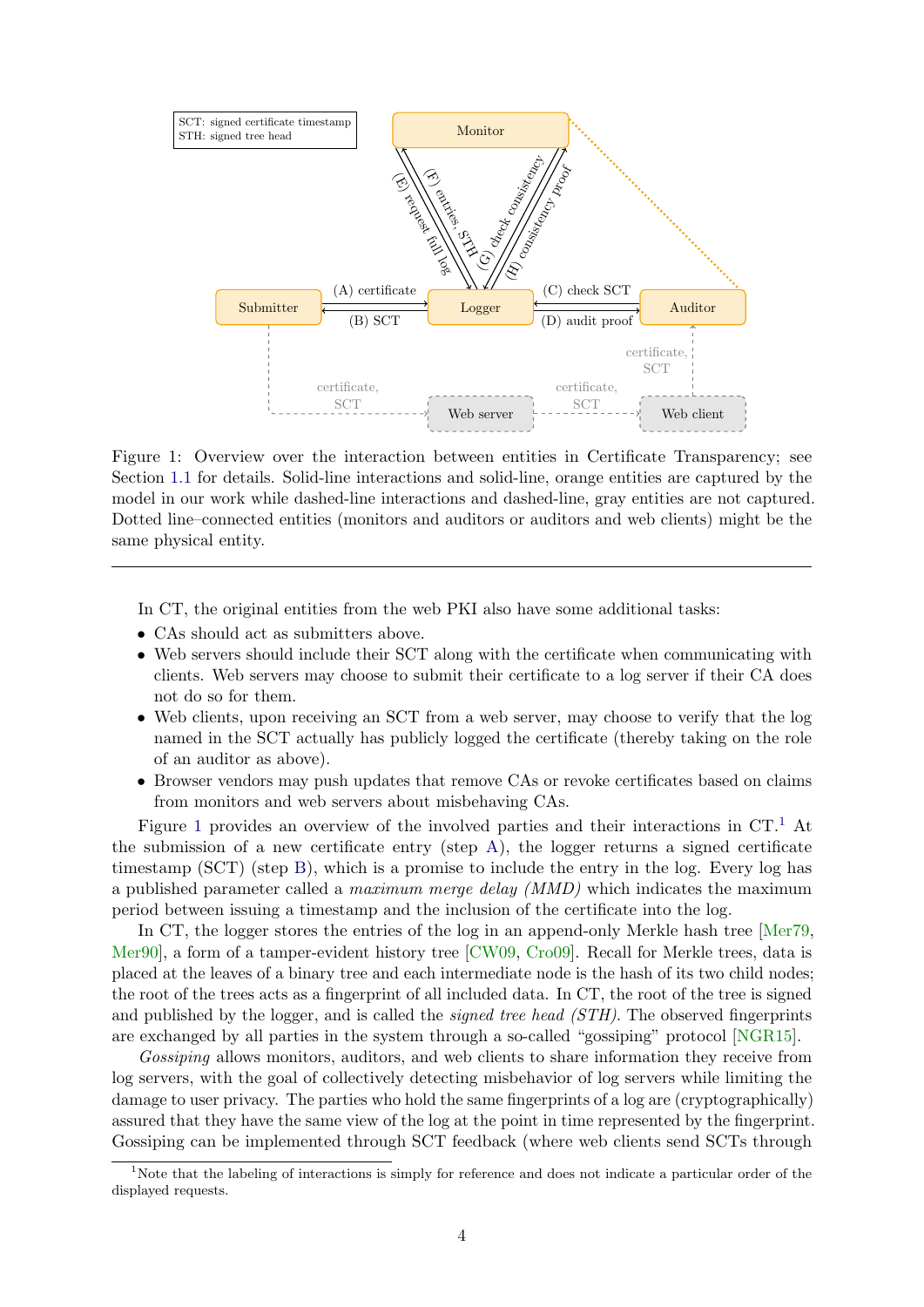HTTPS servers), STH pollination (where web clients and CT auditors/monitors use HTTPS servers as STH pools) and trusted auditor streams (where web clients directly communicate with trusted CT auditors/monitors).

To convince other parties that promised certificates are included in a log, and that subsequent published fingerprints are consistent, the logger employs two types of cryptographic proofs: audit proofs and consistency proofs.

An *audit proof* allows an auditor to verify that a particular certificate/SCT that a logger has promised to include is actually included in the log represented by a fingerprint, shown in steps [C](#page-3-4) and [D.](#page-3-5) In CT, an audit proof is essentially an authentication path in the Merkle tree from the leaf containing the certificate in question to the root hash/fingerprint contained in the signed tree hash.

A consistency proof allows an auditor or monitor to verify that the log is append-only, in particular that the log represented by a fingerprint at one point in time  $t_0$  is a prefix of the log represented by a fingerprint at a later point in time  $t_1 > t_0$ , shown in steps [G](#page-3-6) and [H.](#page-3-7) In CT, a consistency proof is a subset of intermediate nodes in the Merkle tree needed to connect the two root hashes.

Monitors can also request that a logger provides them with the full set of entries represented by a fingerprint (steps [E](#page-3-8) and [F\)](#page-3-9). In CT, this can be verified by recomputing the Merkle tree hash of the entries.

#### <span id="page-4-0"></span>1.2 Threat Model

To achieve the goal of allowing domain owners to learn when fraudulent certificates are issued for their domain, one might initially expect that the log servers must be trusted and that CAs must submit all their certificates to the log servers. A large part of the CT framework aims to achieve this goal without relying on trusted log servers or honest CAs. Instead, trust is decentralized among the loggers, monitors, and auditors, who collectively watch each other. While this approach eliminates the requirement of a single trusted third party, one must now deal with the threat that one or more of these entities is malicious.

The informational IETF draft "Attack Model for Certificate Transparency" [\[Ken15\]](#page-23-6) described potential attack scenarios when Certificate Transparency is used in the context of web public-key infrastructure. Here we associate the threats named in the draft with the various interacting parties in CT:

- 1. Misbehaving log server
	- (L1) Creating an entry for a fake certificate
	- (L2) Presenting different log entry views for entities
	- (L3) Not performing syntactic checks on certificate entries
	- (L4) Issuing SCTs for fake certificates
	- (L5) Reporting syntactic errors for a syntactically valid certificate
- 2. Misbehaving monitor
	- (M1) Not notifying the lack of SCT in the certificate received from CA
	- (M2) Not informing the targeted domain owner about fake certificates
	- (M3) Issuing false warnings to a targeted domain owner
	- (M4) Not reporting syntactic errors of certificates when noted
	- (M5) Reporting syntactic errors for a syntactically valid certificate
- 3. Malicious submitter/certificate authority
	- (S1) Failing to log a certificate
	- (S2) Issuing an erroneous certificate and causing the log to not perform checks
	- (S3) Refusing to revoke/delay revoking once mis-issuance is detected and reported
- 4. Web client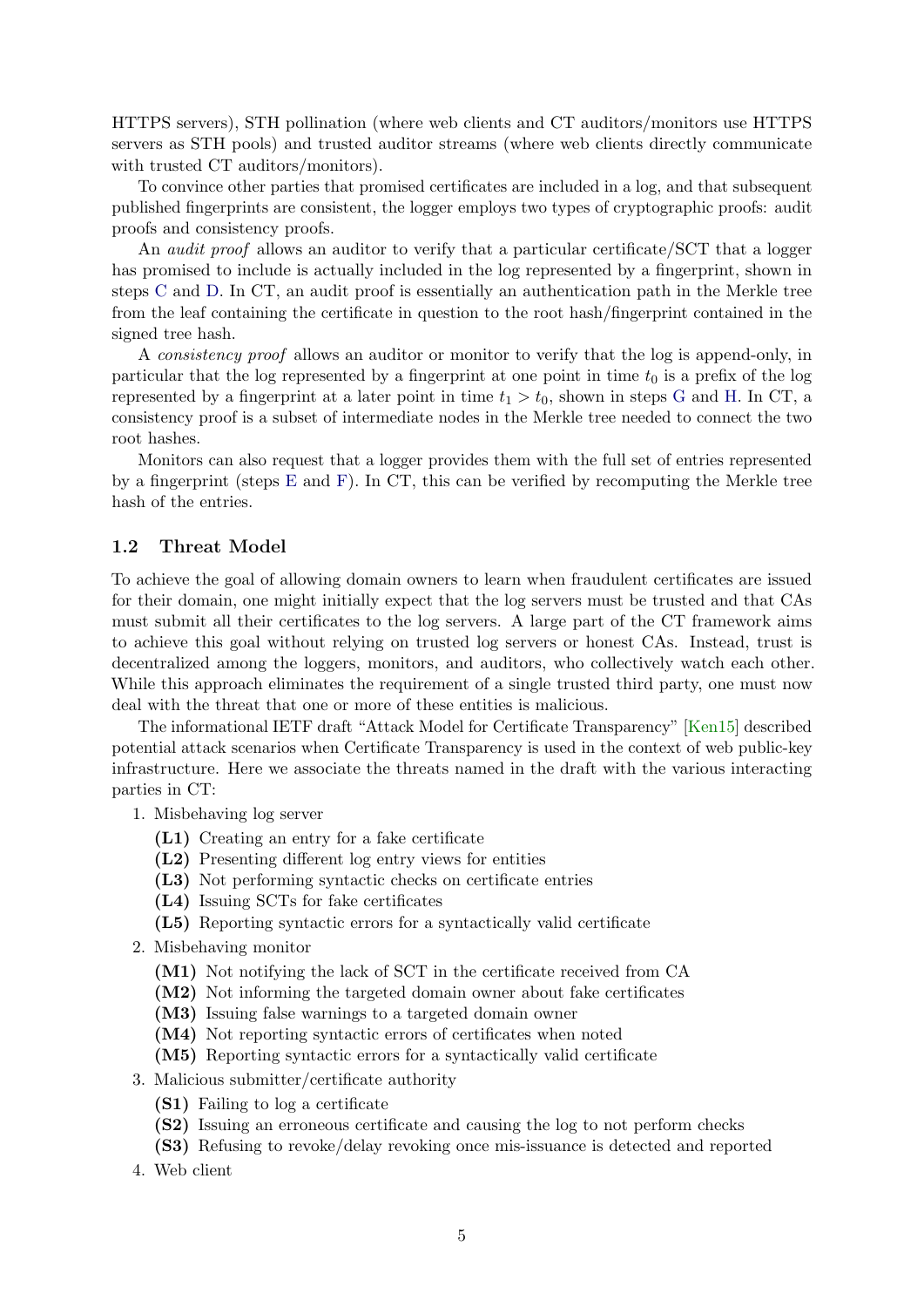(C1) Not rejecting certificates that do not have SCTs[2](#page-5-1)

In this paper, we will view CT as an instantiation of logging schemes in general and model the security properties that can be cryptographically assured in such logging schemes. We will not require log entries to be certificates nor assume a PKI. Thus, some of the threats above will not be considered. For example, some threats (L3, L5, M4, M5, and S2) relate to the validity or syntax of certificates, which we will exclude from our model of general-purpose logging schemes.

Threats L1, L2, and L4 concern a logger that misbehaves by logging a fake entry and try to cover up their misbehaviour by presenting different views to different entities. Of these threats, we capture L2 directly as a collection of cryptographic security notions which prevent loggers from splitting the view presented to different parties, removing certificates, or falsely claiming the inclusion of entries. Indirectly, this also protects against threats L1 and L4 as any fake certificate included or promised for inclusion in Certificate Transparency will become known to the monitoring parties.

Threat M3 involves a malicious monitor framing an honest log for bad behaviour. We capture this in our model by showing how CT cryptographically prevents a monitor from falsely framing a logger for not including a promised certificate.

Threats M1 and M2 concern the failure of a monitor in notifying affected parties of misbehaviour. While an important threat, this is best captured via contractual obligations between monitors and other entities, rather than cryptographic means. S3 is similar.

Threats S1 and C1 go hand-in-hand with each other and with the gossiping protocol. No theoretical measure can force a CA to log a certificate or force a client to reject something. However, if clients do reject certificates that lack an SCT, then submitters who violate S1 will find their certificates rejected by clients.

From this categorization of the threats against CT, we see that the primary threats that can be analyzed cryptographically are L2 and M3, and thus our model of general-purpose logging schemes will focus on these threats and the parties involved in them, specifically loggers and monitors/auditors. (We will generally refrain from separating monitors and auditors in our model, as they collectively work together via gossiping to verify log behaviour.)

#### <span id="page-5-0"></span>1.3 Our Contribution

Given the practical significance of Certificate Transparency, it is important to have a formal understanding of the security goals of CT and analyse whether CT achieves those goals. The objective of our work is to define security goals of logging schemes using the formalism of provable security, and attempt to prove that CT satisfies these security goals under suitable cryptographic assumptions. Our model of logging schemes does not assume a PKI context, so we do not assume that log entries must have a particular syntax, and thus we leave the threats involving validity or syntax of log entries to existing analyses on certificate validity. Similarly, we omit consideration of threats where an entity *fails* to act.

As noted above, we will focus on two particular threats in the CT threat model: whether a misbehaving log server can present different views of the log and whether a misbehaving monitor can frame an honest log server for bad behaviour. Thus, our model will focus on two entities: the logger and the monitor/auditor.

Definition of logging schemes. In Section [3](#page-12-0) we formally define logging schemes, naming operations that each entity can perform. This model does not attach any semantic meaning to the entries being logged; in particular, we do not assume that log entries are certificates. Subsequently, we describe the operations of Certificate Transparency as a specific instantiation of the logging scheme framework.

<span id="page-5-1"></span><sup>&</sup>lt;sup>2</sup>The draft does not expect clients to be strict on rejection in this case, as CT might not (yet) be deployed for the certificate received.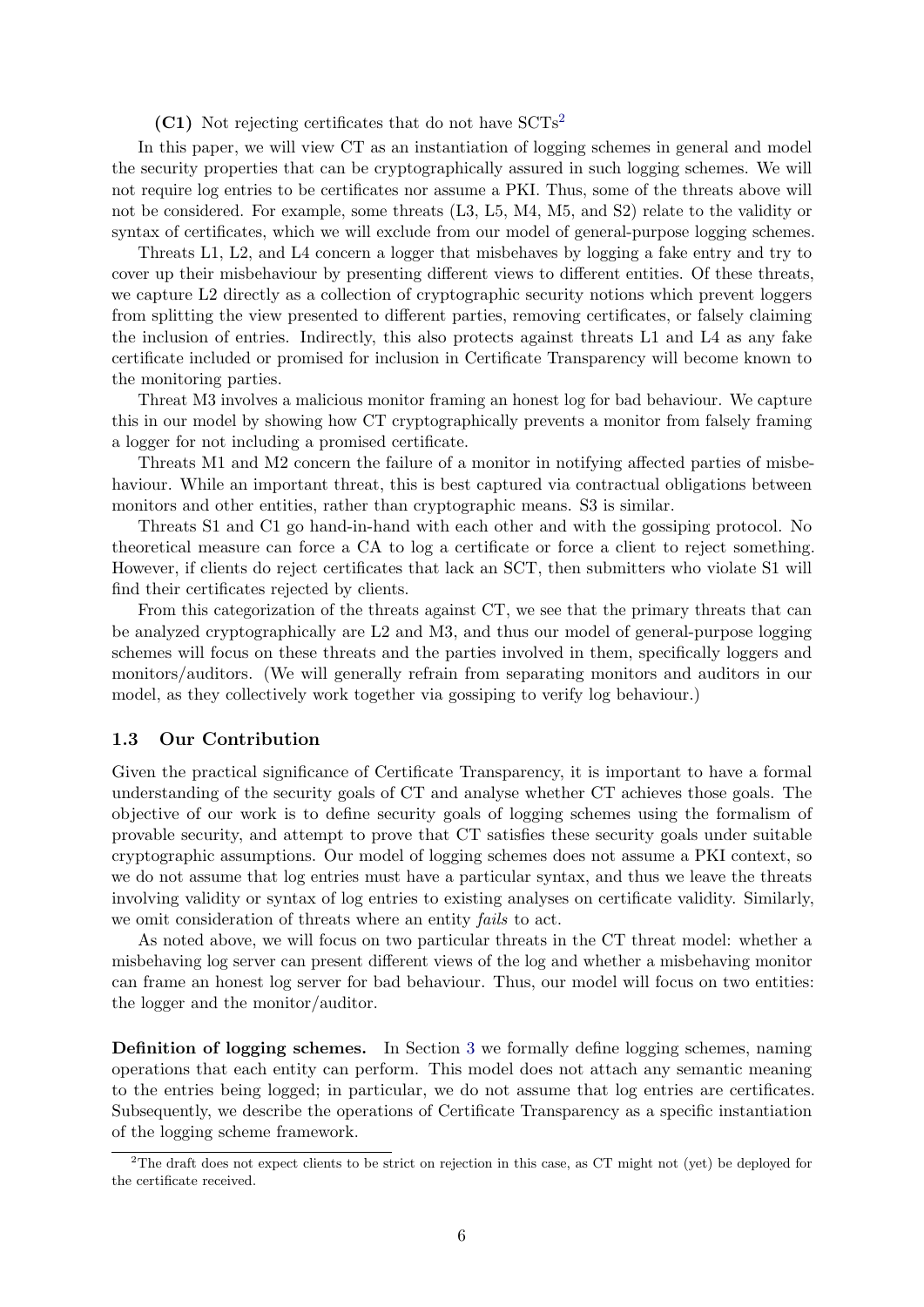Security definitions. Next, we introduce cryptographic security properties for logging schemes in Section [4](#page-16-0) that are inspired by the CT threat model but reflect the corresponding ideas in general terms. More specifically, we treat two types of properties. First, we define security notions which concern a malicious logger:

- entry-coll: can a malicious logger present two different sets of entries corresponding to the same fingerprint?
- proof-coll: can a malicious logger present an audit proof that claims a single fingerprint represents both a particular entry as well as a set of entries such that the particular entry is not actually in the list of entries?
- entry-cons: can a malicious logger present two fingerprints connected by a valid consistency proof and two sets of entries such that the entries corresponding to the first fingerprint are not a prefix of the entries corresponding to the second fingerprint?

Second, we define a security notion concerning a malicious monitor:

• promise-incl: can a malicious monitor frame an honest logger for not including a promised entry when it actually has?

Security of Certificate Transparency. Finally, we analyze the security of Certificate Transparency in Section [5](#page-17-1) and show that CT both prevents logger misbehaviour (i.e., CT satisfies the entry-coll, proof-coll, and entry-cons security properties) as well as protection from framing of honest loggers by misbehaving monitors (i.e., CT satisfies the promise-incl property.) All of these proofs are based on properties of Merkle tree hashing and audit/consistency proofs, all of which ultimately derive from the collision resistance of the hash function. The last property, promise-incl, also depends on the unforgeability of the signature scheme used by loggers.

Generality of Definitions. Our definition of a logging scheme and its security properties are not specific to CT, and have the potential to be applied to other constructions. In Section [3.4,](#page-15-1) we discuss the applicability of our definitions to CONIKS  $[MBB<sup>+</sup>15]$  $[MBB<sup>+</sup>15]$ , a logging scheme aimed at transparency of user keys: our logging scheme definitions capture some aspects of CONIKS, but also highlights important differences between the functionality and goals of CT versus CONIKS.

#### <span id="page-6-0"></span>1.4 Related Work

New PKI technologies. Recent certificate mis-issuances and security breaches in CAs have motivated research in alternatives to having a trusted third party vouching for the binding between domain name and its private key. Public key pinning [\[EPS15\]](#page-23-7) and DANE [\[HS12\]](#page-23-8) are such proposals that allow domain owners to proactively and directly state their trusted public keys for the domain. Certificate Transparency takes a reactive rather than a proactive approach: instead of preventing mis-issuance in the first place, it aims to detect mis-issuance by making certificates visible through a public authenticated log.

History trees. The data structures in CT are similar to the history trees of Crosby and Wallach [\[CW09,](#page-23-4) [Cro09\]](#page-23-5). Two of their results [\[Cro09\]](#page-23-5) connect with our security notions: their Corollary 1 shows that "reconstructed hashes" that are equal imply the entry sets from which they were constructed are equal, where "reconstructed hashes" can mean reconstructed from the leaves directly (like in a full hash tree computation) or from membership proofs. Their Theorem 1 shows that, given a consistency proof between two roots and a membership proof for the same index to each root (two membership proofs total), the leaves at that index must be the same in both trees; this is similar to our entry-cons property, though we focus on entry sets rather than membership proofs. A limitation of Crosby's results is that they assume that each root was computed from an underlying entry set, but one cannot be sure when the adversary generates roots (as in CT); our definitions make no such assumption. We furthermore capture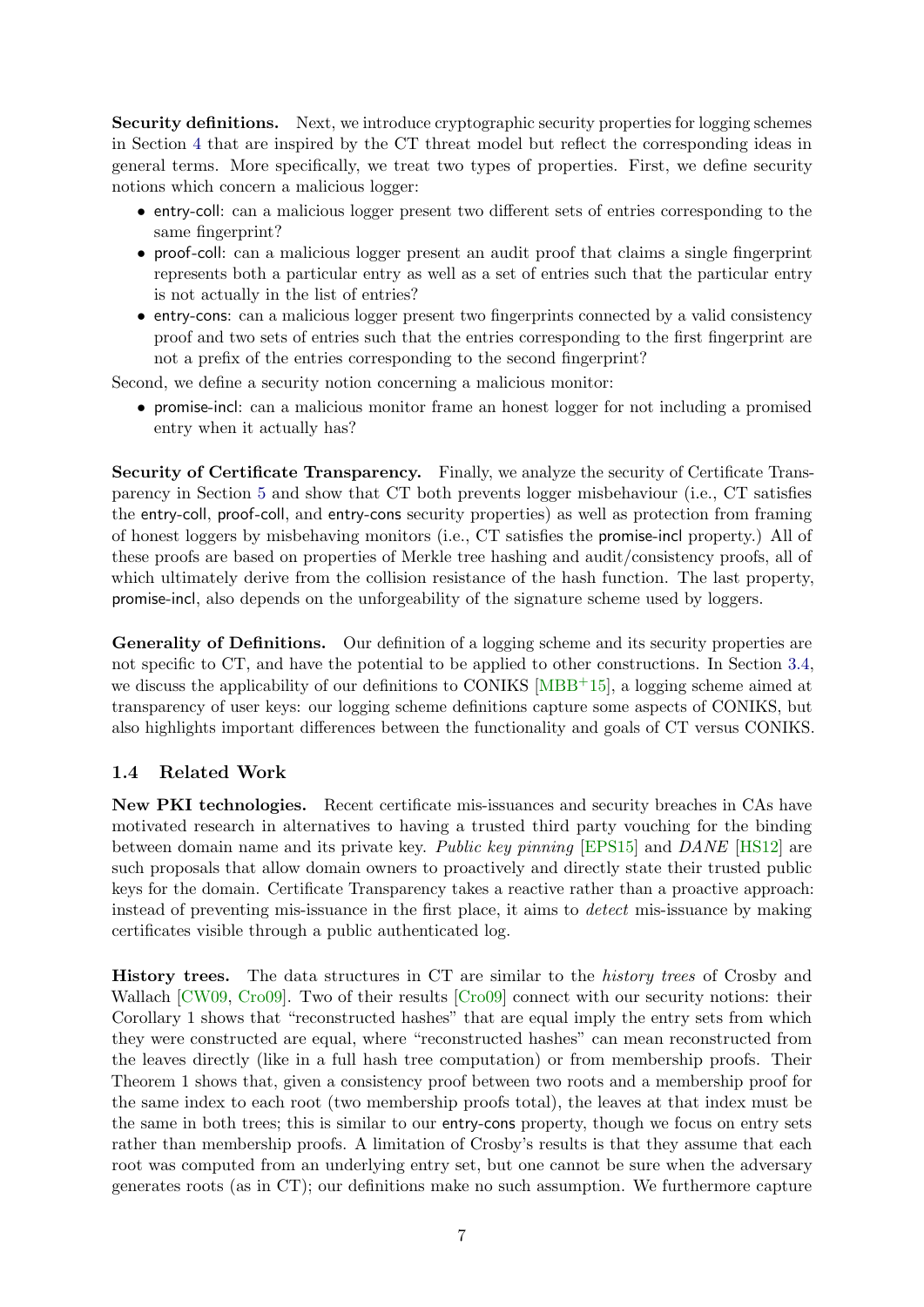several extensions that CT makes, including delays for entry inclusion and protection of honest loggers from framing (our promise-incl property). Finally, our presentation is notably different: Crosby's descriptions of the history tree operations and the proofs [\[Cro09,](#page-23-5) §3] are generally descriptive rather than algorithmic, whereas we state the operations fully algorithmically and provide complete algorithmic reductions for all proofs.

Transparency logs. In recent years a few more approaches have emerged around the concept of transparency logs. Because CT itself does not cover revocation of certificates, Laurie and Kasper [\[LK12\]](#page-24-6) propose Revocation Transparency as a mechanism to handle these aspects. Ryan [\[Rya14\]](#page-24-7) introduces Enhanced Certificate Transparency which is an alternative mechanism for handling revocation and has applied it specifically to end-to-end encrypted email. To date, however, neither of these proposals nor any other is under consideration by the IETF Public Notary Transparency working group, so we omit the study of revocation from this work. Apart from revocation, more advanced features such as limitations on certificate issuance, validation, and update have been incorporated in some proposals  $[BCK^+14, KHP^+13]$  $[BCK^+14, KHP^+13]$  $[BCK^+14, KHP^+13]$  $[BCK^+14, KHP^+13]$ .

The Electronic Frontier Foundation's Sovereign Keys Project [\[Ele\]](#page-23-10) constitutes a system where certificates are cross-signed by sovereign keys to be considered valid. Sovereigns keys are then published in a semi-centralized, append-only data structure called "timeline servers" which differ from Certificate Transparency in particular by not using Merkle trees. Melara et al.  $[MBB+15]$  $[MBB+15]$  present *CONIKS*, a system that builds on transparency logs using Merkle trees similar to Certificate Transparency, but in contrast focuses on transparency of user keys in end-to-end encryption/secure messaging scenarios. CONIKS eliminates the need for global third party monitors and aims at additional privacy properties for identity–key bindings, however without providing a formal security model or cryptographic proofs.

Other fields beyond PKI have also embraced notions of transparency logs. Secure Untrusted Data Repository SUNDR was introduced by Li et al. [\[LKMS04\]](#page-24-8), which considers securing data against unauthorized user modification. Like CT, SUNDR is concerned with detection (in this case, ensuring users have the same view of the modification history when the data is stored on an untrusted server), opposed to prevention of attacks. In addition, SUNDR achieves so-called fork consistency against untrusted servers, a similar property to our notions of entry-coll, which allow users to detect differences in user views of modification history if they can communicate between themselves. These examples provide evidence of the potential of our security model to be used in analysis of protocols other than CT.

Merkle trees. Introduced by Merkle [\[Mer79\]](#page-24-2), Merkle trees have been used in many areas of cryptography and computer science, including in the construction of public key signatures from hash functions [\[Mer90\]](#page-24-3). Most uses of Merkle trees concern a static dataset, but in CT we are concerned with a dynamic dataset, and in particular the append-only nature of the dataset. (We note the distinction between dynamic updating of datasets and work on amortizing the cost of generating various authentication paths from trees over a static dataset (e.g., [\[Szy04\]](#page-24-9)).)

There has been some work on authentication trees and more generally signatures on dynamic data sets. Bellare et al. [\[BGG94,](#page-23-11) [BM97\]](#page-23-12) introduced the notion of incremental cryptography: for example, after signing a message, the signer can produce a signature on a closely related ("incremental") message more efficiently. Bellare et al. immediately dismiss Merkle trees for their application due to the size requirements of storing the internal state, but this is not a problem in CT.

Naor and Nissim [\[NN98\]](#page-24-10) use dynamic Merkle trees (although specifically 2-3 trees rather than binary Merkle trees) in the context of certificate revocation and updates: this allows a CA and directory to synchronize on their view of revoked, new, and updated certificates by sending only the list of updated nodes and the new root of the tree. This differs from the consistency proofs in CT which focus only on appending nodes and only send the (logarithmically-many)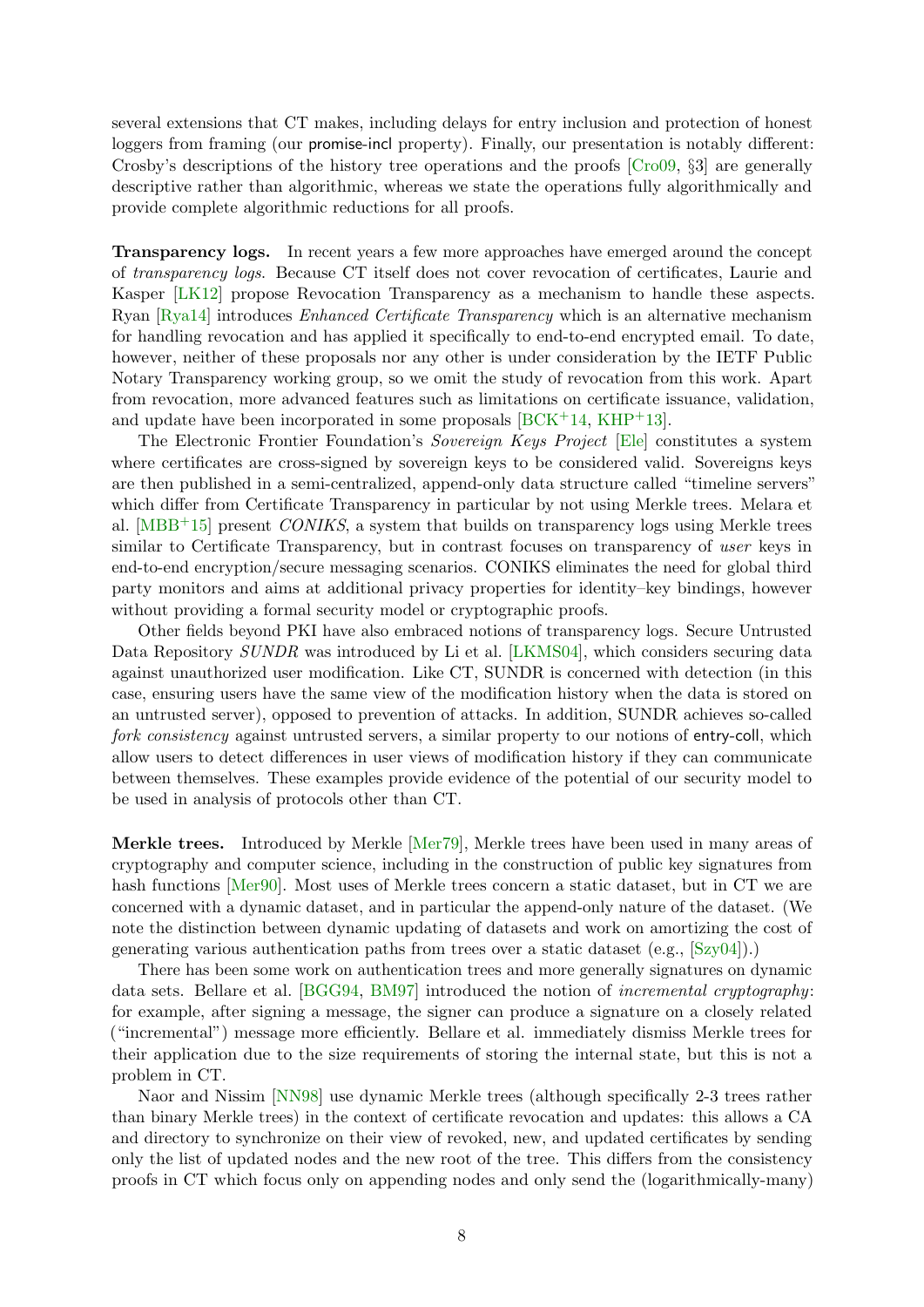intermediate nodes required to connect two tree roots. Li et al. [\[LHKR06\]](#page-24-11) use dynamic Merkle B-trees to authenticate index structures in outsourced databases, but allow arbitrary updates (insertions/deletions).

Villemson [\[Vil02\]](#page-24-12) investigated the characteristics of incremental authentication graphs, which are a generalization of Merkle trees to arbitrary graph structures. Villemson focuses on incremental graphs where previous graphs are subgraphs of later graphs. Similarly, Ogawa et al. [\[OHO05\]](#page-24-13) investigate incremental Merkle trees, but where each incremental tree is a subgraph of a single overall tree. In CT consistency proofs, by contrast, while the leaves of an earlier tree are a subset of the leaves of a later tree, the earlier tree is not itself a subgraph of the later tree since the intermediate nodes will "rebalance" as more leaves are added.

Cryptographic PKI analyses. Maurer [\[Mau96\]](#page-24-14) introduced a formal model for public key infrastructures (PKIs) which subsequently was further extended [\[MS05,](#page-24-15) [BKH13\]](#page-23-13). This line of work approaches the dynamic nature of PKI issuance through an event-based system that captures the view of potential users at a certain point in time, using a combination of events that have happened and logical rules that infer certain conclusions from events. Our work differs from this approach by following a game-based approach focusing on the interaction between the parties involved. Our approach also conceptually distinguishes between values generated by honest parties, claims by dishonest parties, and conclusions drawn from events.

# <span id="page-8-0"></span>2 Cryptographic Building Blocks

In this section we review cryptographic building blocks involved in Certificate Transparency.

*Notation.* We denote by  $\vec{E}$  an ordered list of entries, where () denotes the empty list. Indexing *Notation.* We denote by E an ordered list of entries, where () denotes the empty list. Indexing is 0-based:  $\vec{E} = (e_0, \ldots, e_{n-1})$ , and we write  $\vec{E}[i]$  to denote  $e_i$  and  $\vec{E}[i : j]$  to denote the sublist is 0-based:  $E = (e_0, \ldots, e_{n-1})$ , and we write  $E[i]$  to denote  $e_i$  and  $E[i]$ :  $j]$  to denote the sublist  $(e_i, \ldots, e_{j-1})$ . We adopt the convention that  $\vec{E}[-1] = ()$ . We write  $e \in \vec{E}$  to indicate that an  $(e_i, \ldots, e_{j-1})$ . We adopt the convention that  $E[-1] = (1, 1)$ . We write  $e \in E$  to indicate that and entry *e* is contained in the list  $\vec{E}$ . We let  $\vec{E} || \vec{E}'$  denote the concatenation of two entry lists and entry e is contained in the list E. We let  $E||E'$  denote the concatenation of two entry lists and write  $\vec{E} \prec \vec{E'}$  if  $\vec{E}$  is a prefix of  $\vec{E'}$ . If we define  $P \leftarrow (t, e, \sigma)$ , then we can later access fields of P using "object-oriented" notation: P.t, P.e, P. $\sigma$ . Moreover, if  $\vec{P}$  is a list  $(P_0, \ldots, P_{n-1})$ , then F using object-oriented notation: F.t., F.e., F.o. Moreover, if F is a list  $(P_0, \ldots, P_{n-1})$ , then<br>the notation  $\vec{P}$ .e means the list  $(P_0, \ldots, P_{n-1}.e)$ . The expression  $k \leftarrow 2^{\lceil \log_2(n/2) \rceil}$  corresponds to setting k to be the largest power of two less than n, i.e.,  $\frac{n}{2} \le k = 2^i < n$ .

**Definition 1** (Signature scheme unforgeability). Let  $M$  be a set. A digital signature scheme is defined as a tuple of algorithms  $\text{SIG} = (\text{KeyGen}, \text{Sign}, \text{Vfy})$ :

- KeyGen()  $\stackrel{\$}{\rightarrow}$   $(pk, sk)$ : A probabilistic key generation algorithm that outputs a public key pk and secret key sk.
- Sign<sub>sk</sub> $(m) \stackrel{\$}{\rightarrow} \sigma$ : A probabilistic signing algorithm that takes as input a secret key sk a message  $m \in \mathcal{M}$  and outputs a signature  $\sigma$ .
- $Vf_{y_{pk}}(m, \sigma) \rightarrow \{0, 1\}$ : A deterministic signature verification algorithm that takes as input a public key pk, message m, and signature  $\sigma$ , and outputs either 0 or 1.

The security experiment  $Exp_{\text{SIG}}^{\text{euf-cma}}$  for existential unforgeability under chosen-message attacks is given in Figure [2.](#page-9-0) If A is an algorithm, we define  $\text{Adv}_{\text{SIG}}^{\text{euf-cma}}(\mathcal{A}) = \Pr\left[\text{Exp}_{\text{SIG}}^{\text{euf-cma}}(\mathcal{A}) = 1\right]$ .

**Definition 2** (Hash collision finding). Let M be a set, let  $H : \mathcal{M} \to \{0,1\}^{\lambda}$  be an unkeyed hash function, and let  $A$  be an algorithm. We say that  $A$  finds a collision in H if  $A$  outputs a pair  $(m, m')$  such that  $m \neq m'$  and  $H(m) = H(m')$ .

#### <span id="page-8-1"></span>2.1 Merkle Trees

The use of hash trees for authenticating large amounts of data was first proposed by Merkle [\[Mer79,](#page-24-2) The use of hash trees for authenticating large amounts of data was first proposed by Merkle [Mer/9]. Let  $H: \{0,1\}^* \to \{0,1\}^{\lambda}$  be a hash function. In a Merkle hash tree for  $\vec{E}$ , the values of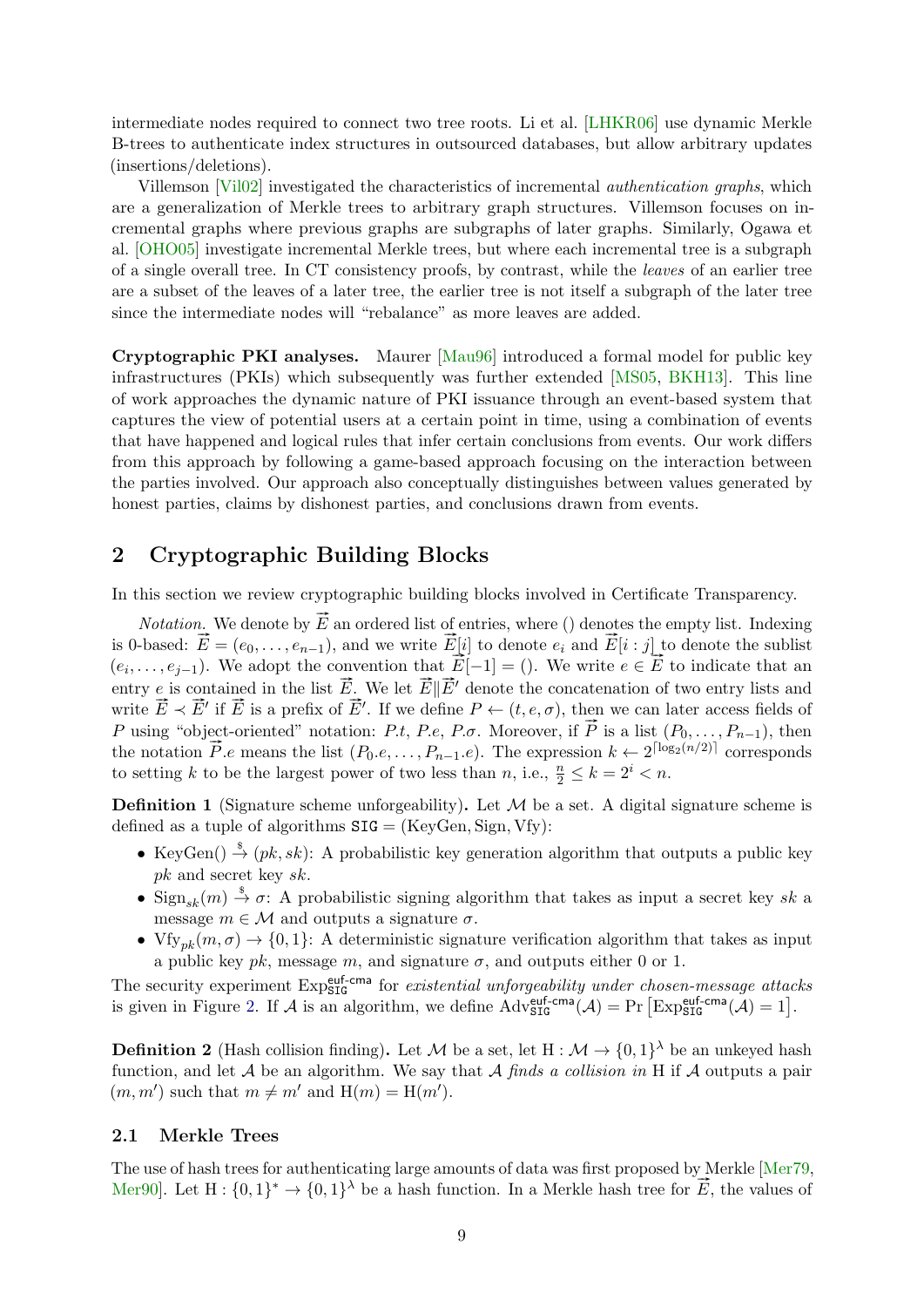<span id="page-9-0"></span>
$$
\begin{array}{l}\n\text{Exp}_{\text{SIG}}^{\text{euf-cma}}(\mathcal{A})\text{:} \\
\text{1: } (pk, sk) \stackrel{\text{s}}{\leftarrow} \text{KeyGen}() \\
\text{2: } M \leftarrow {} \{\}\n\end{array}
$$
\n
$$
\begin{array}{l}\n3: (m, \sigma) \stackrel{\text{s}}{\leftarrow} \mathcal{A}^{\text{OSign}}(pk) \\
4: \text{ return } \text{Vf}_{y_{pk}}(m, \sigma) \land (m \notin M)\n\end{array}
$$

 $OSign(m)$ : 1:  $\sigma \leftarrow \text{Sign}_{sk}(m)$ 2:  $M \leftarrow M \cup \{m\}$ 3: return  $(m, \sigma)$ 

<span id="page-9-1"></span>Figure 2: Security experiment for existential unforgeability under chosen message attack of a signature scheme  $SIG = (KeyGen, Sign, Vfy)$ .



<span id="page-9-2"></span>Figure 3: Merkle tree hash calculation of  $H = \text{MTH}_H(\vec{E})$  where  $\vec{E} = (e_0, e_1, e_2)$ .  $\circ$  denotes leaf nodes,  $\circ$  denotes inner nodes.



Figure 4: Merkle tree authentication path  $\overline{A}$  from leaf  $e_2$  to root H.  $\bullet$  denotes nodes corresponding to authentication path values.

 $\overrightarrow{E}$  are placed at the leaves of a binary tree and each intermediate node is the hash of its two child nodes; the root of the trees acts as a fingerprint of all the data contained in the tree; this child nodes; the root of the trees acts as a fingerprint of all the data contained in the tree; this is the output of the algorithm  $\text{MTH}_{\text{H}}(\vec{E})$  in Figure [6.](#page-11-0) A sample Merkle tree hash calculation is shown in Figure [3.](#page-9-1) Note the use of prefixes 0 and 1 in hash function calculations provides "domain separation" between hash calculations for leaves  $(H(0\mid \dots))$  and intermediate nodes  $(H(1\vert \ldots))$ ; preventing an attacker from gluing part of a tree into a leaf or vice versa.

A common technique is the use of an authentication path to demonstrate that a piece of data is in a leaf of a tree corresponding to a particular root. For example, in Figure [4,](#page-9-2) the data is in a lear of a tree corresponding to a particular root. For example, in Figure 4, the authentication path  $\vec{A} = (\vec{A}[0], \vec{A}[1], \vec{A}[2])$  shows that  $e_2$  is the third leaf in the tree corresponding authentication path  $A = (A[0], A[1], A[2])$  shows that  $e_2$  is the third lear in the tree corresponding<br>to root H, and this can be verified by computing  $h_0 = H(0||e_2)$ , then  $h_1 = H(1||h_0||\vec{A}[0])$ , then to root *H*, and this can be verified by computing  $n_0 = H(0||e_2)$ , then  $n_1 = H(1||n_0||A[0])$ , then  $h_2 = H(1||\vec{A}[1]||h_1)$ , then  $H' = H(1||h_2||\vec{A}[2])$  and comparing  $H'$  with *H*. The index of the leaf is an essential part of verifying an authentication path. The authentication path generation is an essential part of verifying an authentication path. The authentication path generation<br>algorithm Path<sub>H</sub>(m,  $\vec{E}$ ) and verification algorithm CheckPath<sub>H</sub>(e, H, n,  $\vec{A}$ , m) are shown in Figure [6.](#page-11-0)

A lesser-known technique is the use of a *consistency proof* to demonstrate that the data corresponding to one root is a subset (prefix) of the data corresponding to another root, used, for example, in the context of tamper-evident history trees [\[CW09,](#page-23-4) [Cro09\]](#page-23-5). In Figure [5,](#page-10-1) the consistency proof  $\overline{C}$  shows that the data corresponding to root  $H_0$  is a prefix of the data corresponding to root  $H_1$ . Consistency proofs reconstruct each of the two roots from relevant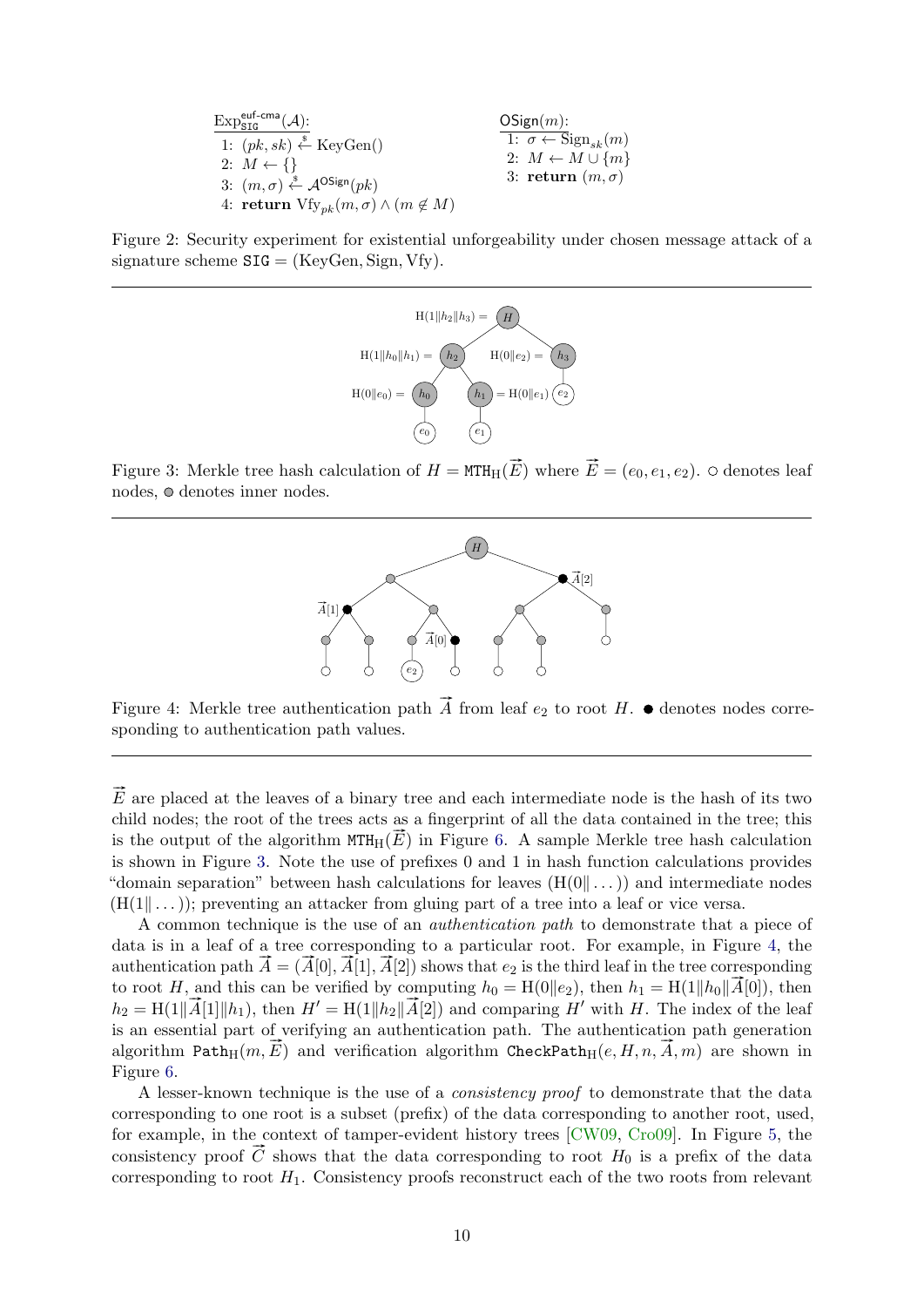<span id="page-10-1"></span>

Figure 5: Merkle tree consistency proof  $\vec{C} = (\vec{C}[0], \ldots, \vec{C}[3])$  between roots  $H_0$  (for a tree of size 3) and  $H_1$  (for a tree of size 6).  $\bullet$  denotes nodes corresponding to consistency proof values.

parts of the proof and compare them against the actual roots; the size of the two trees is essential in verifying a consistency proof. Consistency proofs may be viewed as an authentication path from the inner node immediately above the last leaf node in the first tree (i.e., an authentication path from  $H(e_2) = C[0]$  to root  $H_1$  in the right side of Figure [5\)](#page-10-1). The consistency proof generation path from  $\mathbf{H}(e_2) = \mathbf{C}[0]$  to root  $H_1$  in the right side or Figure 5). The consistency proof generation algorithm  $\texttt{ConsProof}_\text{H}(n_0, H_0, n_1, H_1, \vec{C})$ are shown in Figure [6.](#page-11-0) We have reformulated these from how they appear in the RFC [\[LLK13\]](#page-24-0): ours use a top-down recursive approach, whereas the RFC versions are bottom-up looping algorithms; the two are equivalent, but our versions are more helpful in proving our theorems.

Formally, a Merkle tree hash system is defined as follows.

**Definition 3** (Merkle tree hash). Let  $H: \{0,1\}^* \to \{0,1\}^{\lambda}$  be a hash function and let  $\vec{E}$  be a list of entries. The Merkle tree hash system consists of the following algorithms:

- MTH<sub>H</sub>( $\vec{E}$ )  $\rightarrow$  h: A deterministic tree hashing algorithm that takes as input a list of entries  $\vec{E}$  each of which is in M and outputs a hash value  $h \in \{0,1\}^{\lambda}$  representing the complete  $\vec{E}$  each of which is in M and outputs a hash value  $h \in \{0,1\}^{\lambda}$  representing the complete list of entries as defined in Figure [6.](#page-11-0)
- **Path**<sub>H</sub> $(m, \vec{E}) \rightarrow \vec{A}$ : A deterministic authentication path generation algorithm that takes as **Path** $\mu(m, E) \rightarrow A$ : A deterministic authentication path generation algorithm that takes as<br>input an index  $m \in \{0, \ldots, |\vec{E}| - 1\}$  and a list of entries  $\vec{E}$  and outputs an authentication path  $\overline{A}$  as defined in Figure [6.](#page-11-0)
- CheckPath<sub>H</sub> $(e, H, n, \overline{A}, m) \rightarrow \{0, 1\}$ : A deterministic authentication path verification algorithm that takes as input an entry  $e \in \mathcal{M}$ , a hash  $H \in \{0,1\}^{\lambda}$  representing a list of n entries, a claimed authentication path  $\vec{A}$ , and an index  $m \in \{0, \ldots, n-1\}$ , and outputs 0 or 1 as defined in Figure [6.](#page-11-0) The goal is to output 1 if and only if  $A$  is an authentication path demonstrating that  $e$  is the m-th leaf of the n-leaf tree represented by hash value H.
- path demonstrating that e is the m-th leaf of the n-teal tree represented by hash value  $H$ <br>• ConsProof<sub>H</sub> $(m, n, \vec{E}) \rightarrow \vec{C}$ : A deterministic consistency proof generation algorithm that takes as input a list of entries  $\vec{E}$ , and two indices  $0 \leq m \leq n \leq |\vec{E}|$ , and outputs a takes as input a list of entries  $E$ , and two moles  $0 \leq m \leq n \leq |E|$ , and outputs a consistency proof  $\vec{C}$  as defined in Figure [6.](#page-11-0)  $\vec{C}$  consists of intermediate nodes required to simultaneously construct the roots of the trees  $\vec{E}[0 : m]$  and  $\vec{E}[0 : n]$ .
- simultaneously construct the roots of the trees  $E[0:m]$  and  $E[0:n]$ .<br>• CheckConsProof<sub>H</sub> $(n_0, H_0, n_1, H_1, \vec{C}) \rightarrow \{0, 1\}$ : A deterministic consistency proof verification algorithm that takes as input two indices  $0 \le n_0 \le n_1$ , two hash values  $H_0, H_1 \in \{0, 1\}^*$ , and a claimed consistency proof  $\overline{C}$ , and outputs 0 or 1 as defined in Figure [6.](#page-11-0) The goal is to output 1 if and only if the  $n_0$  entries represented by  $H_0$  are a prefix of the  $n_1$  entries represented by  $H_1$ .

#### <span id="page-10-0"></span>2.2 Merkle Tree Security Properties

<span id="page-10-2"></span>We now note some well-known facts about the collision resistance of Merkle tree hashing and the security of authentication paths in Merkle trees [\[Mer79,](#page-24-2) [Mer90\]](#page-24-3). For completeness, the facts are proven in Appendix [A.](#page-25-0)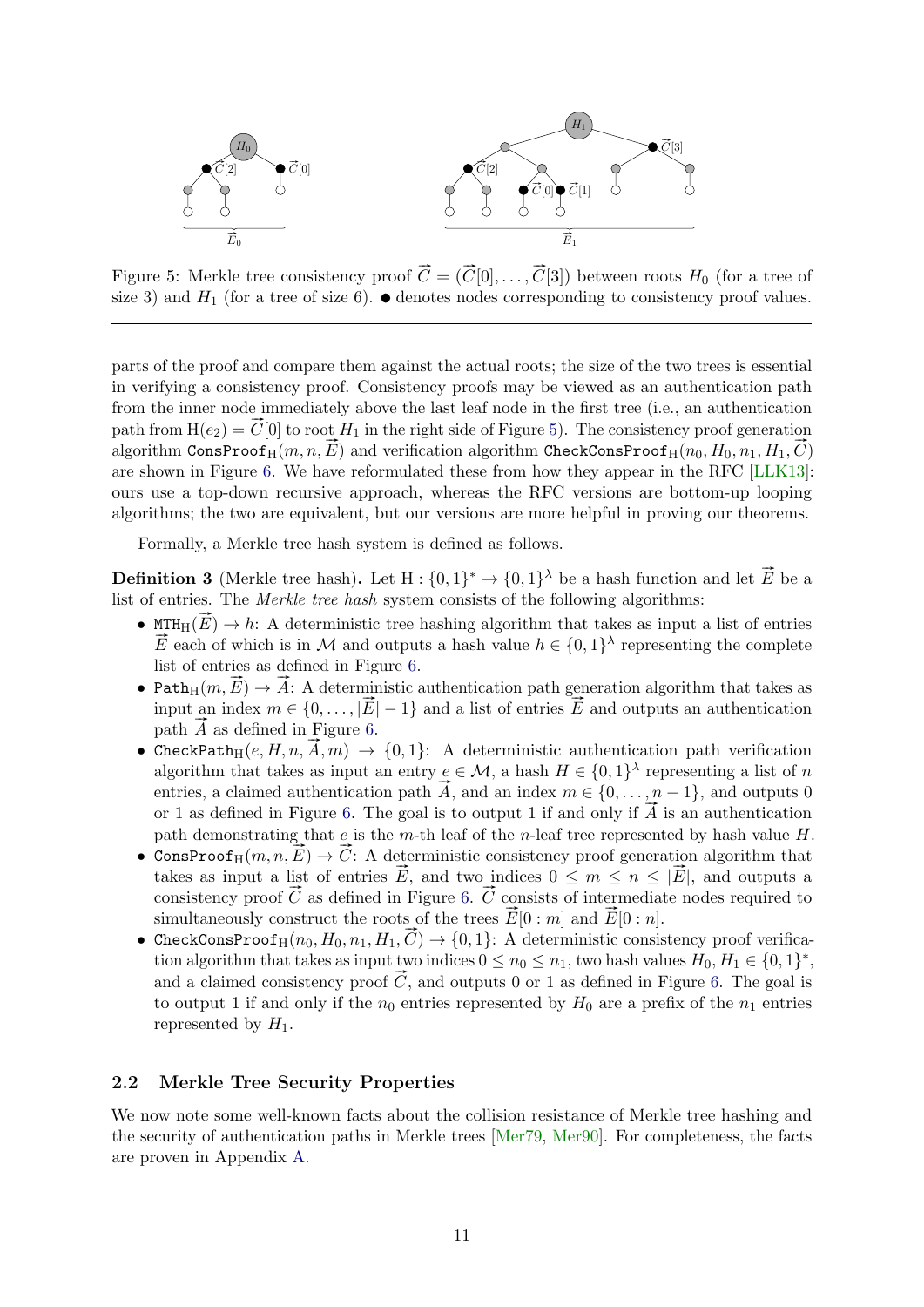<span id="page-11-0"></span> $\texttt{MTH}_\text{H}(\vec{E}) \to H$ : 1:  $n \leftarrow |\vec{E}|$ 1:  $n \leftarrow |\mathcal{L}|$ <br>2: if  $n = 1$ , return  $H(0||\vec{E}[0])$ 3: else  $(n > 1)$  $4: \quad k \leftarrow 2^{\lceil \log_2(n/2) \rceil}$ 4:  $\kappa \leftarrow 2^{1-\epsilon_2(\kappa_1-\epsilon_2)}$ <br>5: **return**  $H(1||MTH_H(\vec{E}[0:k]))$ 5: **Feturin**  $\Pi$ (1||111H<sub>H</sub>( $E$ [ $U : k$ ])<br>6:  $\|\text{MTH}_{\text{H}}(\overrightarrow{E}[k:n])\|$  $\texttt{Path}_{\text{H}}(m, \overrightarrow{E}) \rightarrow \overrightarrow{A}:$ 1:  $n \leftarrow |\vec{E}|$ 2: if  $n = 1$ , return () 3: **else**  $(n > 1)$  $4: \quad k \leftarrow 2^{\lceil \log_2(n/2) \rceil}$ 5: if  $m < k$ 6: **return Path**<sub>H</sub> $(m, \vec{E}[0:k])$ 7: kMTHH( #–E[<sup>k</sup> : <sup>n</sup>]) 8: else  $(m > k)$ 9: return  $\text{Path}_{\text{H}}(m - k, \overrightarrow{E}[k:n])$ 9: **return Path** $m = k, E$ <br>10:  $\|\text{MTH}_{\text{H}}(\vec{E}[0:k])\|$ CheckPath $H(e, H, n, \overrightarrow{A}, m) \rightarrow \{0, 1\}$ : 1:  $H' \leftarrow \text{RootFromPath}_{H}(e, n, \overrightarrow{A}, m)$ 2: return  $(H = H')$  $\texttt{RootFromPath}_{\text{H}}(e, n, \overrightarrow{A}, m) \rightarrow H:$ 1: if  $n = 1$ , return  $H(0||e)$  $2: k \leftarrow 2^{\lceil \log_2(n/2) \rceil}$ 3: if  $m < k$ 3: If  $m < \kappa$ <br>4:  $\ell \leftarrow \texttt{RootFromPath}_{H}(e, k, \overrightarrow{A}[0 : |\overrightarrow{A}| - 1], m)$ 4:  $\ell \leftarrow \text{RootFrom}$ <br>5:  $r \leftarrow \overrightarrow{A}[\overrightarrow{A}|-1]$ 6: else  $(m > k)$ 6: eise ( $m \geq \kappa$ )<br>7:  $\ell \leftarrow \overline{A}[[\overline{A}]-1]$ 8:  $r \leftarrow \text{RootFromPath}_{H}(e, n - k,$ 9:  $\vec{A}[0:|\vec{A}|-1], m-k)$ 10: return  $H(1||\ell||r)$  $\texttt{ConsProof}_\text{H}(m,n,\overrightarrow{E}) \to \overrightarrow{C}$ : 1: // require:  $0 \leq m \leq n \leq |\vec{E}|$ 2: if  $m = n$ 3: return () 4: else  $(m < n)$ 4: else  $(m < n)$ <br>5: **return** ConsProofSub<sub>H</sub> $(m, \vec{E}[0:n], \text{true})$  $\texttt{ConsProofSub}_\text{H}(m, \overrightarrow{E}, b) \rightarrow \overrightarrow{C}$ : 1:  $n \leftarrow |\vec{E}|$ 2: if  $(m = n) \wedge (b = \text{false})$ 2: II  $(m = n) \wedge (b = \text{base})$ <br>3: **return** MTH<sub>H</sub>( $\overrightarrow{E}[0 : m]$ ) 4: else 5:  $k \leftarrow 2^{\lceil \log_2(n)/2 \rceil}$ 6: if  $m \leq k$ 5: If  $m \leq k$ <br>
7: **return** ConsProofSub<sub>H</sub> $(m, \vec{E}[0:k], b)$  $\lim_{k \to \infty} \frac{\text{return} \text{Consiprocy} \text{supp}}{\text{MTH}_{\text{H}}(\overline{E}[k:n])}$ 9: else  $(m > k)$ 10: return ConsProofSub $H(m - k, \vec{E}[k:n], \text{false})$ 10: **return Consproof Sub**<sub>H</sub><br>11:  $\|\text{MTH}_{\text{H}}(\vec{E}[0:k])\|$  $\texttt{CheckConsProof}_\text{H}(n_0,H_0,n_1,H_1,\vec{C})\to b:$ 1: if  $n_0$  is a power of two,  $\vec{C} \leftarrow H_0 || \vec{C}$ 1: If  $n_0$  is a power of two,  $C \leftarrow n_0 || C$ <br>2:  $H'_0 \leftarrow \text{RootOfFromConsProof}_H(\overline{\vec{C}}, n_0, n_1)$ 2:  $H_0' \leftarrow$  RootUFromConsProof $_{\text{H}}(C, n_0, n_1)$ <br>3:  $H_1' \leftarrow$  Root1FromConsProof $_{\text{H}}(\overrightarrow{C}, n_0, n_1)$ 4: return  $((H_0 = H'_0) \wedge (H_1 = H'_1))$  ${\tt RootOfFromConsProof}_{{\rm H} }(\overrightarrow{C}, n_0, n_1) \rightarrow H:$ 1:  $k \leftarrow 2^{\lceil \log_2(n_1)/2 \rceil}$ 2: if  $n_0 < k$ 3: **return** Root0FromConsProof $_H(\vec{C}[0:|\vec{C}|-1], n_0, k)$ 4: elsif  $n_0 = k$ , return  $\vec{C}$ [ $|\vec{C}| - 2$ ] 5: else 5: **else**<br>6:  $\ell \leftarrow \vec{C}[\vert \vec{C} \vert - 1]$ 6:  $\ell \leftarrow C \left[ |C| - 1 \right]$ <br>7:  $r \leftarrow \text{RootOfFromConsProof}_{H}(\overrightarrow{C}[0:|\overrightarrow{C}|-1],$ 8:  $n_0 - k, n_1 - k$ ) 9: return  $H(1||\ell||r)$  ${\tt Root1FromConsProof}_{{\rm H}}(\overrightarrow{C}, n_0, n_1) \rightarrow H:$ 1: if  $|\vec{C}| = 2$ , return  $\text{H}(1||\vec{C}[0]||\vec{C}[1])$ 2:  $k \leftarrow 2^{\lceil \log_2(n_1)/2 \rceil}$ 3: if  $n_0 < k$ 3:  $\textbf{11} \ n_0 < \kappa$ <br>4:  $\ell \leftarrow \texttt{Root1FromConsProof}_\text{H}(\overrightarrow{C}[0:|\overrightarrow{C}|-1], n_0, k)$ 4:  $\ell \leftarrow \text{Rootirrom}$ <br>5:  $r \leftarrow \overrightarrow{C}[\vert \overrightarrow{C} \vert -1]$ 6: else 6: eise<br>7:  $\ell \leftarrow \vec{C}[\vert \vec{C} \vert - 1]$ 8:  $r \leftarrow \text{Root1FromConsProof}_{H}(\vec{C}[0:|\vec{C}|-1],$ 9:  $n_0 - k, n_1 - k$ ) 10: return  $H(1||\ell||r)$ 

Figure 6: Merkle tree algorithms

Lemma 1 (Collision Resistance of Merkle Trees). If H is collision-resistant, then Merkle-tree hashing using H is also collision-resistant. More precisely, if  $A$  finds a collision in MTH<sub>H</sub>, then there exists algorithm  $\mathcal{B}_1^{\mathcal{A}}$  $\mathcal{B}_1^{\mathcal{A}}$  $\mathcal{B}_1^{\mathcal{A}}$  given in Figure [13](#page-25-1) in Appendix A that finds a collision in H. Moreover, the runtime of  $\mathcal{B}_1^{\mathcal{A}}$  consists of the runtime of  $\mathcal{A}$ , plus at most a quadratic (in the size of the larger list) number of hash evaluations.

<span id="page-11-1"></span>**Lemma 2** (Authentication Paths Consistency). If H is collision-resistant, then no CheckPath<sub>H</sub> authentication path  $\tilde{A}$  can be generated with respect to Merkle-tree hashing MTH<sub>H</sub> for an endumentication pain A can be generated with respect to merkie-tree hashing fifth for an en-<br>try e not contained in the Merkle tree. More precisely, if A outputs  $(e, \vec{E}, \vec{A}, m)$  such that try e not contained in the Merkie tree. More precisely, if A outputs  $(e, E, A, m)$  such that<br>CheckPath<sub>H</sub> $(e, \text{MTH}_{H}(\vec{E}), |\vec{E}|, \vec{A}, m) = 1$  and  $e \notin \vec{E}$ , then there exists algorithm  $\mathcal{B}_2^{\mathcal{A}}$  given in Figure [14](#page-26-0) in [A](#page-25-0)ppendix A that finds a collision in H. Moreover, the runtime of  $\mathcal{B}_2^{\mathcal{A}}$  consists of Figure 14 in Appenaix A that jinds a collision in  $H$ . Moreover, the runtime of the runtime of A, plus at most a quadratic (in  $|\vec{E}|$ ) number of hash evaluations.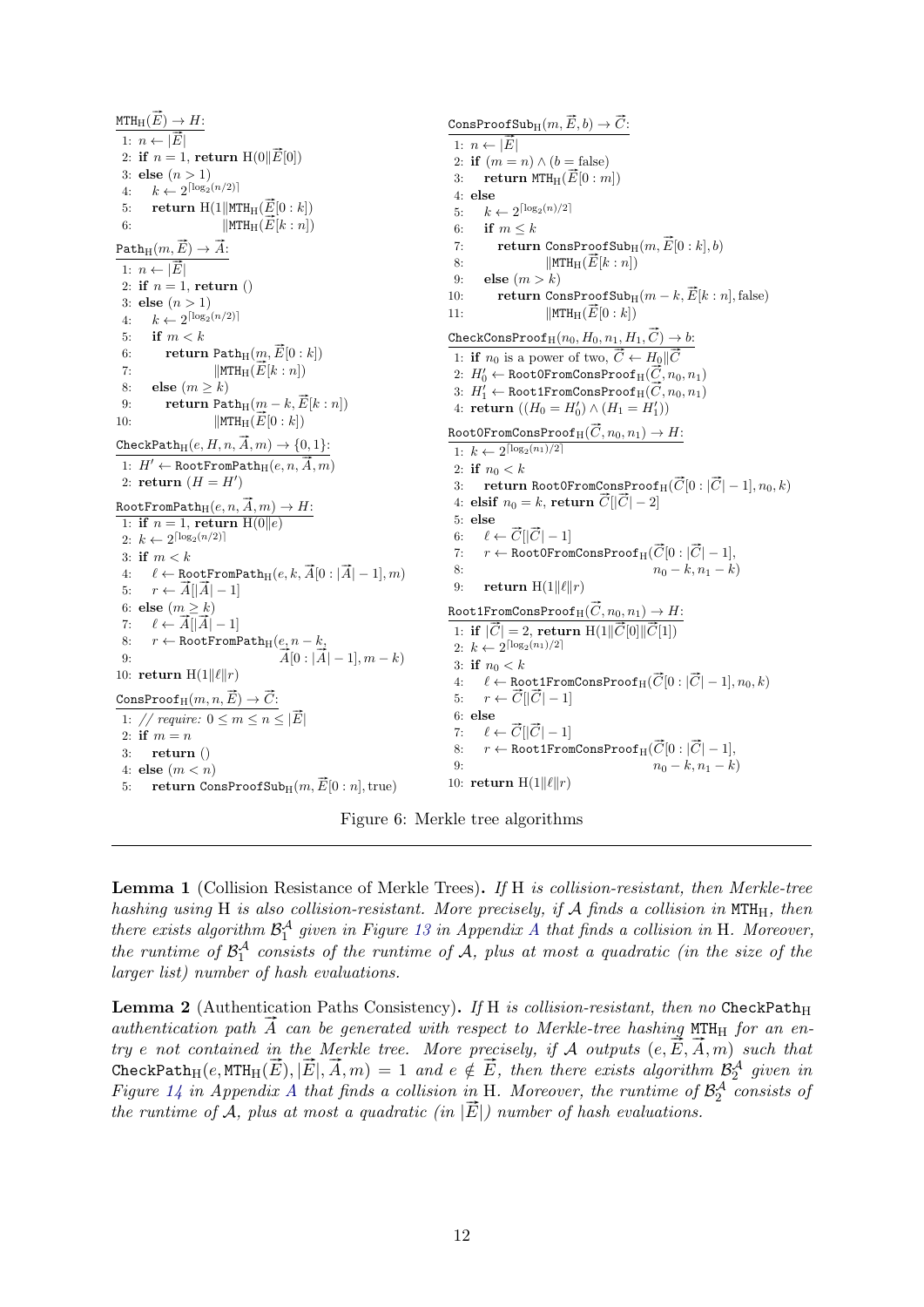# <span id="page-12-0"></span>3 Logging Schemes

In this section we specify the algorithms that comprise a logging scheme and formulate CT as a logging scheme.

# <span id="page-12-1"></span>3.1 Definition of Logging Schemes

Our definition of a logging scheme is based around the certificate transparency functionality, but is designed to be potentially more general. We use non-CT specific language (such as "fingerprint" instead of the CT-specific "signed tree head"), and our logging scheme is not actually about certificates—any type of object can be logged.

<span id="page-12-3"></span>Definition 4 (Logging Scheme). A logging scheme LS consists of the following algorithms, some of which are run by a logger and some of which are run by a monitor/auditor.

The following algorithm is used by a logger to initialize its log:

• KeyGen()  $\stackrel{\$}{\rightarrow}$  (st, pk, sk): A probabilistic algorithm that returns a state st and a public key/secret key pair  $(pk, sk)$ .

The following algorithms are used by a logger to add entries to its log, using a two-step process of promising to add an entry to the log and then a batch update actually adding the entries:

- PromiseEntry $(e, t, sk) \stackrel{\$}{\rightarrow} P$ : A probabilistic algorithm that takes as input a log entry e, a time t, and the secret key sk and outputs a promise  $P$ ; the promise contains the entry and time as subfields P.e and P.t.
- time as subfields  $P.e$  and  $P.t.$ <br>• UpdateLog(st,  $\vec{P}, t, sk$ )  $\stackrel{\text{*}}{\rightarrow}$  (st', F): A probabilistic algorithm that takes as input a state st, a potentially empty ordered list of promises  $\overline{P}$  to add to the log, a time t and the secret key sk and returns an updated state st<sup> $\ell$ </sup> and a fingerprint F (where the latter includes the indicated time, denoted as  $F.t$

The following algorithms are used by a logger to demonstrate various properties to monitors/auditors:

- PresentEntries( $st, F$ )  $\rightarrow \vec{E}$  or  $\perp$ : A deterministic algorithm that takes as input a state  $st$ and a fingerprint F and outputs an ordered list of log entries  $\vec{E}$ , or an error symbol  $\perp$ .
- ProveMembership(st, e, F)  $\stackrel{\text{\$}}{\rightarrow} \overrightarrow{M}$  or  $\perp$ : A probabilistic algorithm<sup>[3](#page-12-2)</sup> that takes as input a state st, a log entry e, and a fingerprint F and outputs a membership proof  $\overline{M}$ , or an error symbol ⊥.
- ProveConsistency(st,  $F_0, F_1$ )  $\stackrel{\$}{\rightarrow} \vec{C}$  or  $\perp$ : A probabilistic algorithm<sup>[3](#page-12-2)</sup> that takes as input a state st and two fingerprints  $F_0$  and  $F_1$  and outputs a consistency proof  $\vec{C}$ , or an error symbol ⊥.

The following algorithms are used by monitors/auditors to check a log:

- CheckPromise $(P, pk) \rightarrow \{0, 1\}$ : A deterministic algorithm that takes as input a promise P (which includes an entry P.e) and a public key pk and outputs a bit  $b \in \{0, 1\}$ .
- CheckFingerprint( $F, pk$ )  $\rightarrow$  {0, 1}: A deterministic algorithm that takes as input a fingerprint F and a public key pk and outputs a bit  $b \in \{0, 1\}.$
- Finit F and a public key  $p\kappa$  and outputs a bit  $v \in \{0, 1\}$ .<br>
 CheckEntries( $\overline{E}, F, pk$ )  $\rightarrow \{0, 1\}$ : A deterministic algorithm that takes as input an ordered list of log entries  $\vec{E}$ , a fingerprint F, and a public key pk and outputs a bit  $b \in \{0, 1\}$ .
- CheckMembership( $F, e, M, pk$ )  $\rightarrow$  {0, 1}: A deterministic algorithm that takes as input a fingerprint F, an entry e, a membership proof  $\overline{M}$ , and a public key pk and outputs a bit  $b \in \{0, 1\}$ .
- CheckConsistency $(F_0, F_1, \vec{C}, pk) \rightarrow \{0, 1\}$ : A deterministic algorithm that takes as input two fingerprints  $F_0$  and  $F_1$ , a consistency proof  $\vec{C}$ , and a public key pk and outputs a bit  $b \in \{0, 1\}.$

<span id="page-12-2"></span><sup>&</sup>lt;sup>3</sup>In CT, ProveMembership and ProveConsistency are deterministic, though in principle these could be probabilistic in a logging scheme.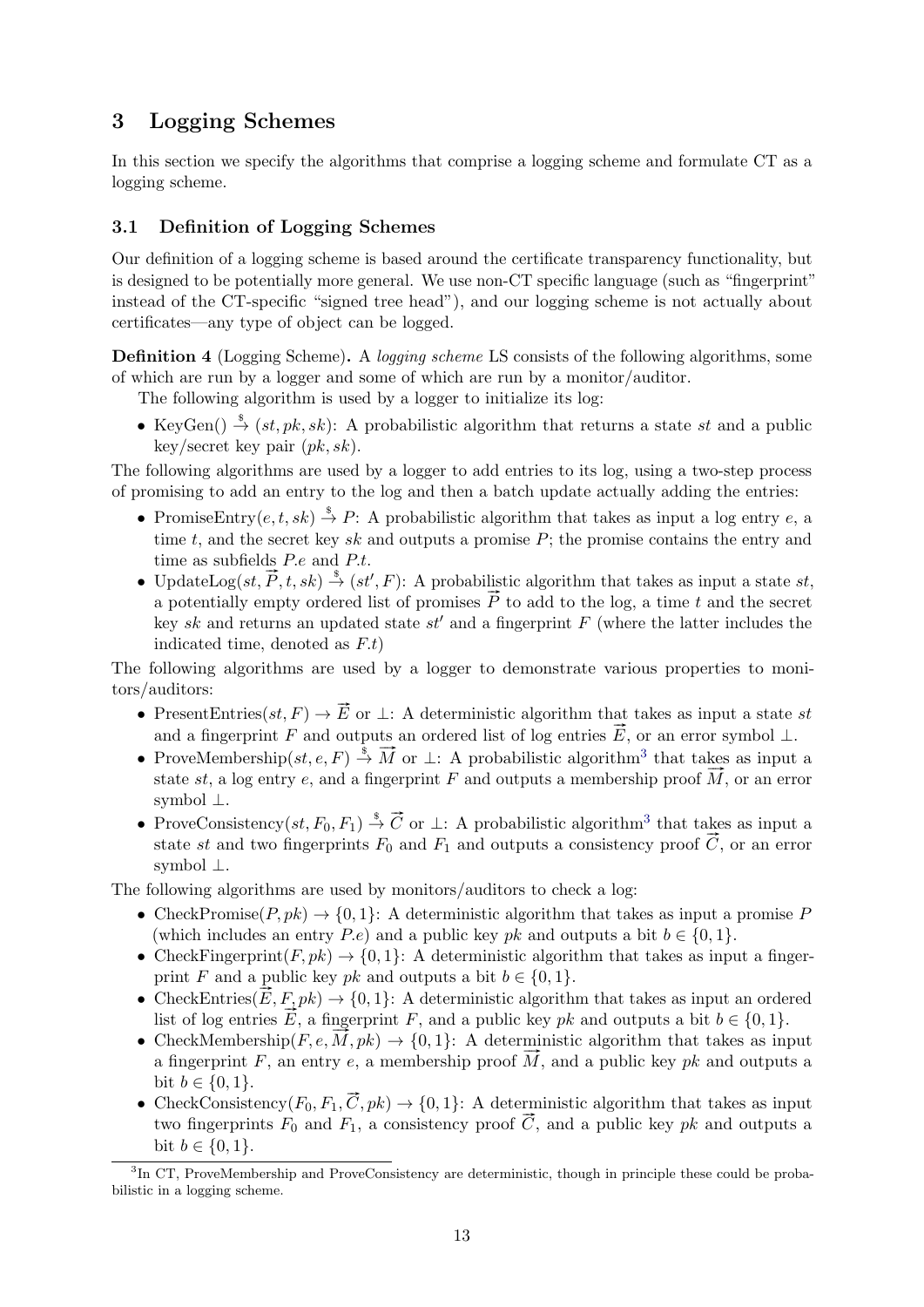<span id="page-13-1"></span> $CT_{H, SIG}.KeyGen() \rightarrow (st, pk, sk):$  $\overrightarrow{E}$   $\leftarrow$  () 2:  $st = (\overline{E})$ 3:  $(pk, sk) \stackrel{\$}{\leftarrow}$  SIG.KeyGen() 4: return  $(st, pk, sk)$  $CT_{H, SIG}$ . Promise Entry $(e, t, sk) \rightarrow P$ : 1:  $\sigma \leftarrow \text{SIG.Sign}_{ek}(t||e)$ 2: return  $P \leftarrow (t, e, \sigma)$  $\text{CT}_{H, \text{SIG}}.\text{UpdateLog}(st, \overrightarrow{P}, t, sk) \rightarrow (st', F)$ : 1: for each  $P \in \vec{P}$  do 2: if  $\text{CheckPromise}(P, pk) = 0$ , return  $(st, \perp)$ 2: II CheckPromis<br>3:  $st.\overrightarrow{E} \leftarrow st.\overrightarrow{E} \parallel \overrightarrow{P}.e$  $3: st.L \leftarrow st.$ <br> $4: n \leftarrow |st.\overline{E}|$ 4:  $n \leftarrow |st.E|$ <br>5:  $H \leftarrow \text{MTH}_{\text{H}}(st.\vec{E})$ 6:  $\sigma \leftarrow \texttt{SIG}.Sign_{sk}(t, n, H)$ 7: return  $F \leftarrow (t, n, H, \sigma)$  $CT_{H, SIG}$ . Present Entries $(st, F) \to \vec{E}$ : 1: if  $\text{CheckFingerprint}(F, pk) = 0$ , return ⊥ 1: It Checkr ingerprints<br>2: **return**  $st.\overline{E}[0:FA]$  $CT_{H, SIG}$ .ProveMembership $(st, e, F) \rightarrow \overrightarrow{M}$ : 1: if CheckFingerprint $(F, pk) = 0$ , return ⊥ 1: It Checkr ingerprint( $F, p\kappa$ ) = 0, rett<br>2: find  $m < F.n$  such that  $e = st.\vec{E}[m]$ 3: if no such m exists, return  $\perp$ 3: If no such *m* exists, return<br>4:  $\vec{A} \leftarrow \text{Path}_{H}(m, \vec{E}[0 : F.n])$ 4:  $A \leftarrow \text{Path}_{H}(m, E|0:$ <br>5: return  $\overrightarrow{M} \leftarrow (\overrightarrow{A}, m)$  $CT_{H, SIG}.ProveConsistency(st, F_0, F_1) \rightarrow C$ : 1: if CheckFingerprint $(F_0, pk) = 0$ , return ⊥ 2: if CheckFingerprint $(F_1, pk) = 0$ , return ⊥ 2: If Checkf ingerprint( $F_1, p\kappa$ ) = 0, return  $\perp$ <br>3: return  $\vec{C} \leftarrow \text{ConsProof}_{H}(F_0, n, F_1, n, st. \vec{E})$ 

Figure 7: Certificate Transparency: algorithms run by loggers.

Definition 5 (Correctness of a Logging Scheme). We say that a logging scheme LS is correct if for all  $(st_0, pk, sk) \stackrel{\$}{\leftarrow} \text{KeyGen}(),$  all  $n \in \mathbb{N}$ , all  $m_1, \ldots, m_n \in \mathbb{N}$ , all ordered lists of entries If for all  $(st_0, pk, sk) \leftarrow \text{KeyGen}(1)$ , all  $n \in \mathbb{N}$ , all  $m_1, \ldots, m_n \in \mathbb{N}$ , all ordered lists of promised entries  $\vec{P}_1 =$ <br> $\vec{E}_1 = (e_{1,1}, \ldots, e_{1,m_1}), \ldots, \vec{E}_n = (e_{n,1}, \ldots, e_{n,m_n}),$  all ordered lists of promised entries  $\$  $P_{11} = (e_{1,1}, \ldots, e_{1,m_1}), \ldots, P_n = (e_{n,1}, \ldots, e_{n,m_n}),$  and ordered rists of profinsed entries  $P_1 = (P_{1,1}, \ldots, P_{1,m_1}), \ldots, \vec{P}_n = (P_{n,1}, \ldots, P_{n,m_n}),$  all timestamps  $t_1 \leq \cdots \leq t_n$ , all states  $st_1, \ldots, st_n$ , and all fingerprints  $F_1, \ldots, F_n$  such that  $P_{i,j} \overset{\$}{\leftarrow}$  PromiseEntry $(e_{i,j}, t_{i,j}, sk)$  for  $i \in \{1, \ldots, n\}, j \in$ And an ingerprints  $I_1, \ldots, I_n$  such that  $I_{i,j}$ . Then is charge  $(c_{i,j}, c_{i,j}, s_n)$  for  $i \in \{1, \ldots, n_i\}$ ,  $j \in \{1, \ldots, m_i\}$ , and any timestamps  $t_{i,j}$  and  $(st_1, F_1) \stackrel{\$}{\leftarrow}$  UpdateLog $(st_0, \vec{P}_1, t_1, sk), \ldots, (st_n, F_n) \stackrel{\$}{\$  $\overline{U}_1, \ldots, \overline{m_i}$ , and any timestamps  $\overline{U}_{i,j}$  and  $(sU_1, \overline{U_1})$ <br>UpdateLog $(st_{n-1}, \overrightarrow{P}_n, t_n, sk)$  the following holds:

- date  $\text{Log}(st_{n-1}, T_n, t_n, s_n)$  and following in<br>1. PresentEntries $(st_n, F_n) = \vec{E}_1 || \dots || \vec{E}_n$ .
- 1. Present Entries  $(\vec{E}_1 | \dots | \vec{E}_n, F_n, pk) = 1$ .<br>2. CheckEntries  $(\vec{E}_1 | \dots | \vec{E}_n, F_n, pk) = 1$ .
- 3. CheckFingerprint $(F_i, pk) = 1$  for all  $1 \leq i \leq n$ .
- 4. CheckConsistency $(F_i, F_j, \vec{C}, pk) = 1$  for all  $1 \leq i < j \leq n$  and  $\vec{C} \stackrel{\$}{\leftarrow}$  ProveConsistency $(st_n,$  $F_i, F_j$ ).
- 5. CheckMembership $(F_n, e, \overrightarrow{M}, pk) = 1$  for all  $e \in \overrightarrow{E}_1 || \dots || \overrightarrow{E}_n$  and  $\overrightarrow{M} \stackrel{\$}{\leftarrow}$  ProveMembership $(st_n, s_n)$  $e, F_n$ ).
- 6. CheckPromise $(e_{i,j}, P_{i,j}, pk) = 1$  for all  $i \in \{1, ..., n\}$  and  $j \in \{1, ..., m_i\}$ .

#### <span id="page-13-0"></span>3.2 Instantiation of Certificate Transparency as a Logging Scheme

Figures [7](#page-13-1) and [8](#page-14-0) formulate Certificate Transparency using H and SIG as a logging scheme  $CT_{H, SIG}$ (i.e., following Definition [4\)](#page-12-3). A log entry in CT is a chain of X.509 certificates: the certificate (or partially completed pre-certificate) itself, and each intermediate CA's certificate leading to the root CA's cert. We treat entries in our formalization of logging schemes as opaque bit strings: our fomulation hence omits any syntactical checks for the entries it manages; adding these checks is independent of the logging properties. The promise  $P$  is called a *signed certificate* timestamp (SCT). The fingerprint  $F$  is called the *signed tree head* (STH).

CT<sub>H,SIG</sub> employs a cryptographic hash function H :  $\{0,1\}^* \rightarrow \{0,1\}^{\lambda}$  and a signature scheme SIG (see Section [2](#page-8-0) for a formal definition of these). The hash function H is used to store the entries in a Merkle hash tree [\[Mer79,](#page-24-2) [Mer90\]](#page-24-3) as introduced in Section [2.1.](#page-8-1) Its root node is used within the signed tree head, representing the entries contained at a certain time. Certificate Transparency employs authentication paths to prove the existence of a certain entry in the tree and consistency proofs to connect subsequently published root nodes; see Section [2.1](#page-8-1) for a detailed description of these techniques.

A log entry in CT is a chain of X.509 certificates: the certificate itself, and each intermediate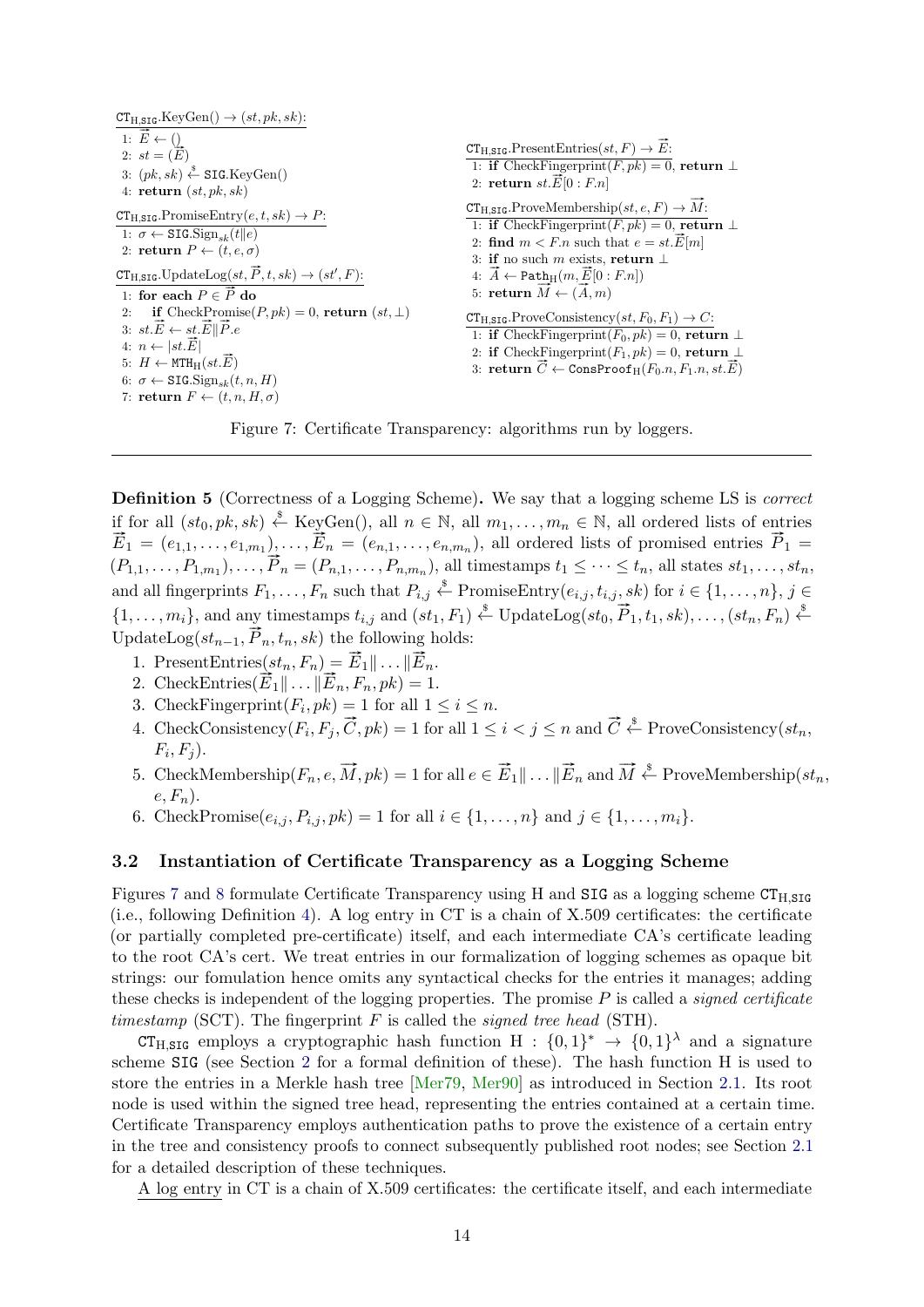<span id="page-14-0"></span>

| $CT_{H, SIG}.Check Promise(P, pk) \rightarrow b.$                                                                       |                                                                                                                                                |
|-------------------------------------------------------------------------------------------------------------------------|------------------------------------------------------------------------------------------------------------------------------------------------|
| 1: return SIG. Vfy <sub>pk</sub> $(P.t \  P.e, P.\sigma)$                                                               | $CT_{H, SIG}$ . CheckMembership $(F, e, \overline{M}, pk) \rightarrow b$ .                                                                     |
| $CT_{H, SIG}$ . Check Fingerprint $(F, pk) \rightarrow b$ :                                                             | 1: if CheckFingerprint $(F, pk) = 0$ , return 0<br>2: return CheckPath <sub>H</sub> $(e, F.H, F.n, \overline{M}.\overline{A}, \overline{M}.m)$ |
| 1: return SIG. Vfy <sub>pk</sub> $(F.t \  F.n \  F.H, F.\sigma)$                                                        |                                                                                                                                                |
| $CT_{H, SIG}.CheckEntries(\overrightarrow{E}, F, pk) \rightarrow b:$<br>1: if CheckFingerprint $(F, pk) = 0$ , return 0 | $CT_{H, SIG}$ . Check Consistency $(F_0, F_1, \vec{C}, pk) \rightarrow b$ :<br>1: if CheckFingerprint( $F_0, pk$ ) = 0, return 0               |
| 2: $H' \leftarrow \text{MTH}_{\text{H}}(E)$                                                                             | 2: if CheckFingerprint $(F_1, pk) = 0$ , return 0<br>3: return CheckConsProof $(F_0.n, F_0.H, F_1.n, F_1.H, \overline{C})$                     |
| 3: return $( E  = F.n) \wedge (H' = F.H)$                                                                               |                                                                                                                                                |

Figure 8: Certificate Transparency: algorithms run by monitors/auditors.

CA's certificate leading to the root CA's cert. The initial certificate may be a pre-certificate, which is a partial X.509 data structure which has not yet been signed. As already mentioned, we treat entries in our formalization of logging schemes as opaque bit strings. In particular, our  $CT_{H,STG}$  scheme hence omits any syntactical checks for the entries it manages; adding these checks is independent of the logging properties.

KeyGen is used by a logger to initialize the scheme. In CT, the logger generates a signature public/secret key pair  $(pk, sk)$  and initializes the state st with an empty list of entries  $\vec{E}$  contained in the log.

PromiseEntry is used by a logger to output a promise to log a particular certificate/precertificate chain as requested by a submitter. In CT, the promise  $P$  is called a *signed certificate* timestamp (SCT), and consists of the current timestamp t, the certificate/pre-certificate chain e. and the logger's signature  $\sigma$  over these values.

UpdateLog is used by a logger to incorporate previously promised entries into the log and output a new fingerprint of the log. In CT, the fingerprint  $F$  is called the *signed tree head* (STH), and consists of a timestamp t, the number of entries n currently in the log, the root  $H$  of the Merkle hash tree of all the entries  $\vec{E}$  in the log, and the logger's signature  $\sigma$  over these values.

PresentEntries is used by a logger to output all entries associated with a given fingerprint. In CT, the signed tree head (fingerprint) includes the number  $n$  of entries comprising that fingerprint, so this algorithm simply outputs the first  $n$  entries of the log.

ProveMembership is used by a logger to prove that a particular entry is in the log. In CT, the logger constructs an authentication path in the Merkle tree from the leaf node containing the entry to the root of the tree as described in the signed tree head (note that the tree may have subsequently grown since this particular STH was issued).

ProveConsistency is used by a logger to output a proof of consistency between two fingerprints. In CT, this uses the algorithm ConsProof (cf. Section [2.1\)](#page-8-1) to construct a consistency proof between the roots in two signed tree heads: the proof consists of the intermediate nodes required to construct both roots simultaneously.

CheckPromise is used by monitors/auditors to confirm that a promise was indeed issued by a specific logger. In CT, this is done by verifying the signature of the signed certificate timestamp using the logger's public key.

CheckFingerprint is used by monitors/auditors to confirm that a fingerprint was indeed issued by a specific logger. In CT, this is done by verifying the signature of the signed tree head using the logger's public key.

CheckEntries is used by monitors/auditors to confirm that a list of entries corresponds to a given fingerprint. In CT, this is done by reconstructing the Merkle tree hash of the list of entries and comparing that with the root in the signed tree head.

CheckMembership is used by monitors/auditors to confirm that a membership proof indeed prove an entry is in the log. In CT, this is done by using the provided authentication path to construct an alleged Merkle tree root, and comparing this with the root in the signed tree head.

CheckConsistency is used by monitors/auditors to confirm the "append-onlyness" of the log has been adhered to – that the list of entries represented by one fingerprint is a prefix of the list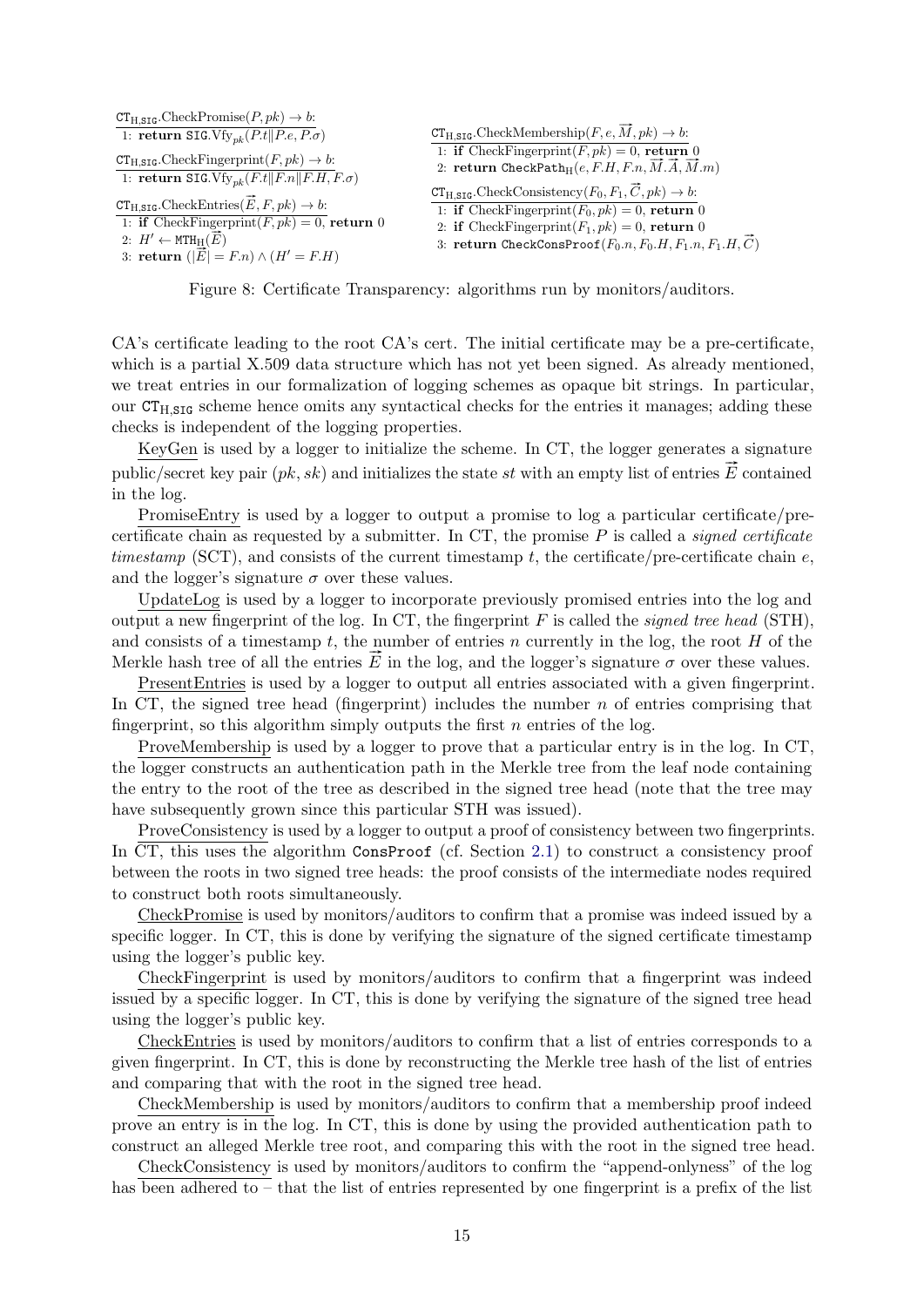of entries represented by another fingerprint. In CT, this is done by using the CheckConsProof algorithm to verify a consistency proof between the root values in two signed tree heads by reconstructing both roots from intermediate nodes.

#### <span id="page-15-0"></span>3.3 Gossiping Protocol in CT

Certificate Transparency includes an additional mechanism called gossiping [\[NGR15\]](#page-24-4), which allows monitors, auditors, and web clients to share information they receive from log servers, with the goal of collectively detecting misbehaviour of log servers while limiting the damage to user privacy. Gossiping can take the following three forms.

1) SCT feedback: Web clients record the signed certificate timestamp values they receive from web servers, and replay those SCT values back to the web server on later visits. If the web client was initially subject to a man-in-the-middle during which it received a fraudulent certificate/SCT, the hope is that MITM attack will eventually cease, and the client will eventually communicate with the real web server, at which point in time the real server will receive the past fraudulently issued SCT from which it can then take action. This message flow is designed to preserve client privacy, as it does not communicate SCT values to a third-party monitor, thereby not informing third-parties of browsing habits.

2) STH pollination: Web clients, auditors, and monitors exchange signed tree hashes (fingerprints) they have observed for loggers. To avoid privacy stripping attacks that attempt to uniquely tag a particular client with a particular STH, logs are restricted from issuing STHs too frequently.

3) Trusted auditor: Web clients may record SCTs, certificates, and STHs, and send them directly to a trusted monitor/auditor. This is essentially a combination of the previous two streams, but with the drawback that it does not keep the browsing habits of the end-user private from the monitor, and thus end-users are advised to only set up a trusted auditor stream if it is reasonable from a privacy perspective.

The overall goal of gossiping in CT is that interested parties such as monitors and auditors will eventually agree on their view of a log's behaviour. In our model, we will assume that gossiping works as intended, and assume that monitors and auditors share all STH values among them (even if this may take a while in practice).

#### <span id="page-15-1"></span>3.4 CONIKS as a Logging Scheme

CONIKS  $[MBB<sup>+</sup>15]$  $[MBB<sup>+</sup>15]$  is a recent transparency log scheme that aims to enable privacy-preserving transparency logging for end-user keys, for applications such as secure messaging. Our definition of logging scheme can capture several aspects of CONIKS' functionality and security, but also serves to highlight some significant differences between CT and CONIKS.

CONIKS also uses a Merkle tree structure, but in contrast to CT uses a Merkle prefix tree in which some attribute of an entry (e.g., the user's identity) determines its position. The tree root is computed both from present entries and placeholder values for empty subtrees, allowing efficient calculation over very large but mostly empty trees. It is signed and published by the logger as the *signed tree root (STR)*. Membership proofs can be performed in the standard way using Merkle authentication paths. Signed tree roots are linked over time using a hash chain, including the previous signed tree root. However, this does not enable consistency proofs as in CT: verification that a key that was present in  $STR_i$  is also present in  $STR_j$  requires fresh membership proof of that key's presence in  $STR_i$ . Two core security properties of CONIKS are non-equivocation (a provider cannot present diverging views) and *privacy-preserving consistency* proofs (privacy here meaning with respect to other entries' information).

CONIKS can be mapped onto the following notions in our definition of a logging scheme. The KeyGen algorithm is run by the logger. CONIKS has no separate notion of promise and log entry, combining PromiseEntry and UpdateLog. CheckFingerprint will verify a signed tree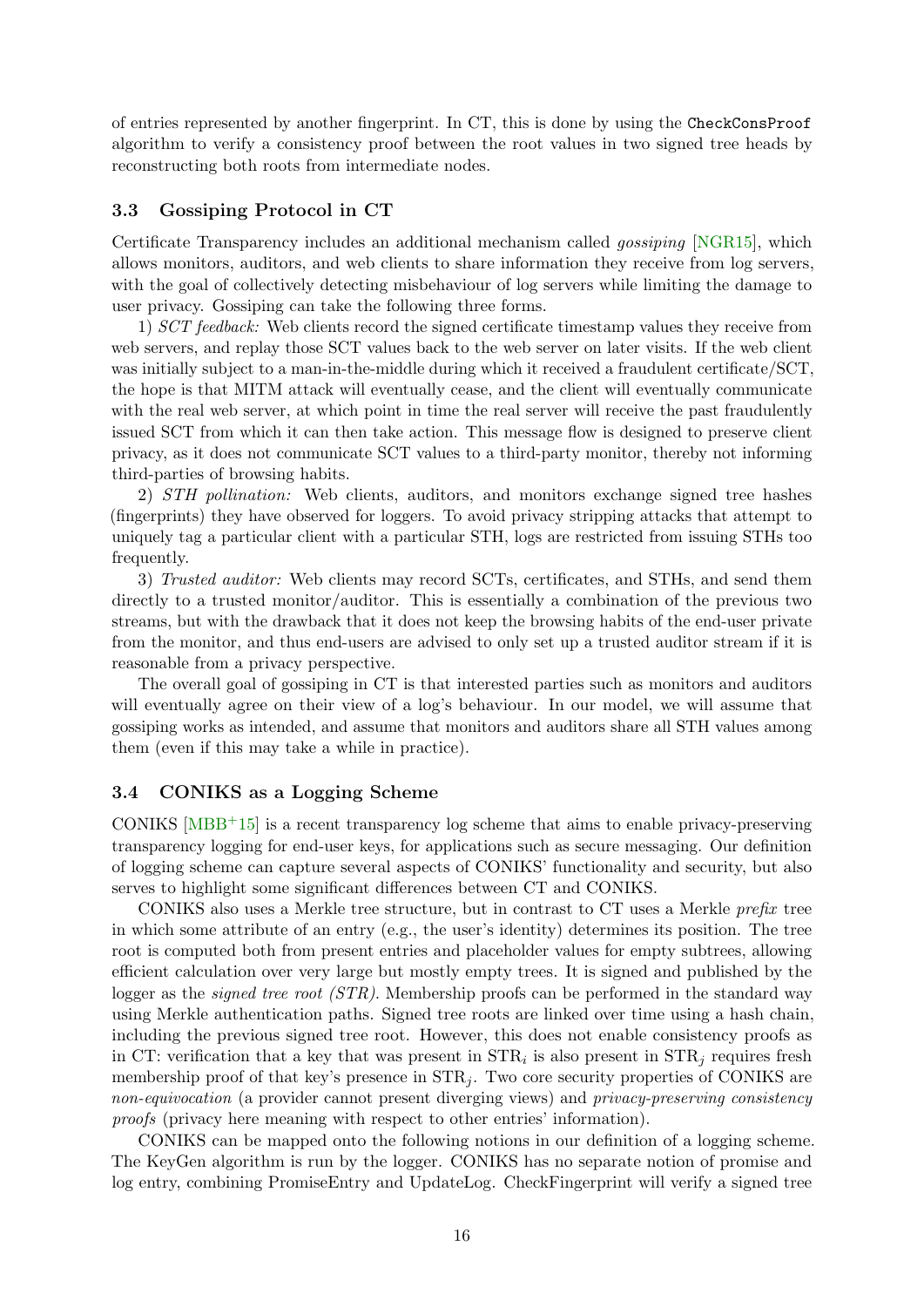root similarly. Aiming at privacy, CONIKS does not include PresentEntries and CheckEntries. ProveMembership and CheckMembership are supported. ProveConsistency and CheckConsistency are not directly supported; as noted above, an auditor would need to use ProveMembership and CheckMembership for each entry.

In terms of security properties, none of ours directly map onto CONIKS' notions, primarily because of including CheckEntries. However, some notions are similar. Non-equivocation is similar to proof-coll, except that it involves two CheckMembership computations, rather than one CheckMembership and one CheckEntries computation (our entry-coll and proof-coll together imply this new notion). Our promise-incl property matches with a similar change from CheckEntries to CheckMembership, and ignoring maximum merge delays. Consistency of STRs in CONIKS is quite a bit different from our entry-cons property, as CONIKS' involves probabilistic spot-checks using membership proofs.

# <span id="page-16-0"></span>4 Security goals

In Section [1.2,](#page-4-0) we summarized the threats against CT in the context of the web PKI as considered in the informational IETF draft [\[Ken15\]](#page-23-6) which defines potential threats for Certificate Transparency in web public-key infrastructure. Threats are considered regarding each of the interacting entities: malicious log servers, malicious monitors, malicious CAs, and malicious web clients. We then clustered the threats into three categories: those involving validity or syntax of log entries, those involving failures to notify an affected party of misbehaviour, and those involving attempts to present false information. Our model of logging schemes does not assume a PKI context, so we do not assume that log entries must have a particular syntax, and thus we leave the first class of threats to existing analyses on certificate validity. Similarly, we omit consideration of threats where an entity fails to act.

Thus, in our model we focus on threats where an entity attempts to present false information. There are two perspectives: threat (L2), which is that a malicious logger may attempt to present different views of the log to different entities, and threat (M3), where a malicious monitor may attempt to issue false warnings to a domain owner about fake certificates, thereby framing an honest logger or certificate authority for dishonest behaviour.

For the security properties of logging schemes that can be proved cryptographically, our security definitions follow a provable security game-based approach. We consider three properties involving security against a malicious logger, in which the experiment acts as an honest monitor/auditor which the logger is trying to fool. We also consider one security property involving security against a malicious monitor/auditor, in which the experiment acts as an honest logger which the monitor/auditor is trying to frame for bad behaviour.

#### <span id="page-16-1"></span>4.1 Security Against a Malicious Logger

Since the fingerprint (signed tree hash in CT) is used to concisely represent the contents of the log, the first two cryptographic security properties against a malicious logger, shown in Figure [9,](#page-17-2) concern the ability of the logger to make the fingerprint represent different, conflicting information. Collision resistance of entries, defined in the experiment entry-coll, requires that it is hard for a malicious logger to come up with a single fingerprint representing two different sets of entries. Collision resistance of proofs, formalized in the experiment proof-coll, is about the difficulty for a malicious logger to create a proof that an entry is represented by a fingerprint while simultaneously claiming that the set of entries represented by that fingerprint does not include that particular entry. A scheme that satisfies both of these ensures that a malicious logger cannot make parties who use the same fingerprint believe different things about the log entries represented by that fingerprint.

Logs are updated over time, but are meant to be append-only. However, since logs are only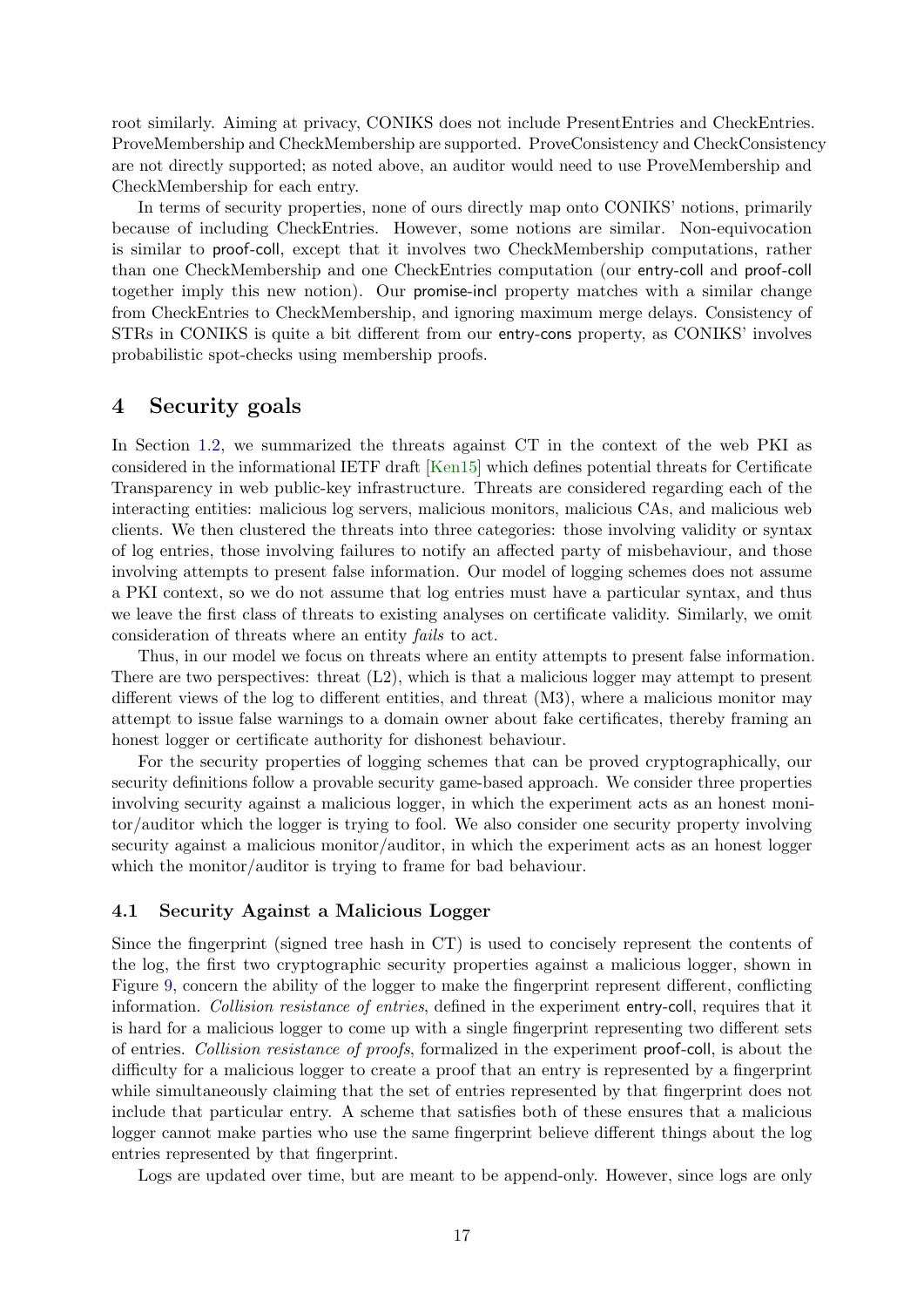<span id="page-17-2"></span> $\mathrm{Exp}_{\mathrm{LS}}^{\mathsf{entry-coll}}(\mathcal{A})$ : 1:  $(\overrightarrow{E}_0, \overrightarrow{E}_1, F, pk) \stackrel{\$}{\leftarrow} \mathcal{A}()$ 1:  $(E_0, E_1, F, p\kappa) \leftarrow \mathcal{A}(1)$ <br>2: **return** 1 iff (CheckEntries( $\vec{E}_0, F, p\kappa$ ) = 1)  $\wedge$  (CheckEntries( $\vec{E}_1, F, p\kappa$ ) = 1)  $\wedge$  ( $\vec{E}_0 \neq \vec{E}_1$ )  $\mathrm{Exp}_{\mathrm{LS}}^{\mathsf{proof-coll}}(\mathcal{A})$ : 1:  $(e, \overrightarrow{E}, F, \overrightarrow{M}, pk) \stackrel{\$}{\leftarrow} \mathcal{A}()$ 1:  $(e, E, F, M, p \kappa) \leftarrow A()$ <br>2: **return** 1 iff (CheckEntries( $\vec{E}, F, pk$ ) = 1)  $\wedge$  (CheckMembership $(e, F, \vec{M}, pk) = 1$ )  $\wedge$   $(e \notin \vec{E})$  $\mathrm{Exp}_{\mathrm{LS}}^{\mathsf{entry-cons}}(\mathcal{A})$ : 1:  $(\overrightarrow{E}_0, \overrightarrow{E}_1, F_0, F_1, \overrightarrow{C}, pk) \stackrel{\$}{\leftarrow} \mathcal{A}()$ 1:  $(E_0, E_1, F_0, F_1, C, p\kappa) \leftarrow \mathcal{A}(1)$ <br>
2: **return** 1 iff (CheckConsistency( $F_0, F_1, \vec{C}, p\kappa$ ) = 1)  $\wedge$  (CheckEntries( $\vec{E}_0, F_0, p\kappa$ ) = 1) If (CheckConsistency( $F_0, F_1, C, p\kappa$ ) = 1) ∧ (CheckEntries( $\vec{E}_1, F_1, pk$ ) = 1) ∧ ( $\vec{E}_0 \not\prec \vec{E}_1$ )

Figure 9: Security properties of a logging scheme LS against a malicious logger.

represented by fingerprints, consistency proofs are used to connect two fingerprints and are meant to prove that the set of entries represented by one fingerprint is a subset of the set of entries represented by a second fingerprint—in other words, that the fingerprints are representative of an append-only log. The final security property in Figure [9](#page-17-2) captures the consistency of entries, i.e., the difficulty for a malicious logger to remove an entry from a log: experiment entry-cons is concerned with two fingerprints connected by a single consistency proof. A "multi-hop" version, concerned with a chain of fingerprints connected by consistency proofs, can easily be formulated and shown to follow directly from the "single-hop" version.

#### <span id="page-17-0"></span>4.2 Security Against a Malicious Monitor/Auditor

The security properties described above are *cryptographic*, meaning that (under some computational assumptions) it is not possible for a malicious logger to perform certain actions. However, there are some security goals of CT that are not cryptographic. For example, a log could choose to omit an entry that it has promised to log, and no amount of cryptography can prevent it from doing so. Should a log issue a fingerprint after the time by which it has promised to log an entry but the log does not contain an entry, that constitutes evidence of the log's misbehaviour.

However, to protect honest loggers, it should not be possible to frame an honest logger for misbehaviour that did not actually happen, which is the security guarantee formalized as inclusion of promises in experiment promise-incl in Figure [10.](#page-18-0) Here the experiment plays the role of an honest logger against a malicious monitor/auditor, so we allow the adversary (the malicious monitor/logger) to interact with experiment oracles that carry out the actions of an honest log, such as adding entries or proving membership. The experiment includes a global time which advances at the adversary's command, and is parameterized by a maximum merge  $delay \text{ MMD} > 0$ , within which an honest log is expected to include a promised entry. The list  $E_{promised}$  tracks entries that the log has promised to include; in calls to OTick the experiment (acting as the honest log) automatically adds the list of promised entries by the end of the maximum merge delay window.

# <span id="page-17-1"></span>5 Security of Certificate Transparency

We are now ready to prove the security results on Certificate Transparency, namely that its instantiation  $CT_{H, SIG}$  within our logging scheme frameworks guarantees collision resistance of entities and proofs, consistency of entries, and inclusion of promises.

Theorem 1 (Collision resistance of entries). If hash function H is collision-resistant, then, in Certificate Transparency (with hash function H), no malicious logger can present different log entries for the same fingerprint. More precisely, if  $\mathcal A$  wins  $\mathrm{Exp}_{\mathrm{CTH},\mathrm{Stg}}^{\mathsf{entry-coll}}$ , then algorithm  $\mathcal B^{\mathcal A}$ ,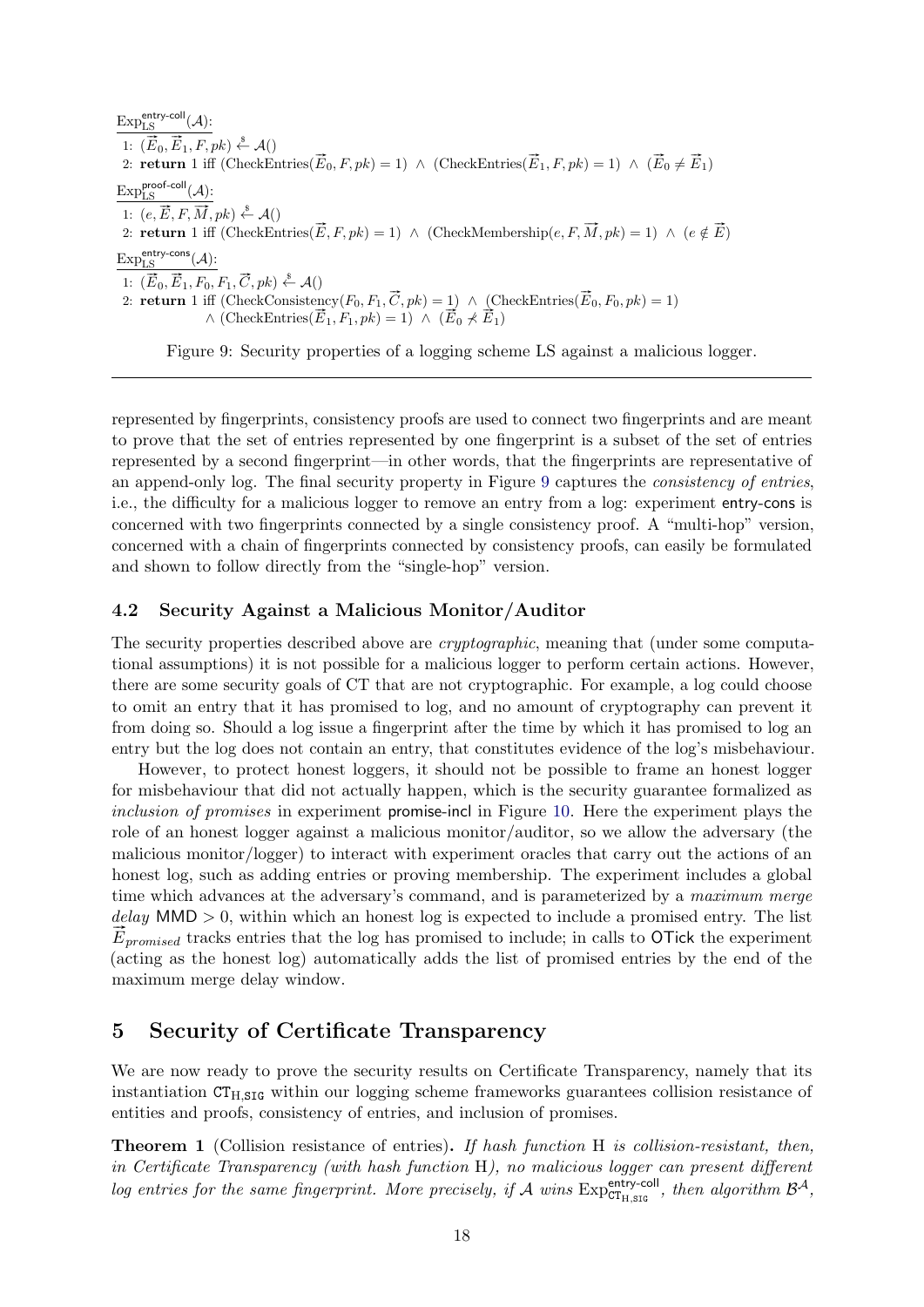<span id="page-18-0"></span> $\mathrm{Exp}_{\mathrm{LS},\mathsf{MMD}}^{\mathsf{promise-ind}}(\mathcal{A})$ : 1:  $T \leftarrow 0$ 1:  $\overrightarrow{E}$  + 0<br>2:  $\overrightarrow{E}$  promised  $\leftarrow$  () 3:  $(st, pk, sk) \stackrel{\$}{\leftarrow} \text{KeyGen}()$  $\{a\colon (B,Pm), b\in \mathcal{A}\}$  (  $F, P, \vec{E}) \overset{\text{g}}{\leftarrow} \mathcal{A}^{\text{OTick}, \text{OPromiseEntry}, \text{OUpdateLog}, \text{OProveConsistency}, \text{OProveMembership}(pk)$ 5: **return** 1 iff  $(CheckFingerprint(F, pk) = 1) \wedge (CheckPromise(P.e, P, pk) = 1)$ If (CheckF ingerprint(*F*,  $p\kappa$ ) = 1) ∧ (CheckFromse(*F*.*e*,  $F$ ,  $p\kappa$ ) = 1)<br>
∧ (CheckEntries( $\vec{E}$ ,  $F$ ,  $pk$ ) = 1) ∧ ( $P$ . $e \notin \vec{E}$ ) ∧ ( $P$ . $t$  + MMD  $\leq F$ . $t$ ) OTick(): 1:  $T \leftarrow T + 1$ 1:  $I \leftarrow I + 1$ <br>2:  $\overrightarrow{P} \leftarrow \{P \in \overrightarrow{E}_{promised} : P.t + \text{MMD} \leq T\}$ 3: if  $\vec{P} \neq$  (), 9.  $H$   $\uparrow$   $\uparrow$   $\uparrow$   $\uparrow$   $\uparrow$   $\uparrow$   $\uparrow$   $\uparrow$   $\uparrow$   $\uparrow$   $\uparrow$   $\uparrow$   $\uparrow$   $\uparrow$   $\uparrow$   $\uparrow$   $\uparrow$   $\uparrow$   $\uparrow$   $\uparrow$   $\uparrow$   $\uparrow$   $\uparrow$   $\uparrow$   $\uparrow$   $\uparrow$   $\uparrow$   $\uparrow$   $\uparrow$   $\uparrow$   $\uparrow$   $\uparrow$   $\uparrow$   $\uparrow$   $\uparrow$   $\up$ 5:  $\vec{E}_{promised} \leftarrow \vec{E}_{promised} \setminus \vec{P}$ return  $(T, F)$ 7: else return T OPromiseEntry(e): 1:  $(st, P) \stackrel{\$}{\leftarrow}$  PromiseEntry $(st, e, T, sk)$ 1:  $(st, F) \leftarrow$  PromiseEntry(st, e,<br>2:  $\vec{E}_{promised} \leftarrow \vec{E}_{promised} || \{P\}$ 3: return P  $\mathsf{OUpdateLog}(\vec{P})$ : 1:  $(st, F) \stackrel{\$}{\leftarrow}$  UpdateLog( $st, \vec{P}, T, sk$ ) 2: return F OProveConsistency $(F_0, F_1)$ : 1:  $(st, \vec{C}) \overset{\text{s}}{\leftarrow} \text{ProveConsistency}(st, F_0, F_1)$ 1:  $(st, C) \leftarrow$ <br>2: return  $\vec{C}$ OProveMembership $(e, F)$ : 1:  $(st, \overline{M}) \overset{\text{a}}{\leftarrow}$  ProveMembership $(st, e, F)$ 1:  $(s_i, M) \leftarrow$ <br>2: return  $\overrightarrow{M}$ 

Figure 10: Security properties of a logging scheme LS against a malicious monitor/auditor framing a log for failing to include a promised entry.

which runs A and then returns the first two components of A's output, finds a collision in MTH<sub>H</sub>. Moreover, the runtime of  $\mathcal{B}^{\mathcal{A}}$  is the same as that of  $\mathcal{A}$ .

By Lemma [1,](#page-10-2) a collision in  $MTH<sub>H</sub>$  leads to a collision in H, which is infeasible if H is collision-resistant.

*Proof.* We show that a successful adversary  $A$  effectively outputs two colliding entry sets under the same root of the Merkle tree used in Certificate Transparency, which, by Lemma [1,](#page-10-2) leads to a hash collision.

Suppose A wins  $\text{Exp}_{\text{CT}_{H, \text{SIG}}}^{\text{entry-colll}}$ . Then A will output  $(\vec{E}_0, \vec{E}_1, F, pk)$  such that

 $\text{CheckEntries}(\overrightarrow{E}_0, F, pk) = \text{CheckEntries}(\overrightarrow{E}_1, F, pk) = 1$ 

but  $\vec{E}_0 \neq \vec{E}_1$ . Based on the definition of CheckEntries for  $CT_{H, SIG}$  (cf. Section [3.2\)](#page-13-0), this implies but  $E_0 \neq E_1$ . Based on the definition of CheckEntries for Cr<sub>H,SIG</sub> (cf. Section 3.2), this implies<br>that MTH<sub>H</sub>( $\vec{E}_0$ ) = MTH<sub>H</sub>( $\vec{E}_1$ ) but  $\vec{E}_0 \neq \vec{E}_1$ . This is immediately a collision in MTH<sub>H</sub>, which is what  $\beta$  outputs.  $\Box$ 

**Theorem 2** (Collision resistance of proofs). If hash function H is collision-resistant then, in Certificate Transparency (with hash function H) no malicious logger can present a list of log entries under some fingerprint and a membership proof under the same fingerprint for an entry entries under some jingerprint and a membership proof under the same jingerprint for an entry<br>not contained in this list. More precisely, if A wins  $\exp^{\text{proof-coll}}_{\text{CH,std}}$  by outputting  $(e, \overrightarrow{E}, F, \overrightarrow{M}, pk)$ , then algorithm  $\mathcal{B}^{\mathcal{A}}$ , which runs  $\mathcal{A}$  and then returns  $(e, \vec{E}, \vec{M}.\vec{A}, \vec{M}.m)$ , breaks authentication path consistency in the sense of Lemma [2.](#page-11-1) Moreover, the runtime of  $\mathcal{B}^{\mathcal{A}}$  is the same as that of  $\mathcal{A}$ .

By Lemma [2,](#page-11-1) a break of authentication path consistency in  $MTH<sub>H</sub>$  leads to a collision in H, which is infeasible if H is collision-resistant.

*Proof.* Suppose A wins  $\text{Exp}_{\text{CT}_{H, SIG}}^{\text{proof-coll}}$  by outputting  $(e, \vec{E}, F, \vec{M}, pk)$  such that CheckEntries( $\vec{E}$ , F, pk) = 1 and CheckMembership(F, e,  $\overrightarrow{M}$ , pk) = 1, but  $e \notin \overrightarrow{E}$ . Based on the definition  $F, p\kappa$  = 1 and CheckMembership  $(r, e, M, p\kappa) = 1$ , but  $e \notin E$ . Based on the definition<br>of CheckEntries and CheckMembership for  $CT_{H, STG}$  (cf. Section [3.2\)](#page-13-0), this implies that  $|\vec{E}| =$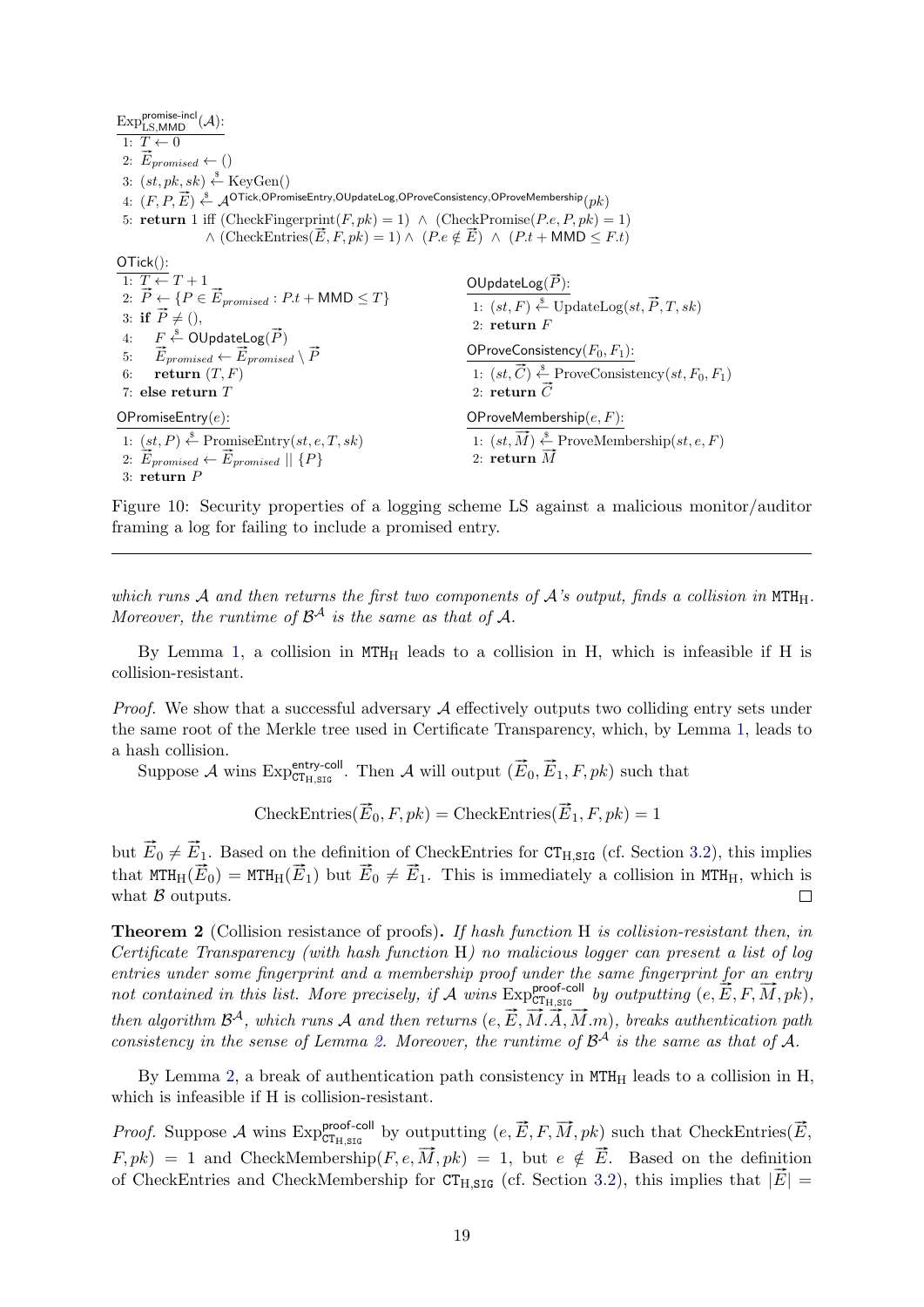<span id="page-19-1"></span>

| $\mathcal{B}_3^{\mathcal{A}}($ : |                                                                                                                 |     |                                                                                                                                         |
|----------------------------------|-----------------------------------------------------------------------------------------------------------------|-----|-----------------------------------------------------------------------------------------------------------------------------------------|
|                                  | 1: $(\overrightarrow{E}_0, \overrightarrow{E}_1, F_0, F_1, \overrightarrow{C}, pk) \leftarrow \mathcal{A}()$    |     | $\mathcal{R}_3$ continued:                                                                                                              |
|                                  | 2: if $F_0 \cdot n$ is a power of two, $\overrightarrow{C} \leftarrow F_0 \cdot H \parallel \overrightarrow{C}$ |     | 23: <b>else</b> $(n_0 > k)$                                                                                                             |
|                                  | 3: // assume $\vec{E}_0 \nless \vec{E}_1$                                                                       | 24: | if $\vec{D}_0[0:k] = \vec{D}_1[0:k]$                                                                                                    |
|                                  | and $\texttt{MTH}_H(\overrightarrow{E}_0) = \texttt{RootOfFromConsProof}_H(\overrightarrow{C}, F_0.n, F_1.n)$   | 25: | $\ell \leftarrow \text{MTH}_{\text{H}}(D_0[0:k])$                                                                                       |
|                                  | and $\texttt{MTH}_H(\vec{E}_1) = \texttt{Root1FromConsProof}_H(\vec{C}, F_0.n, F_1.n)$                          | 26: | if $\ell = \overline{C}[\overline{ C }-1]$                                                                                              |
|                                  | 4: return $\mathcal{R}_3(\vec{E}_0, \vec{E}_1, \vec{C})$                                                        | 27: | $r_0 \leftarrow \text{MTH}_H(\overline{D}_0[k:n_0])$                                                                                    |
|                                  |                                                                                                                 | 28: | $r'_0 \leftarrow \text{RootOfFromConsProof}(\widetilde{C}', n_0 - k, n_1 - k)$                                                          |
|                                  | $\frac{\mathcal{R}_3(\vec{D}_0, \vec{D}_1, \vec{C})}{1: n_0 \leftarrow  \vec{D}_0 }$                            | 29: | if $r_0 \neq r'_0$ , return $(1  \ell  r_0, 1  \ell  r'_0)$                                                                             |
|                                  | 2: $n_1 \leftarrow  \vec{D}_1 $                                                                                 | 30: | $r_1 \leftarrow \text{MTH}_H(\overline{D}_1[k:n_1])$                                                                                    |
|                                  | 3: // require: RootOFromConsProof <sub>H</sub> $(\overline{C}, n_0, n_1) = \text{MTH}_H(\overline{D}_0)$        | 31: | $r'_1 \leftarrow$ Root1FromConsProof $(\vec{C}', n_0 - k, n_1 - k)$                                                                     |
|                                  | 4: // require: Root1FromConsProof $_H(\vec{C}, n_0, n_1) = MTH_H(\vec{D}_1)$                                    | 32: | if $r_1 \neq r'_1$ , return $(1  \ell  r_1, 1  \ell  r'_1)$                                                                             |
|                                  | 5: $k \leftarrow 2^{\lceil \log_2(n_1)/2 \rceil}$                                                               | 33: | return $\mathcal{R}_3(\vec{D}_0[k:n_0], \vec{D}_1[k:n_1], \vec{C}')$                                                                    |
|                                  | 6: $\vec{C}' \leftarrow \vec{C}[0 :  \vec{C}  - 1]$                                                             | 34: | else $(\ell \neq \overline{C}[[\overline{C}]-1])$                                                                                       |
|                                  | 7: if $n_0 < k$                                                                                                 | 35: | <b>return</b> $(1  \ell  \text{MTH}_{H}(D_0[k:n_0]),$                                                                                   |
|                                  | 8: $\ell_1 \leftarrow \text{MTH}_H(\overline{D}_1[0:k])$                                                        |     | $1  \hat{C}  \hat{C} -1]$                                                                                                               |
|                                  | 9: $\ell'_1 \leftarrow \text{Root1FromConsProof}_H(\overrightarrow{C}', n_0, k)$                                |     | $\ \text{RootOfFromConsProof}_H(\overrightarrow{C}', n_0 - k, n_1 - k)\ $                                                               |
|                                  | 10: $r_1 \leftarrow \text{MTH}_H(D_1[k:n_1])$                                                                   | 36: | else $(\overrightarrow{D}_0[0:k] \neq \overrightarrow{D}_1[0:k])$                                                                       |
|                                  | 11: $r'_1 \leftarrow \vec{C}[\ \vec{C}  - 1]$                                                                   | 37: | $\ell_0 \leftarrow \text{MTH}_H(D_0[0:k])$                                                                                              |
|                                  | 12: <b>if</b> $(\ell_1 \neq \ell'_1) \vee (r_1 \neq r'_1)$                                                      | 38: | $\ell_1 \leftarrow \text{MTH}_H(\overline{D}_1[0:k])$                                                                                   |
| 13:                              | <b>return</b> $(1  \ell_1  r_1, 1  \ell'_1  r'_1)$                                                              | 39: | if $\ell_0 = \ell_1$ , return $\mathcal{R}_1(\vec{D}_0[0:k], \vec{D}_1[0:k])$                                                           |
| 14:                              | else return $\mathcal{R}_3(\vec{D}_0, \vec{D}_1[0:k], \vec{C}')$                                                | 40: | else $(\ell_0 \neq \ell_1)$                                                                                                             |
|                                  | 15: elsif $n_0 = k$                                                                                             | 41: | if $\ell_0 \neq \overline{C}$ [ $ \overline{C} $ - 1]                                                                                   |
|                                  | 16: $\ell_0 \leftarrow \text{MTH}_H(D_0)$                                                                       | 42: | <b>return</b> $(1  \ell_0  \text{MTH}_{H}(\overrightarrow{D}_0[k:n_0]),$                                                                |
|                                  | 17: $\ell_1 \leftarrow \text{MTH}_H(D_1[0:k])$                                                                  |     | $1  C  C  - 1$                                                                                                                          |
|                                  | 18: if $\ell_0 = \ell_1$ return $\mathcal{R}_1(\vec{D}_0, \vec{D}_1[0:k])$                                      |     | $\ \text{RootOfFromConsProof}_H(\overrightarrow{C}', n_0 - k, n_1 - k)\ $<br>else $(\ell_1 \neq \vec{C} \vert \vert \vec{C} \vert - 1)$ |
|                                  | 19: elsif $\ell_0 \neq C  C  - 2 $                                                                              | 43: |                                                                                                                                         |
| 20:                              | // will not occur due to line 2 of $\mathcal{B}_3$                                                              | 44: | <b>return</b> $(1  \ell_1  $ MTH <sub>H</sub> $(D_1[k:n_1]),$<br>$1  \overline{C}  \overline{C} -1 $                                    |
| 21:                              | else $(\ell_1 \neq C[ C -2])$                                                                                   |     | $\label{eq:3}  \texttt{Root1FromConsProof}_\mathrm{H}(\overrightarrow{C}', n_0 - k, n_1 - k) $                                          |
| 22:                              | <b>return</b> $(1  \ell_1  $ MTH <sub>H</sub> $(D_1[k:n_1],$                                                    |     |                                                                                                                                         |
|                                  | $1  \hat{C}  \hat{C} -2  \hat{C}  \hat{C} -1 )$                                                                 |     |                                                                                                                                         |

Figure 11: Algorithm  $\mathcal{B}_3$  for Theorem [3.](#page-19-0)

 $F.n, \ \texttt{MTH}_H(\overrightarrow{E}) = F.H, \ \text{and} \ \texttt{CheckPath}_H(e, F.H, F.n, \overrightarrow{M.A}, \overrightarrow{M.m}) = 1. \ \text{Outputting the values}$  $F.n$ ,  $\text{min}_{H(E)} F = F.n$ , and checkrath<sub>t</sub> $(e, F.n, F.n, M.A, M.m) = 1$ . Outputting  $(e, \vec{E}, \vec{M}.\vec{A}, \vec{M}.m)$  breaks authentication path consistency in the sense of Lemma [2.](#page-11-1)  $\Box$ 

<span id="page-19-0"></span>Theorem 3 (Consistency of entries). If hash function H is collision-resistant, then, in Certificate Transparency (with hash function H), no malicious logger can present two lists of entries, two fingerprints, and a consistency proof such that each list corresponds to the fingerprint, and the fingerprints are connected via the consistency proof, but the first list of entries is not a prefix of the second list of entries. More precisely, if A wins  $\text{Exp}_{\text{CT}_{H, SIG}}^{\text{entry-cons}}$ , then algorithm  $\mathcal{B}_{3}^{\mathcal{A}}$  given in Figure [11](#page-19-1) finds a collision in H. Moreover, the runtime of  $\mathcal{B}_{3}^{\mathcal{A}}$  consists of the runtime of A, plus at most a quadratic (in the size of the second list) number of hash evaluations.

*Proof.* Suppose  $\mathcal{R}_3$  receives as input values  $\vec{D}_0$ ,  $\vec{D}_1$ ,  $\vec{C}$  such that

<span id="page-19-2"></span> $\texttt{RootOFromConsProof}_\text{H}(\vec{C},n_0,n_1) = \texttt{MTH}_\text{H}(\vec{C},n_0,n_1)$  $\vec{D}_0$ ) (1)

<span id="page-19-4"></span>
$$
\texttt{Root1FromConsProof}_{H}(\vec{C}, n_0, n_1) = \texttt{MTH}_{H}(\vec{D}_1)
$$
 (2)

(where  $n_0 = |\vec{D}_0|$  and  $n_1 = |\vec{D}_1|$ ) but

<span id="page-19-3"></span>
$$
\vec{D}_0 \not\prec \vec{D}_1. \tag{3}
$$

We claim that  $\mathcal{R}_3$  outputs a collision for H when run with values satisfying [\(1\)](#page-19-2)–[\(3\)](#page-19-3). The proof of the claim proceeds by induction on the size of  $\vec{C}$ .  $\mathcal{R}_3$  will recursively descend through the trees induced by  $D_0$  and  $D_1$ , as well as the reconstructions of the two roots from the consistency path. At some point,  $\mathcal{R}_3$  will find a collision. The three main cases are represented in Figures  $12(a)-12(c)$ .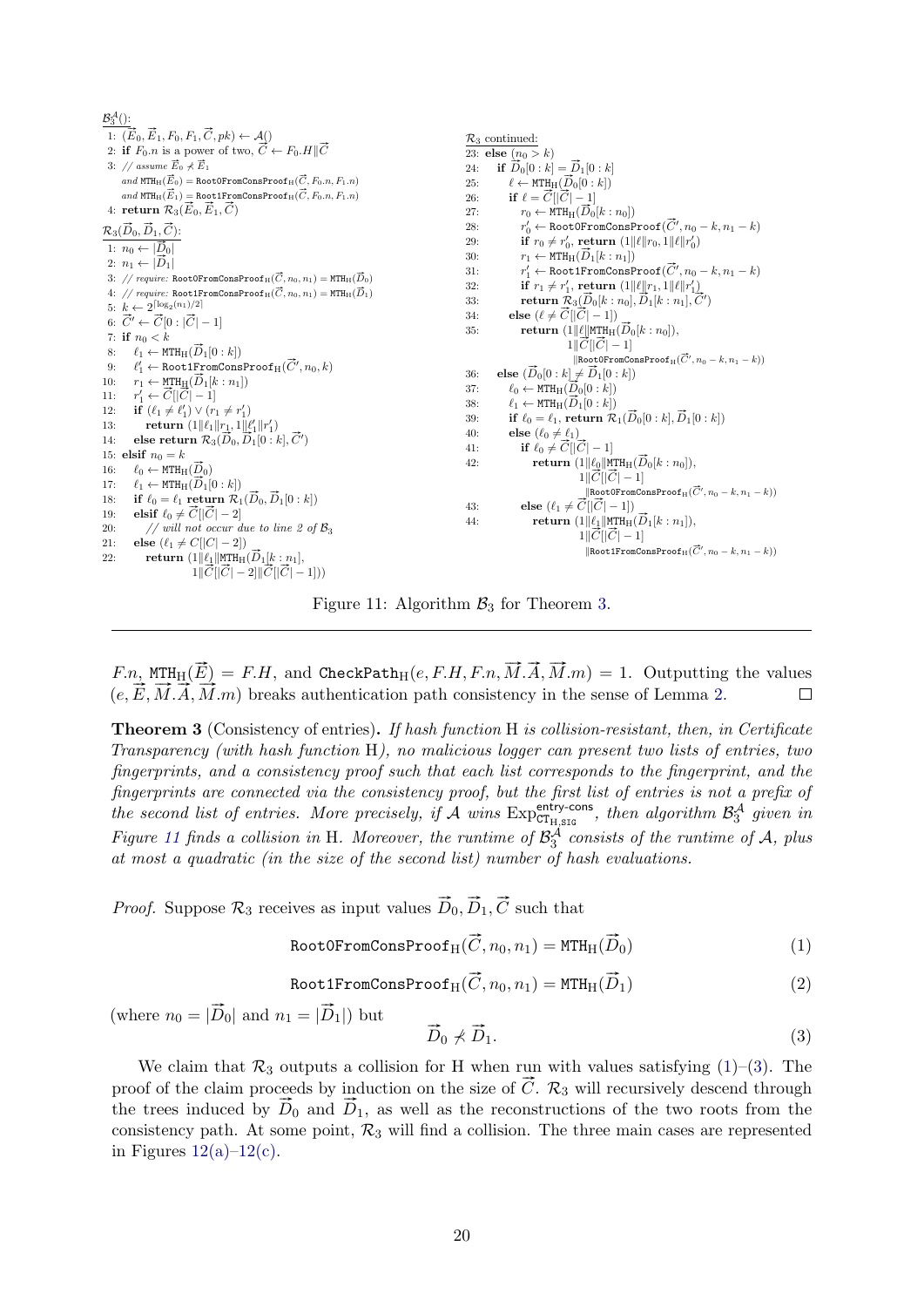<span id="page-20-0"></span>

Figure 12: Tree and consistency path for cases in proof of Theorem [3.](#page-19-0)  $|\vec{E}_0| = n_0$ ,  $|\vec{E}_1| = n_1$ ,  $k = 2^{\lceil \log_2(n_1)/2 \rceil}$ .  $\circ$  denotes leaf nodes,  $\circ$  denotes inner nodes, and  $\bullet$  denotes nodes corresponding to consistency proof values.

<u>Case 1.</u> First suppose  $|\vec{C}| = 2$ . Assume that  $n_0 = 2^{\lceil \log_2(n_1)/2 \rceil}$ . (See Figure [12\(a\).](#page-20-0)) (This is true in honestly constructed consistency proofs; if lengths mismatch in malicious proofs, the algorithms in Figure [6](#page-11-0) will access invalid memory addresses and are assumed to abort.)

Now,

$$
\texttt{Root1FromConsProof}_H(\overrightarrow{C},n_0,n_1)=H(1\|\overrightarrow{C}[0]\|\overrightarrow{C}[1])
$$

by Root1FromConsProof line 1 in Figure [6.](#page-11-0) By definition, we have

$$
\text{MTH}_\text{H}(\overrightarrow{D}_1)=\text{H}(1\|\text{MTH}_\text{H}(\overrightarrow{D}_1[0:k])\|\text{MTH}_\text{H}(\overrightarrow{D}_1[k:n_1]))\enspace.
$$

 $By (2),$  $By (2),$  $By (2),$ 

 $\texttt{Root1FromConsProof}_\text{H}(\vec{C},n_0,n_1) = \texttt{MTH}_\text{H}(\vec{D}_1)$  .

If  $MTH_H(\vec{D}_1[0:k]) \neq \vec{C}[0]$  or  $MTH_H(\vec{D}_1[k:n_1]) \neq \vec{C}[1]$ , then we have a collision in H: this is what is output by  $\mathcal{R}_3$  on line 22.

utput by  $\kappa_3$  on line 22.<br>So we now assume that  $MTH_H(\vec{D}_1[0:k]) = \vec{C}[0]$  and  $MTH_H(\vec{D}_1[k:n_1]) = \vec{C}[1]$ . By line 4 of So we now assume that  $\text{min}_{H}(D_1|0:k|) = C[0]$  and  $\text{min}_{H}(D_1|k:n_1|) = C[1]$ . By the 4 or<br>Root0FromConsProof in Figure [6,](#page-11-0) we have that Root0FromConsProof $_{H}(\overrightarrow{C}, n_0, n_1) = \overrightarrow{C}[0]$ . By ROOTUP TOM CONSPTOOT IN FIGURE 0, WE HAVE that ROOTUP TOM CONSPTOOT  $H(C, n_0, n_1) = C[0]$ . By [\(1\)](#page-19-2), this is equal to  $MTH_H(\overrightarrow{D}_0)$ . Furthermore, by the assumption at the start of this paragraph this (1), this is equal to MTH<sub>H</sub>( $\overline{D}_0$ ). Furthermore, by the assumption at the start of this paragraph this is also equal to MTH<sub>H</sub>( $\overline{D}_1[0:k]$ ). Since  $\overline{D}_0 \nless \overline{D}_1$  and  $|\overline{D}_0| = k$ , we must have that  $\overline{D}_0 \neq$ is also equal to  $\text{min}_{H} \left\{ D_1[v : k] \right\}$ . Since  $D_0 \nless D_1$  and  $|D_0| = k$ , we must have that  $D_0 \neq D_1[v : k]$ .<br>Thus,  $(\overrightarrow{D}_0, \overrightarrow{D}_1[0 : k])$  constitutes a collision for MTH<sub>H</sub>, and by Lemma [1,](#page-10-2) this leads to a collision in H: this is what is output by  $\mathcal{R}_3$  in its call to  $\mathcal{R}_1$  on line 18.

<u>Case 2.</u> Now suppose  $|\vec{C}| > 2$ .

Case 2(a). First, suppose  $n_0 < k$ . (See Figure [12\(b\).](#page-20-0)) Use the definitions of  $\ell_1, \ell'_1, r_1, r'_1$  on lines 8–11 of  $\mathcal{R}_3$ . By lines 4, 5, and 8 of Root1FromConsProof,  $H(1||\ell'_1||r'_1)$  is the value returned mes 8–11 or  $\kappa_3$ . By mes 4, 5, and 8 or koot if rom consproof,  $H(1||\ell_1||r_1)$  is the value returned by Root1FromConsProof<sub>H</sub>( $\vec{C}, n_0, n_1$ ). By definition of MTH,  $H(1||\ell_1||r_1)$  is the value returned by by Root IF rom Conservoot  $H(C, n_0, n_1)$ . By definition of MIH,  $H(1||l_1||r_1)$  is the value returned by  $MTH_H(\vec{D}_1)$ . By equation [\(2\)](#page-19-4), these hashes are equal. If  $\ell_1 \neq \ell'_1$  or  $r_1 \neq r'_1$ , we have a collision in H: this is what is output by  $\mathcal{R}_3$  on line 13. Suppose  $\ell_1 = \ell'_1$  and  $r_1 = r'_1$ . Then in particular

$$
\texttt{MTH}_H(\overrightarrow{D}_1[0:k]) = \texttt{Root1FromConsProof}_H(\overrightarrow{C}[0:|\overrightarrow{C}|-1])\enspace.
$$

By line 3 of Root0FromConsProof and equation [\(1\)](#page-19-2), we have that

 $\texttt{MTH}_\text{H}(\vec D_0) = \texttt{RootOFromConsProof}_\text{H}(\vec C,n_0,n_1) = \texttt{RootOFromConsProof}_\text{H}(\vec C[0:|\vec C|-1],n_0,k)$  . Moreover,  $\vec{D}_0 \not\prec \vec{D}_1[0:k]$ . Thus,  $\vec{D}_0, \vec{D}_1[0:k, \vec{C}[0:|\vec{C}|-1]$  satisfy conditions [\(1\)](#page-19-2)–[\(3\)](#page-19-3). By induction,  $\mathcal{R}_3$ 's recursive call on line 14 will yield a collision in H.

Case 2(b). Second, suppose  $n_0 > k$ . (See Figure [12\(c\).](#page-20-0)) While we know that  $\vec{D}_0 \neq \vec{D}_1[0:n_0]$ , there are two possibilities: either  $\vec{D}_0[0 : k] = \vec{D}_1[0 : k]$  but  $\vec{D}_0[k : n_0] \neq \vec{D}_1[k : n_0]$ , or there are two possite<br> $\overrightarrow{D}_0[0:k] \neq \overrightarrow{D}_1[0:k].$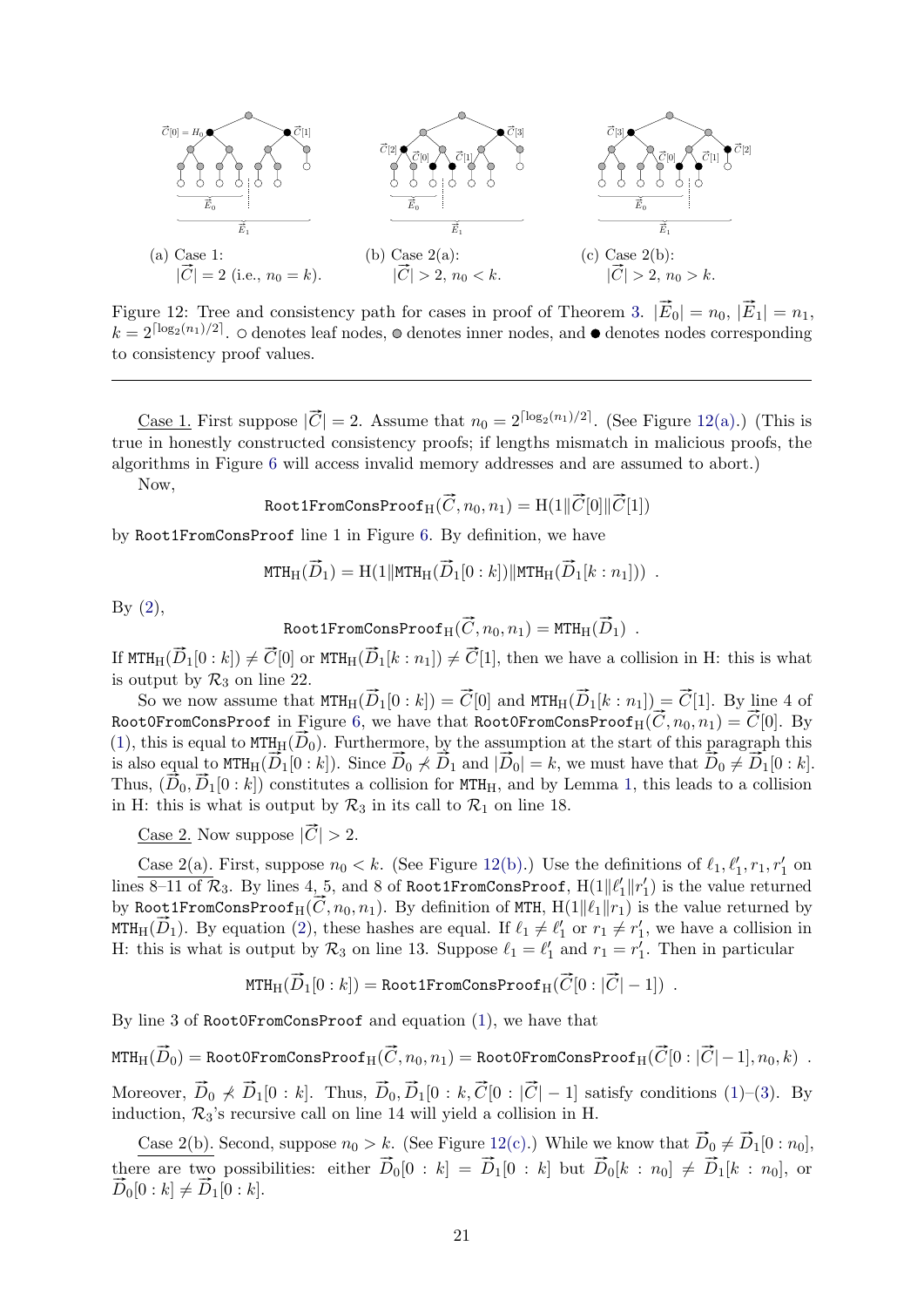Suppose  $\vec{D}_0[0:k] = \vec{D}_1[0:k]$  but  $\vec{D}_0[k:n_0] \neq \vec{D}_1[k:n_0]$ . This means that  $MTH_H(\vec{D}_0[0:k])$ suppose  $D_0[0: \kappa] = D_1[0: \kappa]$  but  $D_0[\kappa: n_0] \neq D_1[\kappa: n_0]$ . This means that  $\text{min}_{H_1}(D_0[0:\kappa]) = \text{MTH}_H(\overline{D}_1[0: \kappa])$ , which is  $\ell$  on line 25 of  $\mathcal{R}_3$ . Now, either  $\ell = \overline{C}[|\overline{C}|-1]$  or not. If  $\ell \neq \overline{C}$ [ $\overline{C}$ ] - 1], then we already have a collision in equation [\(1\)](#page-19-2), and this is output by line 35. If  $\ell \neq \overline{C}$ [ $\overline{C}$ ] - 1], then we already have a collision in equation (1), and this is output by line  $\ell \neq C$ [ $|C_$  – 1], then we arready have a comsion in equation (1), and this is output by line 35. If  $\ell = \overline{C}$ [ $|\overline{C}|$  – 1], then—intuitively—we have to look on the right side of the trees for the collision.  $\ell = C||C| - 1$ , then—intuitively—we have to look on the right side of the trees for the collision<br>If  $r_0$  (the right side of the  $\vec{D}_0$  tree) is not equal to  $r'_0$  (the right side of the reconstructed path to root zero), then we have a collision:

$$
\text{H}(1\|\ell\|r_0) = MTH_\text{H}(\overrightarrow{D}_0) = \text{RootOFromConsProof}_\text{H}(\overrightarrow{C}, n_0, n_1) = \text{H}(1\|\ell\|r_0')\enspace,
$$

and this is what  $\mathcal{R}_3$  outputs on line 29. Similarly if  $r_1$  (the right side of the  $\vec{D}_1$  tree) is not equal to  $r'_1$  (the right side of the reconstructed path to root one): this is what  $\mathcal{R}_3$  outputs on equal to  $r_1$  (the right side of the reconstructed path to root one): this is what  $\mathcal{R}_3$  outputs on<br>line 32. Otherwise,  $r_0 = r'_0$  and  $r_1 = r'_1$ , and thus  $\overrightarrow{D}_0[k:n_0], \overrightarrow{D}_1[k:n_1], \overrightarrow{C}'$  satisfy conditions [\(1\)](#page-19-2)–[\(3\)](#page-19-3): by induction, the recursive call to  $\mathcal{B}_3$  on line 33 will return a collision.

 $F$ is by monderton, the recursive can to  $B_3$  on line 33 will return a collision.<br>Finally, suppose  $\overrightarrow{D}_0[0 : k] \neq \overrightarrow{D}_1[0 : k]$ . Either these two lists hash to the same value under MTH<sub>H</sub> or they do not. If they do, then this constitutes a collision in MTH<sub>H</sub>, and by Lemma [1,](#page-10-2) this leads to a collision in H: this is what is output by  $\mathcal{R}_3$  in its call to  $\mathcal{R}_1$  on line 40. If these two lists hash to different values  $\ell_0, \ell_1$  under MTH<sub>H</sub>, then at least one of ine 40. If these two lists hash to different values  $\ell_0, \ell_1$  under MIH<sub>H</sub>, then at least one of  $\ell_0, \ell_1$  must be different from  $\vec{C}[\vec{C}] - 1]$ . Suppose  $\ell_0 \neq \vec{C}[\vec{C}] - 1]$ . By condition [\(1\)](#page-19-2), the  $\ell_0, \ell_1$  must be different from  $C[|C| - 1]$ . Suppose  $\ell_0 \neq C[|C| - 1]$ . By condition (1), the definition of MTH, and lines 6–8 of Root0FromConsProof in Figure [6,](#page-11-0)  $1||\ell_0|\text{MTH}_H(\overrightarrow{D}_0[k:n_0])$ definition of MIH, and lines 0-8 of ROOTUP followsProof in Figure 0,  $1||\ell_0||$ MIH<sub>H</sub>( $D_0[k:n_0]$ )<br>and  $1||\vec{C}||\vec{C}|-1||$ RootOFromConsProof<sub>H</sub>( $\vec{C}', n_0 - k, n_1 - k$ ) hash to the same value but are different strings, constituting a collision for H: this is what  $\mathcal{R}_3$  outputs on line 42. Similarly, different strings, constituting a collision for  $\mathbf{r}$ : this is what  $\mathcal{R}_3$  outputs on line 42. Similarly if  $\ell_1 \neq \overline{C}[[\overline{C}]-1]$ , we obtain a collision related to condition [\(2\)](#page-19-4), which is what  $\mathcal{R}_3$  outputs line 44.  $\Box$ 

Theorem 4 (Inclusion of promises). If hash function H is collision-resistant and signature scheme SIG is existentially unforgeable under chosen-message attacks, then, in Certificate Transparency (with hash function H and signature scheme SIG), no malicious monitor/auditor can frame an honest logger of not including a promised entry within the maximum merge delay. More precisely, if algorithm A wins  $\text{Exp}_{\text{CTH},\text{str}}^{\text{promise-ind}}$ , then there exist algorithms  $\mathcal{B}^{\mathcal{A}}$  and  $\mathcal{C}^{\mathcal{A}}$ , described in the proof, that find a collision in MTH<sub>H</sub> or a forgery in SIG, respectively. Moreover, the runtimes of  $\mathcal{B}^{\mathcal{A}}$  and  $\mathcal{C}^{\mathcal{A}}$  are approximately the same as that of  $\mathcal{A}.$ 

Proof. By definition of OTick (cf. Figure [10\)](#page-18-0), the simulated honest logger will keep track of any promise  $P$  issued through OPromiseEntry and will include the  $P$  through OUpdateLog by time  $T = P_t + MMD$ . As in particular  $MMD > 0$ , this ensures that any fingerprint issued by the honest logger at time  $T' \geq T$  will include the promised entry P.e.

Assume A wins by outputting  $(F, P, \vec{E})$ , i.e., F is a valid fingerprint representing entries  $\vec{E}$ Assume A wins by outputting  $(F, P, E)$ , i.e., F is a valid ingerprint representing entries E and P is a promise for an entry  $e \notin \overrightarrow{E}$  although  $P \cdot t + \text{MMD} \leq F \cdot t$ . This means either one of the promise  $P$  or the fingerprint  $F$  (or both) were not issued by the simulated honest logger through an invocation of OPromiseEntry or OUpdateLog, or that  $A$  repeated an honest  $F$  that matches an entry list  $\vec{E}$  different from the entry list  $\vec{E}'$  hold by the honest logger when creating the fingerprint.

migerprint.<br>The second case constitutes a Merkle-tree hash collision (as  $MTH_H(\vec{E}) = MTH_H(\vec{E}')$ , but The second case constitutes a Merkie-tree hash collision (as  $\text{min}_{H}(E) = \text{min}_{H}(E)$ ), but  $\vec{E} \neq \vec{E}'$ ). Hence  $\vec{A}$ 's advantage in winning through this case can be bound by the advantage of  $E \neq E$ ). Hence A s advantage in winning through this case can be bound by the advantage of an algorithm  $\mathcal{B}$  (that simulates the oracles and simply outputs the colliding  $\vec{E}$  and  $\vec{E'}$ ) against the collision resistance of  $MTH<sub>H</sub>$ . (Applying Lemma [1](#page-10-2) leads to a collision in H.)

For the first case, we show how this allows constructing a signature forgery attacker  $\mathcal C$  against the euf-cma security of  $STG$ , which works as follows. First of all,  $C$  creates an initial state with empty list of entries. It then simulates experiment  $Exp_{CT_{H, SIG}}^{promise-ind}$  for A, providing the public key pk from its euf-cma game as input for  $\mathcal{A}$ . It furthermore uses its euf-cma signing oracle OSign when required to generate a signature in the simulations of the OPromiseEntry and OUpdateLog oracles and keeps a list of all the values queried to the signing oracle.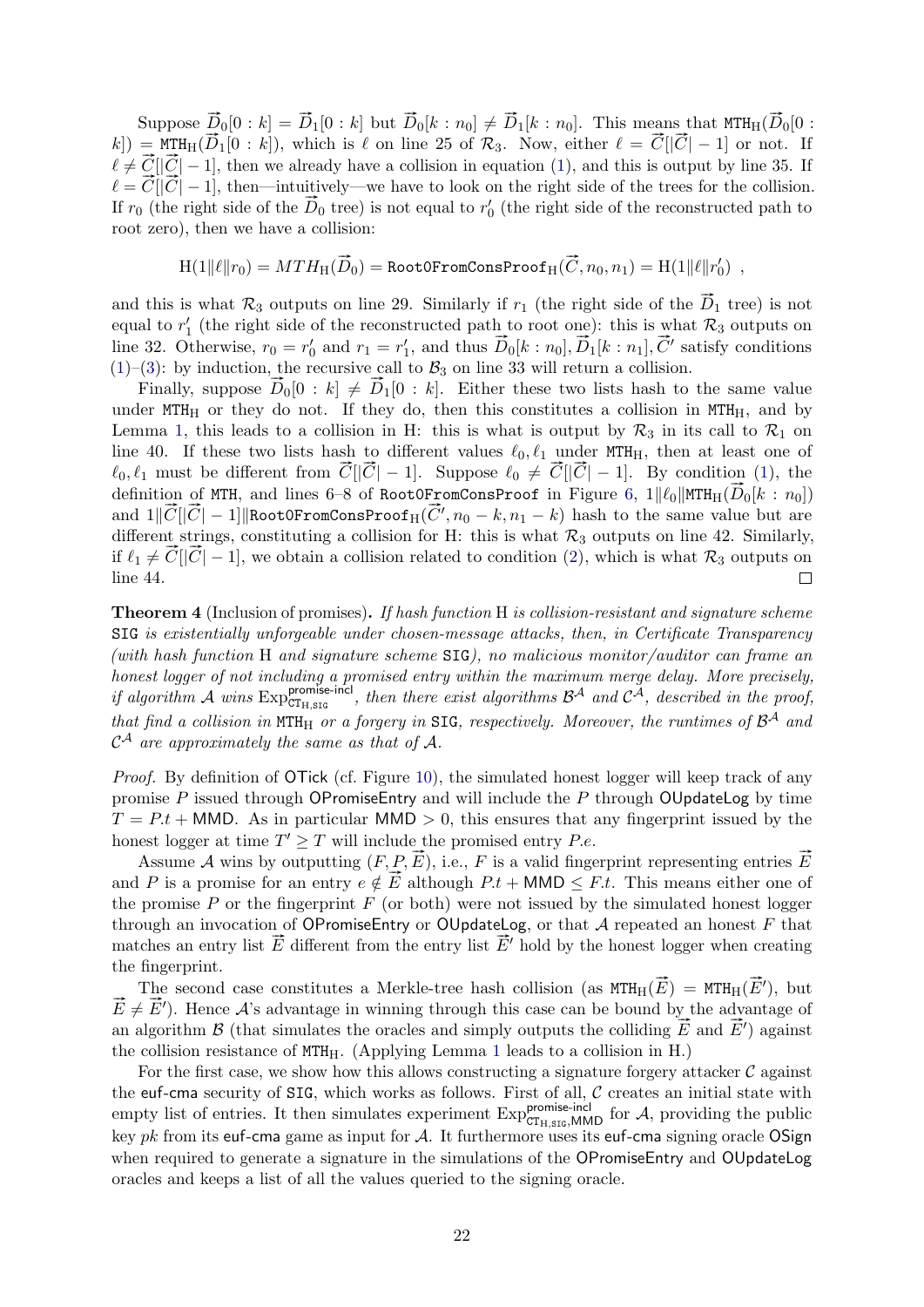If A halts (outputting  $(F, P, \overline{E})$ ) and wins, as argued above, at least one of P or F was not output through C's simulation of OPromiseEntry and OUpdateLog (as we excluded the case of a Merkle-tree hash collision). Hence, in particular, the according value was not queried to the euf-cma signing oracle, so  $\mathcal C$  checks which of the two values is not contained in its list of queries and outputs this as its valid signature forgery.  $\Box$ 

Remark 1. Our security results for CT depend on security of Merkle tree hashing, which in turn depend on collision resistance. Some hash-based signature schemes are able to rely on second-preimage resistance [\[DOTV08,](#page-23-14) [BDH11\]](#page-22-2) or pseudorandomness [\[BDE](#page-22-3)+11] by XORing (pseudo)random values into intermediate node computations, but these techniques are not used in CT's use of traditional Merkle trees so we rely solely on collision resistance.

# <span id="page-22-0"></span>6 Conclusion and Future Work

Certificate Transparency is a promising approach for providing assurances in the web PKI by using untrusted auditable public logs to detect fraudulently issued certificates. We introduced a generic model for logging schemes and captured Certificate Transparency as one specific instance of our model. Based on the security notions we formalized, we were able to analyze the cryptographic aspects of CT and show how its cryptographic mechanisms prevent both undetected misbehaviour of log servers as well as false accusations of honest loggers.

Although cryptography plays an essential role to establish the trust necessary in a public and auditable logging scheme like Certificate Transparency, there are other components involved that are difficult or even impossible to capture in a cryptographic model. For example, under various conditions on adversary control of the network and with various patterns of honest entity behaviour, how long does it take for the CT gossiping protocol to propagate SCTs and STHs to ensure detection of dishonest log behaviour? Once misbehaviour is detected, what organizational measures should be taken to ensure an appropriate response? Analyzing these components in general as well as their specific relevance in the CT framework is an important task for future work.

#### Acknowledgements

Benjamin Dowling and Douglas Stebila are supported by Australian Research Council (ARC) Discovery Project grant DP130104304. Felix Günther is supported by the DFG as part of project S4 within the CRC 1119 CROSSING.

### References

- <span id="page-22-1"></span>[BCK+14] David A. Basin, Cas J. F. Cremers, Tiffany Hyun-Jin Kim, Adrian Perrig, Ralf Sasse, and Pawel Szalachowski. ARPKI: Attack resilient public-key infrastructure. In Gail-Joon Ahn, Moti Yung, and Ninghui Li, editors, ACM CCS 14, pages 382–393. ACM Press, November 2014.
- <span id="page-22-3"></span>[BDE<sup>+</sup>11] Johannes Buchmann, Erik Dahmen, Sarah Ereth, Andreas Hülsing, and Markus Rückert. On the security of the Winternitz one-time signature scheme. In Abderrahmane Nitaj and David Pointcheval, editors, AFRICACRYPT 11, volume 6737 of LNCS, pages 363–378. Springer, Heidelberg, July 2011.
- <span id="page-22-2"></span>[BDH11] Johannes A. Buchmann, Erik Dahmen, and Andreas Hülsing. XMSS - A practical forward secure signature scheme based on minimal security assumptions. In Bo-Yin Yang, editor, 4th International Workshop on Post-Quantum Cryptography  $(PQCrypto)$  2011, volume 7071 of LNCS, pages 117–129. Springer, 2011.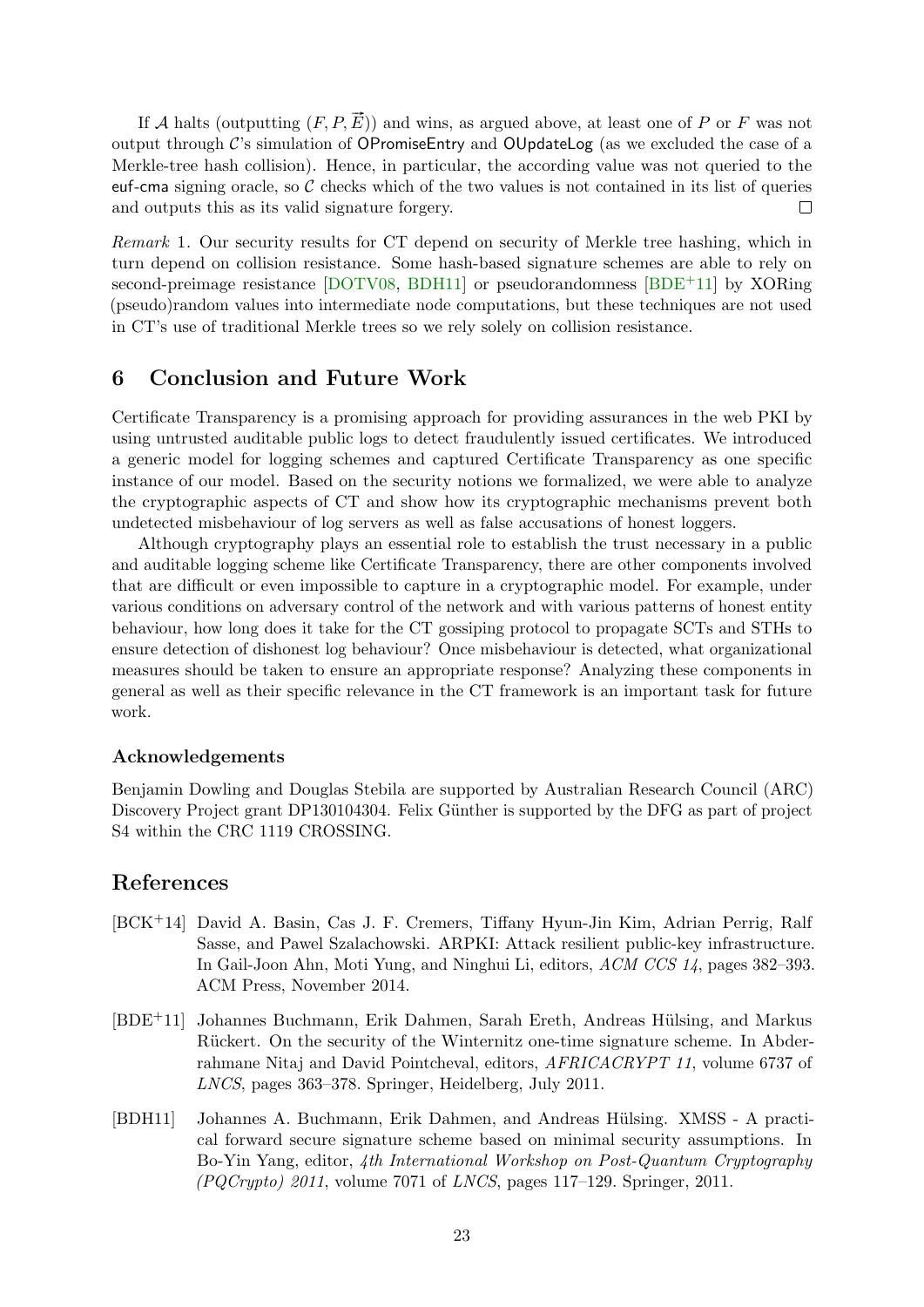- <span id="page-23-11"></span>[BGG94] Mihir Bellare, Oded Goldreich, and Shafi Goldwasser. Incremental cryptography: The case of hashing and signing. In Yvo Desmedt, editor, CRYPTO'94, volume 839 of LNCS, pages 216–233. Springer, Heidelberg, August 1994.
- <span id="page-23-13"></span>[BKH13] Johannes Braun, Franziskus Kiefer, and Andreas Hülsing. Revocation and nonrepudiation: When the first destroys the latter. In 10th European Workshop on Public Key Infrastructures, Services and Applications (EuroPKI) 2013, volume 8341 of LNCS, pages 31–46. Springer, 2013.
- <span id="page-23-12"></span>[BM97] Mihir Bellare and Daniele Micciancio. A new paradigm for collision-free hashing: Incrementality at reduced cost. In Walter Fumy, editor, EUROCRYPT'97, volume 1233 of LNCS, pages 163–192. Springer, Heidelberg, May 1997.
- <span id="page-23-1"></span>[Com11] Comodo Group. Comodo fraud incident: Update 31-Mar-2011. [https://www.](https://www.comodo.com/Comodo-Fraud-Incident-2011-03-23.html) [comodo.com/Comodo-Fraud-Incident-2011-03-23.html](https://www.comodo.com/Comodo-Fraud-Incident-2011-03-23.html), March 2011.
- <span id="page-23-5"></span>[Cro09] Scott A. Crosby. Efficient Tamper-Evident Data Structures for Untrusted Servers. PhD thesis, Rice University, Houston, Texas, USA, 2009.
- <span id="page-23-4"></span>[CW09] Scott A. Crosby and Dan S. Wallach. Efficient data structures for tamper-evident logging. In 18th USENIX Security Symposium 2009, pages 317–334. USENIX Association, 2009.
- <span id="page-23-14"></span>[DOTV08] Erik Dahmen, Katsuyuki Okeya, Tsuyoshi Takagi, and Camille Vuillaume. Digital signatures out of second-preimage resistant hash functions. In Johannes A. Buchmann and Jintai Ding, editors, 2nd International Workshop on Post-Quantum Cryptography  $(PQCrypto)$  2008, volume 5299 of LNCS, pages 109–123. Springer, 2008.
- <span id="page-23-10"></span>[Ele] Electronic Frontier Foundation. Sovereign Keys. [https://www.eff.org/](https://www.eff.org/sovereign-keys) [sovereign-keys](https://www.eff.org/sovereign-keys).
- <span id="page-23-7"></span>[EPS15] C. Evans, C. Palmer, and R. Sleevi. Public Key Pinning Extension for HTTP. RFC 7469 (Proposed Standard), April 2015.
- <span id="page-23-0"></span>[Fox12] Fox IT. Black Tulip: Report of the investigation into the DigiNotar certificate authority breach. [http://www.rijksoverheid.nl/bestanden/](http://www.rijksoverheid.nl/bestanden/documenten-en-publicaties/rapporten/2012/08/13/black-tulip-update/black-tulip-update.pdf) [documenten-en-publicaties/rapporten/2012/08/13/black-tulip-update/](http://www.rijksoverheid.nl/bestanden/documenten-en-publicaties/rapporten/2012/08/13/black-tulip-update/black-tulip-update.pdf) [black-tulip-update.pdf](http://www.rijksoverheid.nl/bestanden/documenten-en-publicaties/rapporten/2012/08/13/black-tulip-update/black-tulip-update.pdf), August 2012.
- <span id="page-23-8"></span>[HS12] P. Hoffman and J. Schlyter. The DNS-Based Authentication of Named Entities (DANE) Transport Layer Security (TLS) Protocol: TLSA. RFC 6698 (Proposed Standard), August 2012.
- <span id="page-23-3"></span>[Hua16] David Huang. Early impacts of Certificate Transparency. [https://www.facebook.com/notes/protect-the-graph/](https://www.facebook.com/notes/protect-the-graph/early-impacts-of-certificate-transparency/1709731569266987/) [early-impacts-of-certificate-transparency/1709731569266987/](https://www.facebook.com/notes/protect-the-graph/early-impacts-of-certificate-transparency/1709731569266987/), April 2016.
- <span id="page-23-6"></span>[Ken15] Stephen Kent. Attack model and threat for Certificate Transparency. [https://](https://tools.ietf.org/html/draft-ietf-trans-threat-analysis-03) [tools.ietf.org/html/draft-ietf-trans-threat-analysis-03](https://tools.ietf.org/html/draft-ietf-trans-threat-analysis-03), October 2015.
- <span id="page-23-9"></span>[KHP+13] Tiffany Hyun-Jin Kim, Lin-Shung Huang, Adrian Perrig, Collin Jackson, and Virgil D. Gligor. Accountable key infrastructure (AKI): a proposal for a public-key validation infrastructure. In 22nd International World Wide Web Conference (WWW) 2013, pages 679–690. ACM, 2013.
- <span id="page-23-2"></span>[Lau14] Ben Laurie. Certificate Transparency. ACM Queue - Security, 12(8):10, 2014.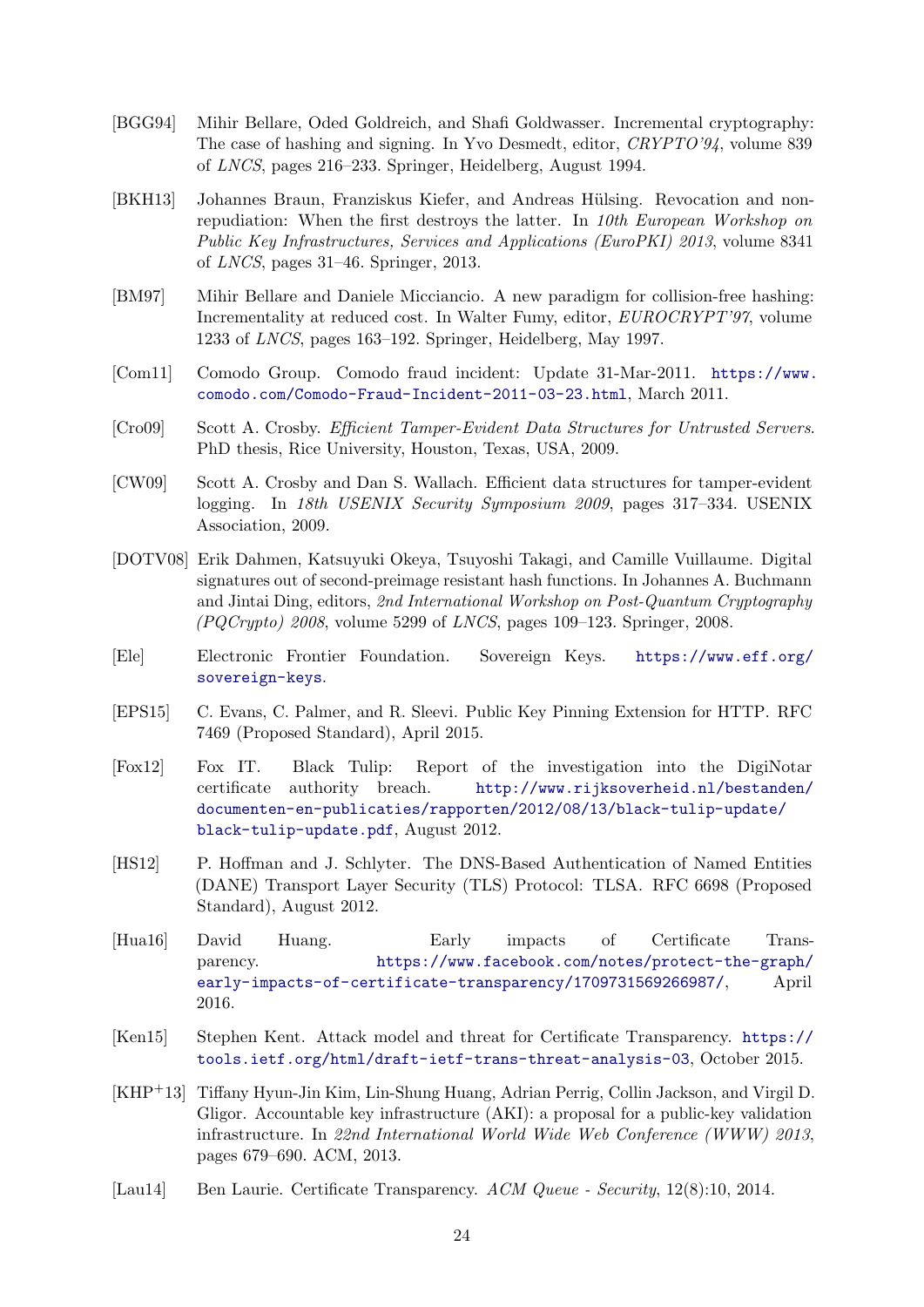- <span id="page-24-11"></span>[LHKR06] Feifei Li, Marios Hadjieleftheriou, George Kollios, and Leonid Reyzin. Dynamic authenticated index structures for outsourced databases. In ACM SIGMOD International Conference on Management of Data 2006, pages 121–132. ACM, 2006.
- <span id="page-24-6"></span>[LK12] Ben Laurie and Emilia Kasper. Revocation Transparency. [http://www.links.org/](http://www.links.org/files/RevocationTransparency.pdf) [files/RevocationTransparency.pdf](http://www.links.org/files/RevocationTransparency.pdf), 2012.
- <span id="page-24-8"></span>[LKMS04] Jinyuan Li, Maxwell Krohn, David Mazières, and Dennis Shasha. Secure untrusted data repository (sundr). In Proceedings of the 6th Conference on Symposium on Opearting Systems Design & Implementation - Volume 6, OSDI'04, pages 9–9, Berkeley, CA, USA, 2004. USENIX Association.
- <span id="page-24-0"></span>[LLK13] B. Laurie, A. Langley, and E. Kasper. Certificate Transparency. RFC 6962 (Experimental), June 2013.
- <span id="page-24-14"></span>[Mau96] Ueli M. Maurer. Modelling a public-key infrastructure. In Elisa Bertino, Helmut Kurth, Giancarlo Martella, and Emilio Montolivo, editors, ESORICS'96, volume 1146 of LNCS, pages 325–350. Springer, Heidelberg, September 1996.
- <span id="page-24-5"></span>[MBB+15] Marcela S. Melara, Aaron Blankstein, Joseph Bonneau, Edward W. Felten, and Michael J. Freedman. CONIKS: Bringing key transparency to end users. In USENIX Security 2015, pages 383–398. USENIX Association, 2015.
- <span id="page-24-2"></span>[Mer79] Ralph C. Merkle. Secrecy, authentication, and public key systems. Technical Report 1979-1, Information Systems Laboratory, Stanford University, June 1979.
- <span id="page-24-3"></span>[Mer90] Ralph C. Merkle. A certified digital signature. In Gilles Brassard, editor, *CRYPTO'89*, volume 435 of LNCS, pages 218–238. Springer, Heidelberg, August 1990.
- <span id="page-24-15"></span>[MS05] John Marchesini and Sean Smith. Modeling public key infrastructures in the real world. In 2nd European Workshop on Public Key Infrastructures, Services and Applications (EuroPKI) 2005, volume 3545 of LNCS, pages 118–134. Springer, 2005.
- <span id="page-24-4"></span>[NGR15] Linus Nordberg, Daniel Kahn Gillmor, and Tom Ritter. Gossiping in CT. [https:](https://tools.ietf.org/html/draft-ietf-trans-gossip-00) [//tools.ietf.org/html/draft-ietf-trans-gossip-00](https://tools.ietf.org/html/draft-ietf-trans-gossip-00), August 2015.
- <span id="page-24-10"></span>[NN98] Kobbi Nissim and Moni Naor. Certificate revocation and certificate update. In USENIX Security 1998. USENIX Association, 1998.
- <span id="page-24-13"></span>[OHO05] Mizuhito Ogawa, Eiichi Horita, and Satoshi Ono. Proving properties of incremental Merkle trees. In 20th International Conference on Automated Deduction (CADE) 2005, volume 3632 of LNAI, pages 424–440, 2005.
- <span id="page-24-7"></span>[Rya14] Mark D. Ryan. Enhanced certificate transparency and end-to-end encrypted mail. In NDSS 2014. The Internet Society, February 2014.
- <span id="page-24-1"></span>[SE15] Stephan Somogyi and Adam Eijdenberg. Improved digital certificate security. [https://security.googleblog.com/2015/09/](https://security.googleblog.com/2015/09/improved-digital-certificate-security.html) [improved-digital-certificate-security.html](https://security.googleblog.com/2015/09/improved-digital-certificate-security.html), September 2015.
- <span id="page-24-9"></span>[Szy04] Michael Szydlo. Merkle tree traversal in log space and time. In Christian Cachin and Jan Camenisch, editors, EUROCRYPT 2004, volume 3027 of LNCS, pages 541–554. Springer, Heidelberg, May 2004.
- <span id="page-24-12"></span>[Vil02] Jan Villemson. Size-efficient interval time stamps. PhD thesis, Tartu, 2002.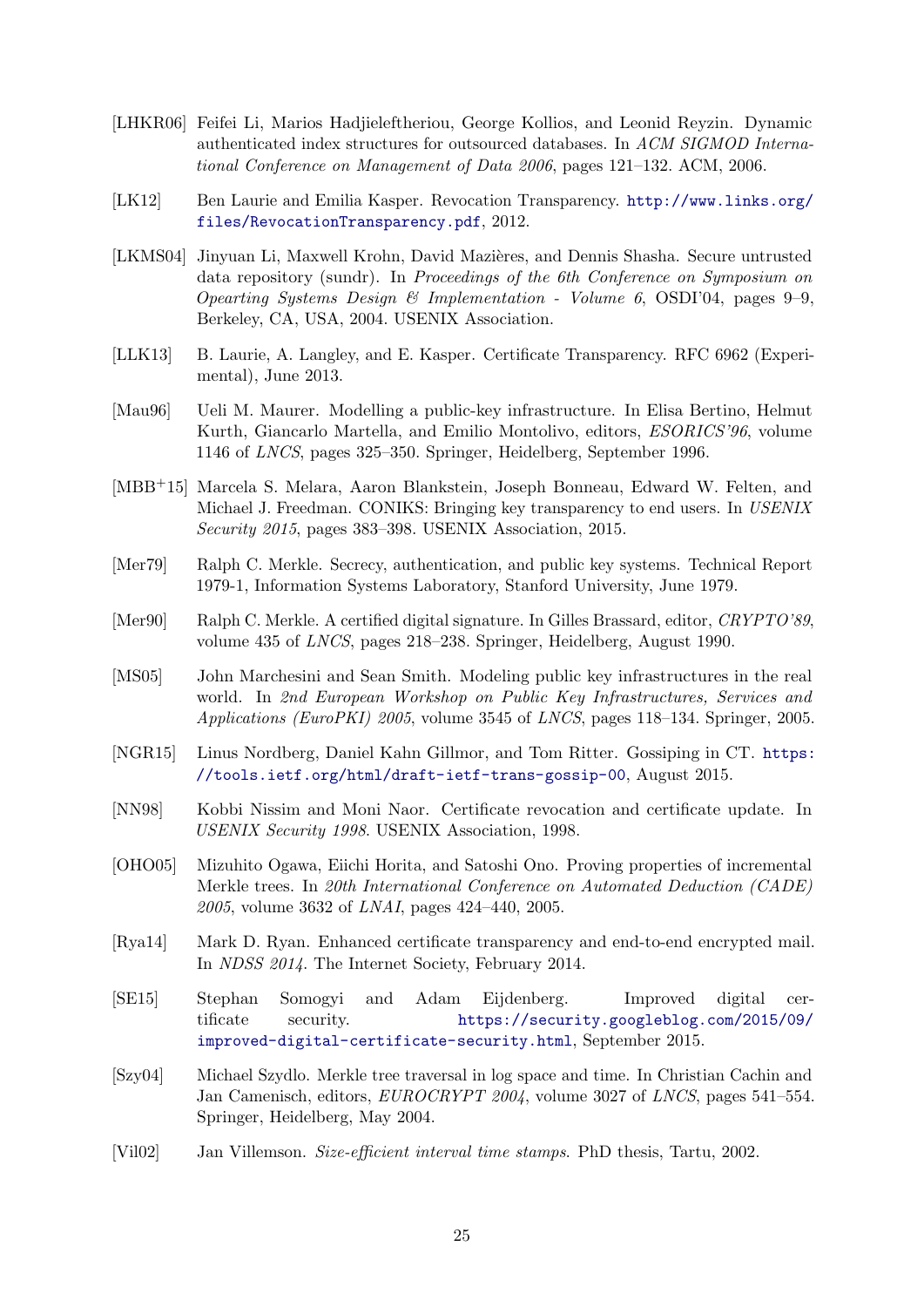<span id="page-25-1"></span> $\mathcal{B}_1^{\mathcal{A}}()$ :  $\frac{1}{1:}$   $(\overrightarrow{E}_0, \overrightarrow{E}_1) \leftarrow \mathcal{A}()$ 2: // assume  $MTH_H(\vec{E}_0) = MTH_H(\vec{E}_1)$  but  $\vec{E}_0 \neq \vec{E}_1$ 2: // assume  $\min_{\Pi}$  ( $E_0$ )<br>3: **return**  $\mathcal{R}_1(\vec{E}_0, \vec{E}_1)$  $\mathcal{R}_1(\vec{D}_0, \vec{D}_1)$ : 1: // require:  $\vec{D}_0 \neq \vec{D}_1$  but  $MTH_H(\vec{D}_0) = MTH_H(\vec{D}_1)$ 1: // require:  $D_0 \neq D_1$ <br>2:  $n_0 \leftarrow |\vec{D}_0|, n_1 \leftarrow |\vec{D}_1|$ 3:  $k_0 \leftarrow 2^{\lceil \log_2(n_0)/2 \rceil}, k_1 \leftarrow 2^{\lceil \log_2(n_1)/2 \rceil}$ 3:  $k_0 \leftarrow 2^{\lfloor \log_2(\log_2(\pi))/2 \rfloor}$ ,  $k_1 \leftarrow 2^{\lfloor \log_2(\pi)/2 \rfloor}$ <br>4: if  $n_0 = n_1 = 1$ , return  $(0||\vec{D}_0[0], 0||\vec{D}_1[0])$ 5: elseif  $(n_0 = 1) \wedge (n_1 > 1)$ 6: eisen  $(n_0 = 1) \wedge (n_1 > 1)$ <br>6: return  $(0||\overrightarrow{D}_0[0], 1||\text{MTH}_H(\overrightarrow{D}_1[0:k_1])||\text{MTH}_H(\overrightarrow{D}_1[k_1:n_1])).$ 7: elseif  $(n_0 > 1) \wedge (n_1 = 1)$ 8: **return**  $(1||MTH_H(\overline{D}_0[0:k_0])||MTH_H(\overline{D}_0[k_0:n_0]),0||\overline{D}_1[0])$ 9: else  $(n_0, n_1 > 1)$ 9: eise  $(n_0, n_1 > 1)$ <br>10: if  $(MTH_H(\overrightarrow{D}_0[0: k_0]) \neq MTH_H(\overrightarrow{D}_1[0: k_1]))$ 10:  $\mathbf{I} \in \mathbb{M}$  (MTH<sub>H</sub>( $D_0[0: \kappa_0]$ )  $\neq$  MTH<sub>H</sub>( $D_1[0: \kappa_1]$ ))<br>11:  $\forall$  (MTH<sub>H</sub>( $\overline{D}_0[k_0: n_0]$ )  $\neq$  MTH<sub>H</sub>( $\overline{D}_1[k_1: n_1]$ )) 11:  $V(\text{min}_{H}(D_0[k_0 : n_0]) \neq \text{min}_{H}(D_1[k_1 : n_1]))$ <br>
12: **return**  $(1||\text{MTH}_{H}(\overrightarrow{D}_0[0 : k_0])||\text{MTH}_{H}(\overrightarrow{D}_0[k_0 : n_0]),$ 12: **FEUTH**  $(H \| H_H(D_0 | 0 : k_0) \| H H_H(D_0 | k_0 : n_0]),$ <br>
13:  $1 \| H_H(\overline{D}_1 [0 : k_1]) \| H H_H(\overline{D}_1 [k_1 : n_1]))$ 14: elseif  $\vec{D}_0[0:k_0] \neq \vec{D}_1[0:k_1]$ 14: **eisen**  $D_0[0: \kappa_0] \neq D_1[0: \kappa_1]$ <br>
15: **return**  $\mathcal{R}_1(\overline{D}_0[0: k_0], \overrightarrow{D}_1[0: k_1])$ 16: **elseif**  $\vec{D}_0[k_0:n_0] \neq \vec{D}_1[k_1:n_1]$ <br>
16: **elseif**  $\vec{D}_0[k_0:n_0] \neq \vec{D}_1[k_1:n_1]$ 10: **eisen**  $D_0[k_0:n_0] \neq D_1[k_1:n_1]$ <br>
17: **return**  $\mathcal{R}_1(\overline{D}_0[k_0:n_0], \overline{D}_1[k_1:n_1])$ 

Figure 13: Algorithm  $\mathcal{B}_1$  for Lemma [1.](#page-10-2)

# <span id="page-25-0"></span>A Proofs of Merkle Tree Security Properties

We now provide proofs for the facts about Merkle tree hashing stated in Section [2.2.](#page-10-0)

*Proof of Lemma [1.](#page-10-2)* Suppose A outputs sets  $\vec{E}_0$  and  $\vec{E}_1$  such that  $MTH_H(\vec{E}_0) = MTH_H(\vec{E}_1)$  but *Froof of Lemma 1.* Suppose A outputs sets  $E_0$  and  $E_1$  such that  $\min_{H} (E_0) = \min_{H} (E_1)$  but  $\vec{E}_0 \neq \vec{E}_1$ .  $\vec{B}_1$  then runs  $\mathcal{R}_1$  on  $\vec{E}_0$ ,  $\vec{E}_1$ .  $\mathcal{R}_1$  is a recursive algorithm which takes as inp lists that are distinct but hash to the same value under  $MTH_H$ . Somewhere in the recursive ists that are distinct but hash to the same value under  $\text{m1}_{\text{H}}$ . Somewhere in the recursive computation of  $\text{MTH}_{\text{H}}(\vec{E}_0)$  and  $\text{MTH}_{\text{H}}(\vec{E}_1)$ , a collision occurs in H, and  $\mathcal{R}_1$  recurses until it find that collision.  $\Box$ 

*Proof of Lemma [2.](#page-11-1)* Suppose  $\mathcal{R}_2$  receives as input values  $e, \vec{D}, \vec{A}, m$  such that

<span id="page-25-2"></span>
$$
\mathtt{RootFromPath}_{H}(e, n, \vec{A}, m) = \mathtt{MTH}_{H}(\vec{D}) \tag{4}
$$

(where  $n = |\vec{D}|$ ) but

<span id="page-25-3"></span>
$$
e \notin \vec{D} \tag{5}
$$

We claim that  $\mathcal{R}_2$  outputs a collision for H when run with values satisfying [\(4\)](#page-25-2) and [\(5\)](#page-25-3). The proof of this claim proceeds by induction on n.

First suppose  $n = 1$ . Then  $\texttt{MTH}_H(\vec{D}) = \texttt{H}(0 \| \vec{D}[0])$  and  $\texttt{RootFromPath}_H(e, 1, \vec{A}, m) = \texttt{H}(0 \| e),$ First suppose  $n = 1$ . Then  $\text{min}_{H}(D) = \text{min}(0|D|0)$  and  $\text{kootFromPath}_{H}(e, 1, A, m) = \text{min}(0|e)$ <br>and these are equal by assumption on  $\mathcal{R}_2$ 's inputs. Since  $e \notin \overrightarrow{D}$ , we have that  $e \neq \overrightarrow{D}[0]$  and thus and these are equal by assumption on  $\kappa_2$  s inputs. Since  $e \notin D$ , we have that  $e \neq D[\upsilon]$  and thus  $0\|\vec{D}[0] \neq 0\|e$ , but  $H(0\|\vec{D}[0]) = H(0\|e)$ , which is a collision for H. This is what is output by  $\mathcal{R}_2$ on line 3.

Now suppose  $n > 1$ . Let  $k = 2^{\lceil \log_2(n)/2 \rceil}$ .

Suppose  $m < k$ , and let  $\ell$ ,  $r$ ,  $\ell'$ , and  $r'$  be as on lines 5, 6, 8, and 9 of  $\mathcal{R}_2$  in Figure [14.](#page-26-0) Suppose  $m < \kappa$ , and let  $\ell$ ,  $r$ ,  $\ell$ , and  $r$  be as on lines 5, 0, 8, and 9 or  $\kappa_2$  in Figure 14.<br>Then MTH<sub>H</sub>( $\overline{D}$ ) = H(1|| $\ell$ || $r$ ) and RootFromPath<sub>H</sub>( $e$ ,  $n$ ,  $\overline{A}$ ,  $m$ ) = H(1|| $\ell$ || $r$ ), and these ar by assumption on  $\mathcal{R}_2$ 's inputs. If  $\ell \neq \ell'$  or  $r \neq r'$ , then we immediately have a collision for H:  $(1||\ell||r, 1||\ell'||r')$ , which is what  $\mathcal{R}_2$  outputs on line 10. If these are all equal, then